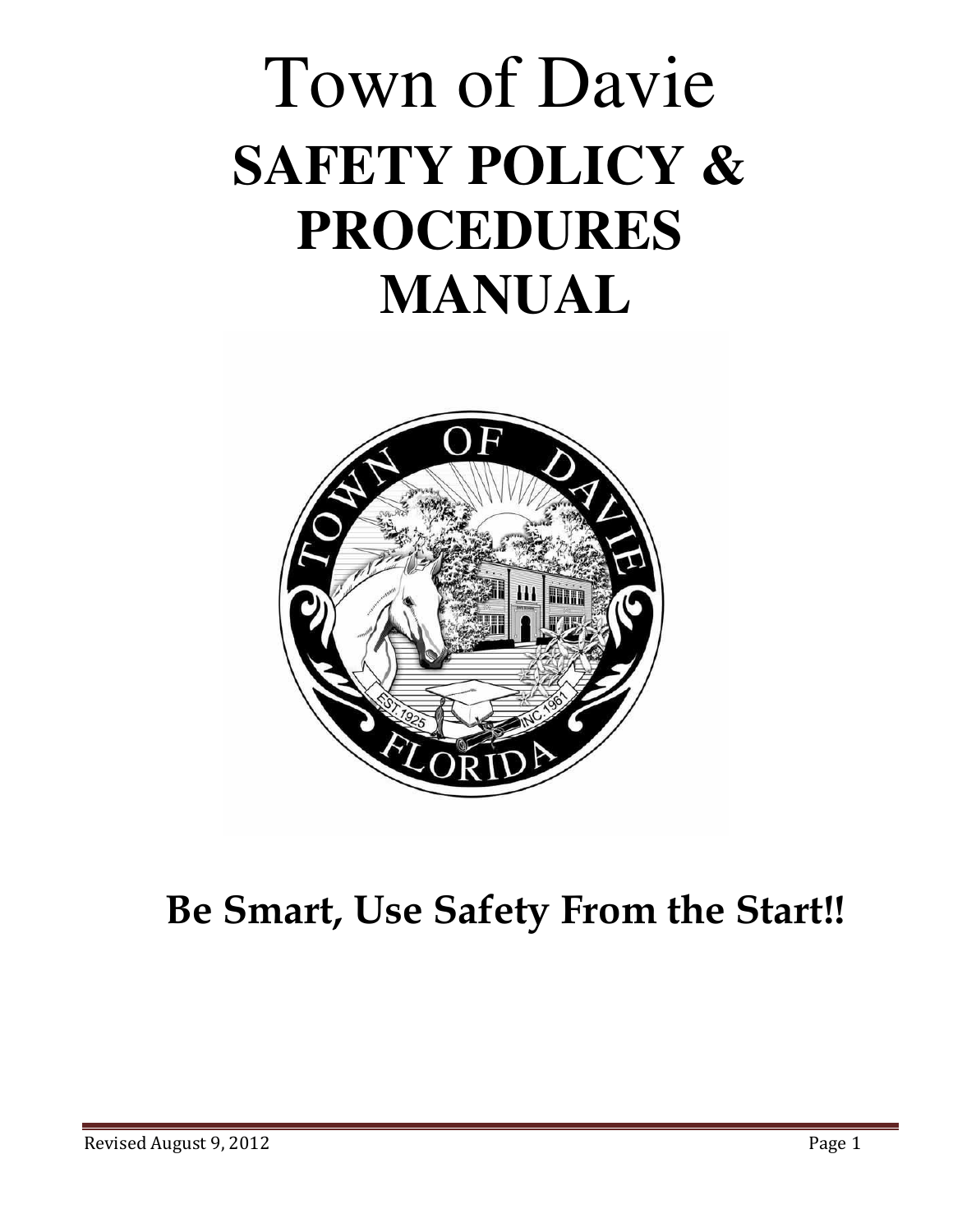| <b>INTRODUCTION</b>                                                         | 5        |
|-----------------------------------------------------------------------------|----------|
| <b>I. STATEMENT OF POLICY</b>                                               | 6        |
| <b>II. SAFETY PROCEDURES</b>                                                | 6        |
| <b>Section 1: Safety Program and Monitoring</b>                             | 6        |
| <b>Section 2: Safety Rules and Regulations</b>                              | 6        |
| Section 3: Accident reporting procedures                                    | 7        |
| <b>Section 4: Safety Equipment</b>                                          | 8        |
| <b>Section 5: Operation of Town Vehicles</b>                                | 8        |
| <b>Section 6: Safety Committee</b>                                          | 8        |
| <b>III. RESPONSIBILITIES FOR SAFETY</b>                                     | 9        |
| Section 1: Responsibilities of the Employee                                 | 9        |
| Section 2: Responsibilities of the Department Director                      | 9        |
| Section 3: Responsibilities of the Supervisor                               | 10       |
| Section 4: Responsibilities of the Department Safety Representative         | 10       |
| Section 5: Responsibilities of the Safety Committee                         | 11       |
| Section 6: Responsibilities of the Human Resources Risk Management Division | 12       |
| <b>IV: SAFETY AND HEALTH TRAINING</b>                                       | 12       |
| <b>V: REPORTING SAFETY ISSUES</b>                                           | 13       |
| VI: ACCIDENT INVESTIGATIONS AND REPORTING VEHICLE CRASHES                   | 13       |
| <b>Section 1: Reporting Requirements and Responsibility</b>                 | 14       |
| <b>Section 2: Driver/Operator Reports</b>                                   | 15       |
| <b>Section 3: Unreported Vehicle Damage</b>                                 | 16       |
| <b>Section 4: Crash Review Board</b>                                        | 16       |
| <b>Section 5: Human Resources Risk Management Division Functions</b>        | 17       |
| VII: REPORTING ON-THE-JOB-INJURIES                                          | 17       |
| <b>Section 1: General Safety Guidelines</b>                                 | 19       |
| Personnel Rules<br>А.<br><b>B.</b><br>Protective Equipment and Devices      | 19<br>20 |
| C.<br><b>Operational Hazards</b>                                            | 20       |
| <b>Section 2: First Aid Procedures</b>                                      | 20       |
| General<br>А.<br><b>B.</b><br>Minor First Aid Treatment                     | 20<br>21 |
| C.<br>Non-Emergency Medical Treatment                                       | 22       |
| Fire, Police or Medical Emergency<br>D.                                     | 22       |
| Ε.<br>Automated External Defibrillator (AED)                                | 23       |
| <b>Section 3: Office Safety Procedures</b>                                  | 24       |
| General<br>А.                                                               | 24       |
| <b>B.</b><br>Office Equipment and Machines                                  | 24       |
| C.<br>Office Area<br>Video Display Terminals (VDT)<br>D.                    | 25<br>25 |
|                                                                             |          |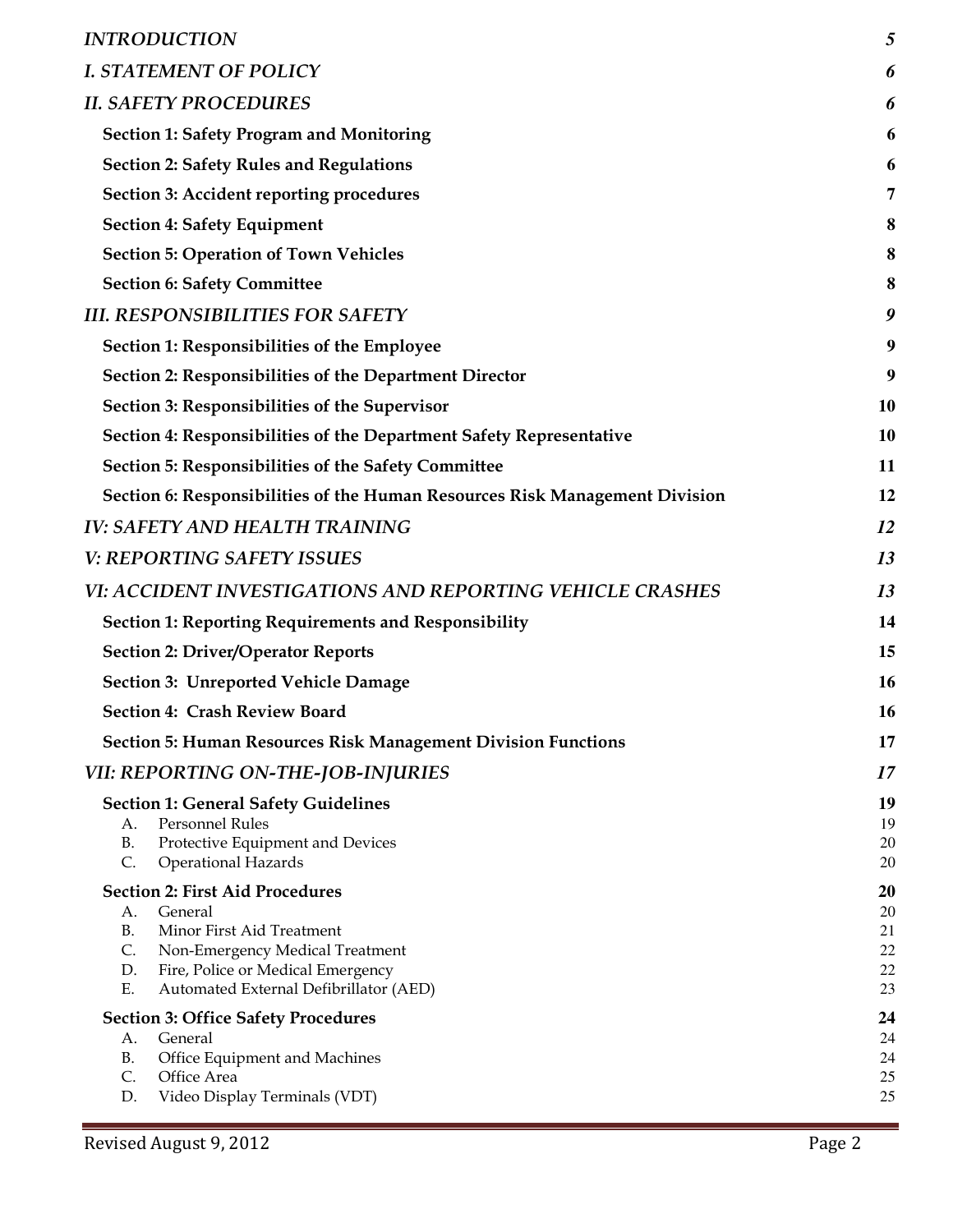| Ε.<br>F.   | Work Method and Environment<br>Vision and VDTs                             | 26<br>27 |
|------------|----------------------------------------------------------------------------|----------|
|            | <b>Section 4: Personal Protective Equipment</b>                            | 27       |
| А.         | General                                                                    | 27       |
| B.         | Gloves                                                                     | 27       |
| C.         | Hard Hats                                                                  | 27       |
| D.         | Respirators and Masks                                                      | 27       |
| Ε.         | Air Breathing Equipment                                                    | 28       |
| F.         | Foot and Toe Protection                                                    | 28       |
| G.<br>Η.   | Eye Protection and Face Shield<br>Personal Clothing                        | 28<br>29 |
| Ι.         | Safety Belts, Lanyards, and Harnesses                                      | 29       |
| J.         | Lumbar Supports                                                            | 29       |
|            |                                                                            | 29       |
| А.         | <b>Section 5: Fire Safety</b><br>General                                   | 29       |
| B.         | Office Procedures                                                          | 29       |
| C.         | Fire Equipment Procedures                                                  | 30       |
| D.         | Flammable Product Procedures                                               | 30       |
| Ε.         | Kitchen and Cooking Equipment Procedures                                   | 30       |
| F.         | Fire Classes and Extinguishers                                             | 31       |
| G.         | <b>Emergency Fire Plan:</b>                                                | 32       |
| H.         | In the Event of a Fire:                                                    | 32       |
|            | <b>Section 6: Storage of Materials</b>                                     | 33       |
| А.         | Piling and Stacking                                                        | 33       |
| В.         | Oily Rags and Waste Material                                               | 33       |
| C.         | General Housekeeping                                                       | 33       |
|            | <b>Section 7: Supply and Material Handling Operations</b>                  | 34       |
| А.         | General                                                                    | 34       |
| B.         | Lifting                                                                    | 34       |
| C.         | Hazardous Material                                                         | 35       |
| D.         | Chemicals                                                                  | 35       |
| Ε.         | <b>Bloodborne Pathogens</b>                                                | 35       |
|            | <b>Section 8: Use and Handling of Pesticides</b>                           | 35       |
| А.         | General                                                                    | 35       |
| <b>B.</b>  | Storage                                                                    | 35       |
| C.         | Protective Clothing and Equipment                                          | 36       |
| D.         | <b>Emergency Procedures</b>                                                | 36       |
|            | <b>Section 9: Painting Safety</b>                                          | 36       |
| А.         | General Safety                                                             | 36       |
| <b>B.</b>  | Protective Clothing and Equipment                                          | 36       |
| C.         | Storage                                                                    | 36       |
|            | <b>Section 10: Motor Vehicle Operation</b>                                 | 36       |
| А.         | General                                                                    | 36       |
| <b>B.</b>  | Vehicle Operator Inspections/Fueling Procedures                            | 36       |
| C.         | <b>Safe Driving Practices</b>                                              | 37       |
| D.<br>Ε.   | Parking<br>Backing                                                         | 37<br>37 |
| ${\bf F}.$ | Drive Defensively                                                          | 38       |
| G.         | Working in Roadways                                                        | 38       |
|            |                                                                            |          |
| А.         | Section 11: Construction and Maintenance Vehicles and Equipment<br>General | 39<br>39 |
|            |                                                                            |          |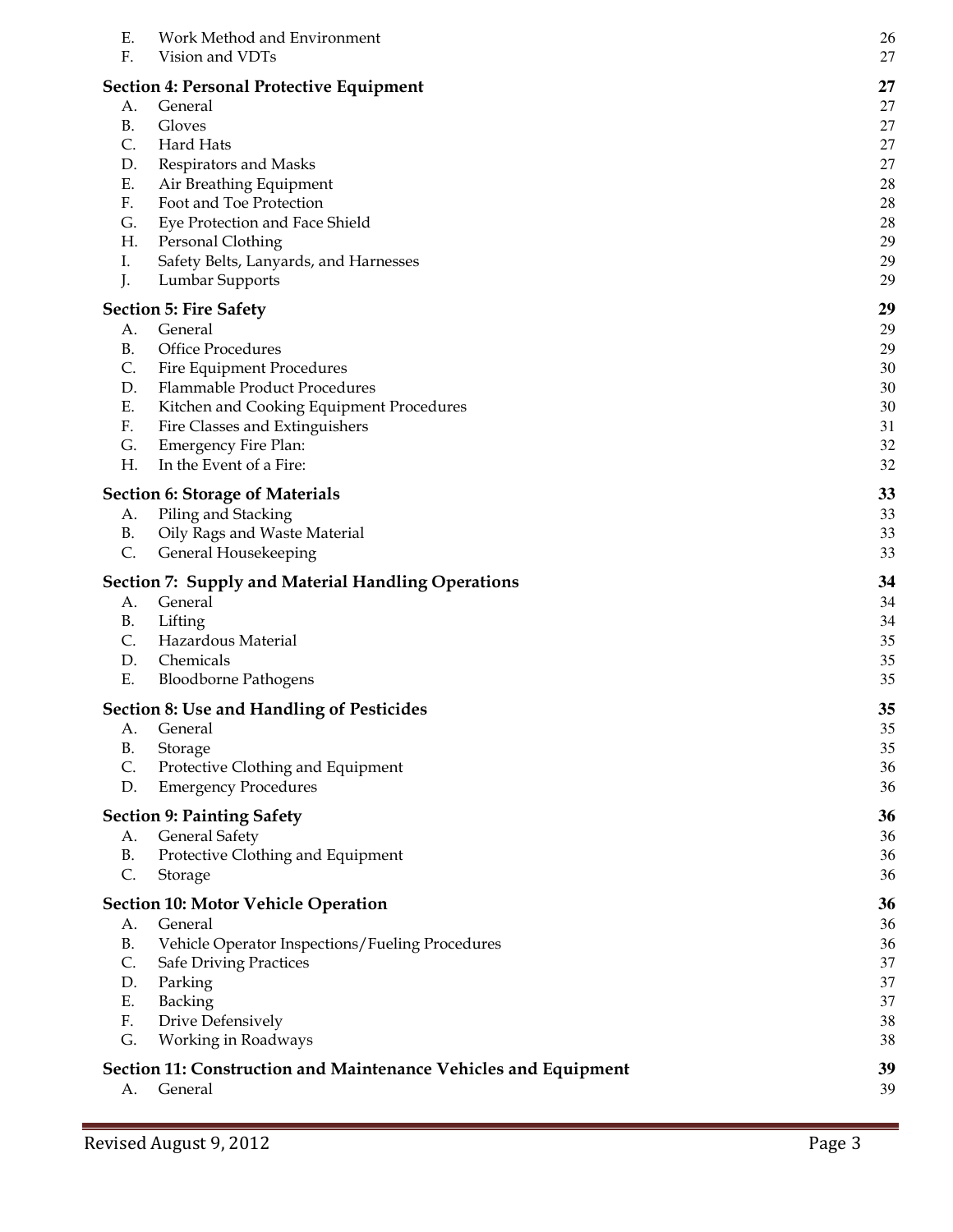|                | Section 12: Safety in Construction, Buildings, and Grounds Maintenance       | 39 |
|----------------|------------------------------------------------------------------------------|----|
| A.             | General                                                                      | 39 |
| <b>B.</b>      | Ladders                                                                      | 39 |
| $\mathsf{C}$ . | Construction Hazard Identification                                           | 39 |
| D.             | Clothing Lockers                                                             | 39 |
| Ε.             | Buildings                                                                    | 40 |
|                | <b>Section 13: Electrical Safety</b>                                         | 40 |
| A.             | General                                                                      | 40 |
| <b>B.</b>      | Electrical Wires and Extension Cords                                         | 40 |
| C.             | <b>Electrical Equipment</b>                                                  | 40 |
| D.             | <b>Electrical Repairs</b>                                                    | 40 |
|                | Section 14: Water and Wastewater Plants and Lift Stations                    | 40 |
| $A_{-}$        | General                                                                      | 40 |
| В.             | Protective Equipment and Testing Devices                                     | 41 |
| C.             | Confined Space Safety Program                                                | 41 |
|                | APPENDIX A: Instructions for use of Human Resources/Risk Management Division |    |
| <b>Forms</b>   |                                                                              | 42 |
|                | <b>Appendix B: Citizen Incident Report Form</b>                              | 43 |
|                | APPENDIX C: FIRST REPORT OF INJURY OR ILLNESS                                | 44 |
|                | APPENDIX D: TOWN OF DAVIE MEDICAL RETURN TO WORK EVALUATION WORK             |    |
|                | <b>INJURY/ILLNESS</b>                                                        | 46 |
|                | APPENDIX E: ACCIDENT/INCIDENT REPORT FORM                                    | 47 |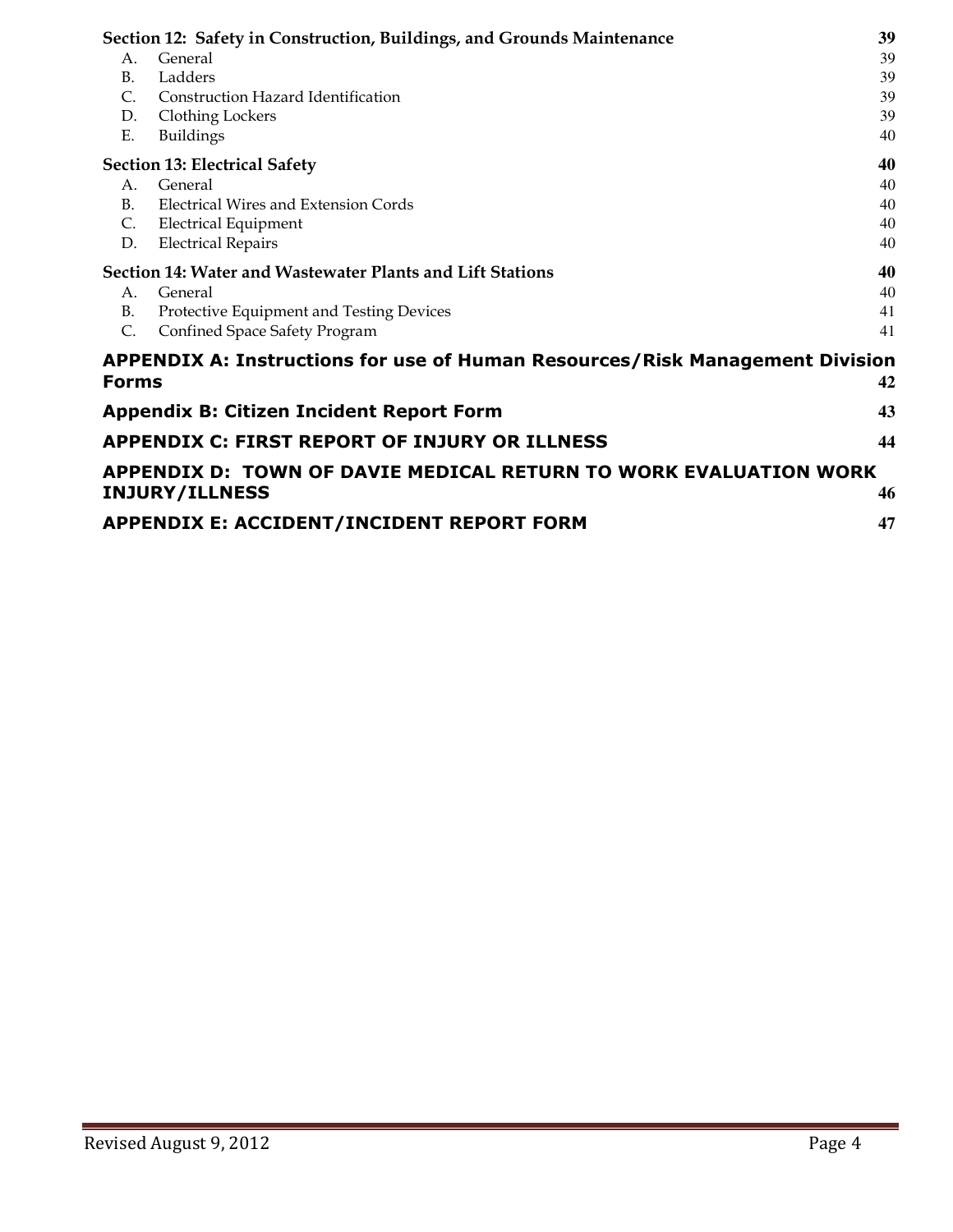#### INTRODUCTION

It is the express intent of the Town of Davie to comply with all laws, rules and regulations relating to the delivery of all Town services, including those pertaining to the health and safety of its employees and the public. It is the objective of the Town to promote and operate an overall safety program that will keep frequency and severity of employee injuries to an absolute minimum.

As a municipality, the Town of Davie is not subject to Occupational Safety and Health Administration (OSHA) jurisdiction. However, when making decisions relating to employee safety, the Town looks to OSHA standards as being best industry practice.

This Employee Safety Handbook is intended to be an easy-reference guide for employees, covering common key safety issues and is not intended to be an exhaustive reference document. Other safety policies and rules may be in place on a town-wide, departmental or division level. Safety policies or rules as stated in this manual should not be construed to supersede those. For example, if an employee's job involves a particular hazard such as exposure to asbestos, blood borne pathogens, confined space entry, or other such hazards, the employee's department/division should have specific policies/procedures covering those – employees should ask their supervisors if in doubt. However, this manual does apply and should be followed by employees in ALL departments on matters that affect general operations.

No safety manual can possibly be extensive enough to cover all contingencies, but a little forethought, care and common sense will do more to provide a safe work environment than all the rules in the world. Only you, the individual worker, can provide that. This safety manual is designed to give guidance and instructions to you, our employee, to help you protect yourself from injury or possible death.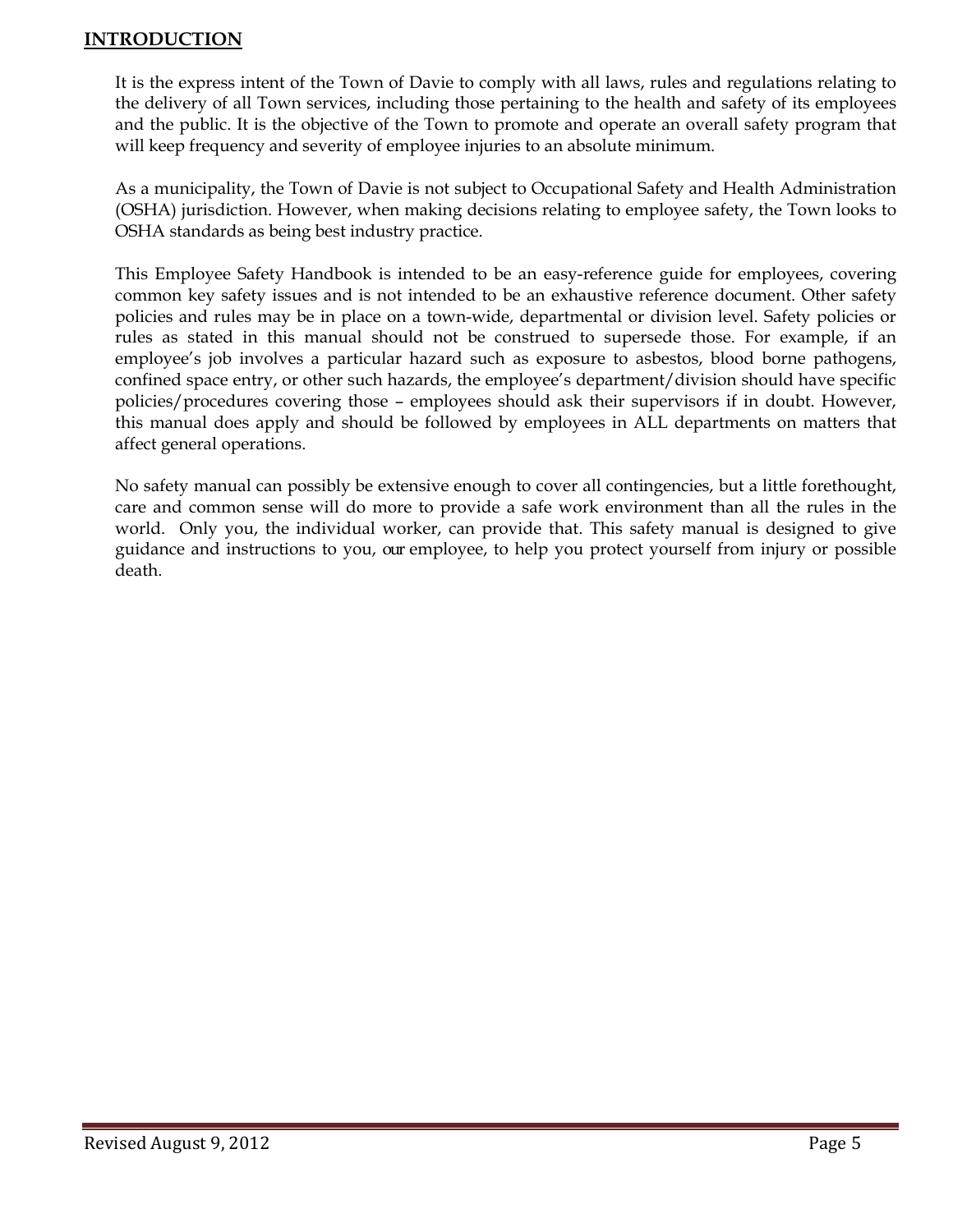#### I. STATEMENT OF POLICY

#### Policy Statement:

The Town's goal is to perform the tasks of government operation and public service without incidents/accidents. In order to furnish a safe working environment for its employees, it is the policy of the Town to maintain a comprehensive decentralized safety program, with each department responsible for carrying out its own safety program within the parameters of the town-wide safety mission.

Each Town employee is expected to take an active part in the safety program, not only by working in a safe, accident-free manner and following safety rules and guidelines as outlined by the employee's department and other Town safety policy and procedures including the Town of Davie Safety Policy and Procedures Manual, but also by offering suggestions on any matter concerning safety. Employees shall report ALL unsafe conditions, accidents, and injuries to their supervisors. The Town pledges that no such report will in and of itself result in retaliation, penalty, or other disincentive.

#### II. SAFETY PROCEDURES

#### **Section 1: Safety Program and Monitoring**

- A. A safety program is designed to accomplish one primary purpose and that is to prevent accidents. It must provide safety for its employees and also protect the public by preventing unsafe acts or conditions from being created by the Town.
- B. The safety program must have the continuous and active support of all employees and particularly of those in a supervisory position.
- C. The Town provides for the continuous monitoring of the working conditions and equipment of its employees for safety requirements.

#### **Section 2: Safety Rules and Regulations**

A. Employees will observe all safety rules and regulations established through departmental policies and procedures and otherwise provided within the Town's Personnel and Safety Manuals, in addition to the guidelines set forth in the Town of Davie Safety Policy and Procedures Manual. Employees will report all unsafe conditions or practices to their immediate supervisor. Employees are responsible for reporting all injuries, no matter how minor, to their immediate supervisor as soon as possible. Employees must complete the proper workers' compensation forms with their department.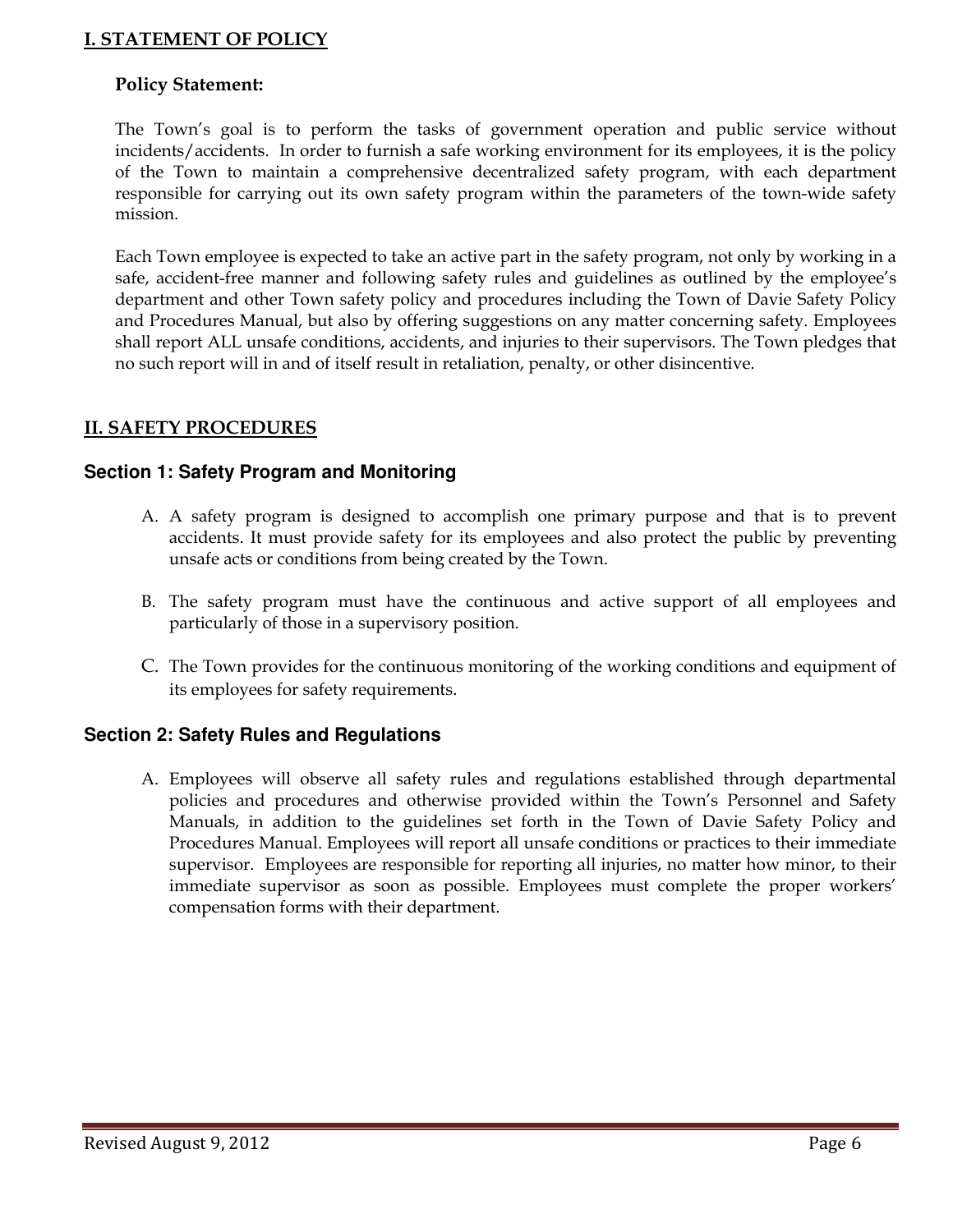- B. Elements of a Safety Program:
	- 1) The individual responsibility of each employee to act in a safe and prudent manner thereby avoiding injury to him/herself and others and damage to equipment and supplies;
	- 2) The assignment of responsibilities to persons for safety activities, designating one person in each department as a safety liaison;
	- 3) Assurance that equipment, work areas and working methods are safe;
	- 4) Assignment of personnel to jobs for which they are physically qualified to perform safely;
	- 5) Examination of the work place for hazards and their immediate elimination;
	- 6) Development and maintenance of good and safe work habits, including job awareness;
	- 7) Provision of proper protective equipment and mandatory requirement its use;
	- 8) Educate and train employees as to the specific hazards of their jobs.
	- 9) Review of accidents to determine cause and to prevent a repeat performance;
	- 10) Preparation and maintenance of complete incident/accident records;
	- 11) Adherence to all safety guidelines as specified in the standard operating procedures (SOPs) of each department.

#### **Section 3: Accident reporting procedures**

#### A. Personal injuries or illness

Employees who are injured or become ill while at work and suspect that the injury or illness is work related must verbally notify their supervisor IMMEDIATELY of the occurrence. The employee must then complete and sign a written "FLORIDA FIRST REPORT OF INJURY" (DFS-F2-DWC-1) form located on the Town's intranet and/or website and forward the signed report to the Human Resources Risk Management Division with a copy to the department director (Appendix C). This written report must be completed before the employee leaves work on the day of the injury, or if the employee is incapacitated, by their supervisor. If incapacitated, the injured employee shall complete and sign the "Florida First Report of Injury" as soon as possible thereafter. "The Florida First Report of Injury" must be completed for all work related injuries/illnesses even if medical treatment is not required.

Failure to report an injury when it occurs may result in denial of workers' compensation benefits if the employee cannot show at the later reported time that the injury arose out of and in the course and scope of employment. In addition, failure to promptly and properly report an injury may result in disciplinary action.

#### B. Vehicle or equipment accident: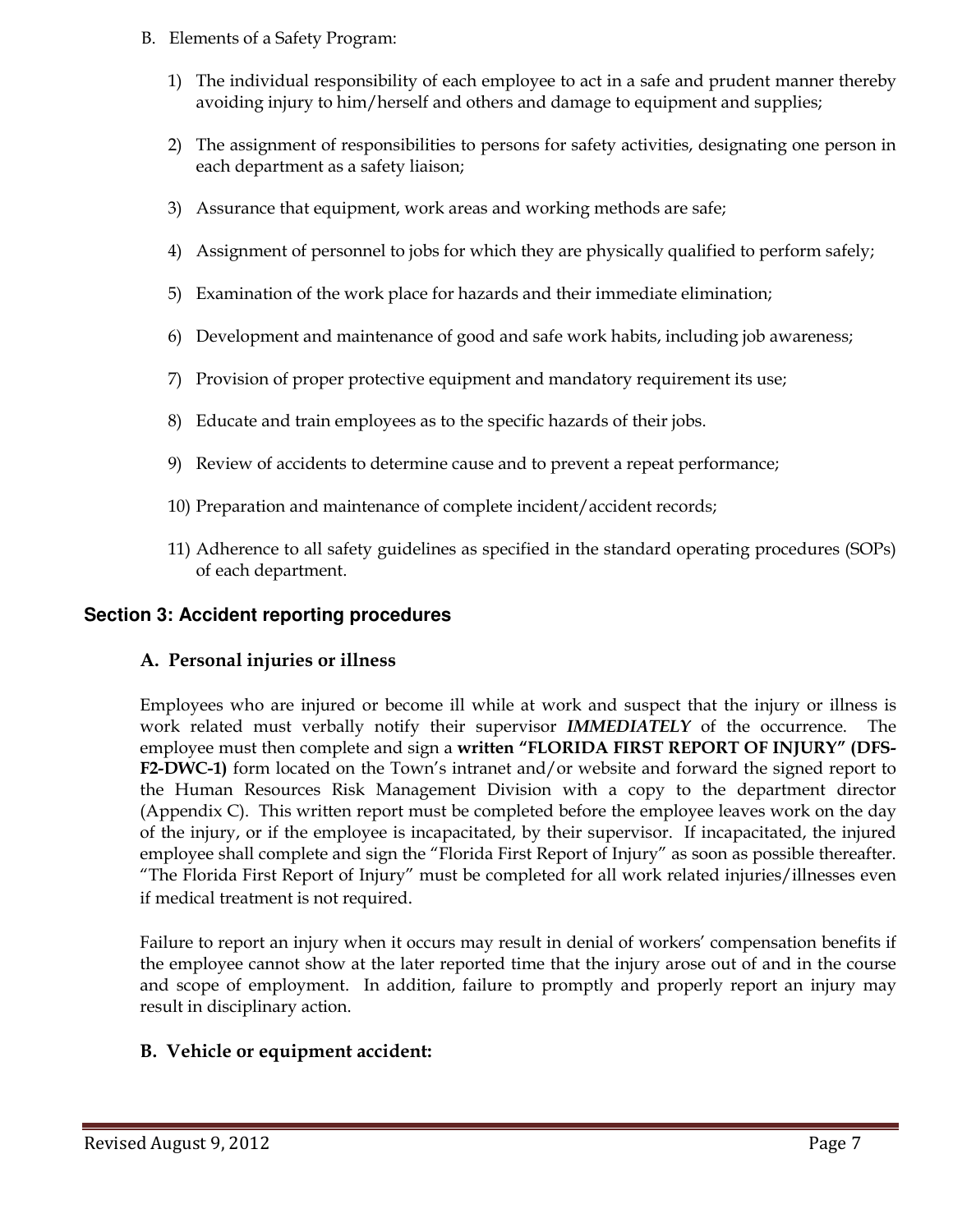In any vehicular accident, no matter how small it may seem, involving town equipment, the operator of the equipment will immediately contact the police department and request an investigation of the accident. This is for the protection of the employee as well as for the Town. As soon as possible after the accident, the operator of the equipment will complete a Town of Davie "Accident Incident Report" form (Appendix E located on the Town's intranet and/or website and forward the signed report to the Human Resources Risk Management Division with a copy to the department director.

#### **Section 4: Safety Equipment**

- A. The Town will provide, at its expense, certain items of safety equipment (i.e. safety glasses, back belts, hard hats, etc.), that must be worn by the employees when necessary to perform their job function.
- B. The individual Standards of Practice (SOP's) of the departments will identify what safety equipment is necessary for the job duties performed.
- C. Failure of an employee to use issued safety equipment may result in a reduction of the worker's compensation benefits in the event of an injury.
- D. Failure of an employee to use issued safety equipment and/or failure of an employee to file a written report of injury sustained on the job, may result in disciplinary action up to and including termination.

#### **Section 5: Operation of Town Vehicles**

- A. Driver's License Requirements All employees operating Town vehicles must possess and maintain the appropriate/necessary Florida Driver's License, as required by his/her job in performing the essential functions.
- B. Operation of Vehicles Town vehicles shall be operated in strict compliance with all laws which apply to motor vehicles in the State of Florida. This includes the Florida Seat Belt Law - Violators will be responsible for any/all fines incurred and subject to disciplinary action for failing to comply with said laws.
- C. Accidents involving Town Vehicles All vehicle accidents and all operational accidents or incidents resulting in damage to or loss of Town property must be reported to the Human Resources Risk Management Division using the Town of Davie "Accident Incident Report" form (Appendix E) located on the Town's intranet and/or website.

#### **Section 6: Safety Committee**

- A. The Town of Davie Safety Committee was formed to maintain and coordinate the safety program for the Town. The Safety Committee meets monthly to discuss safety issues and training and quarterly to review accident trends.
- B. Each department shall designate one safety committee member to participate in the safety program and act as the department safety representative. Department representatives are appointed to the safety committee by the appropriate department directors. The representatives from each department serve for a two-year term, but can choose to serve for multiple terms.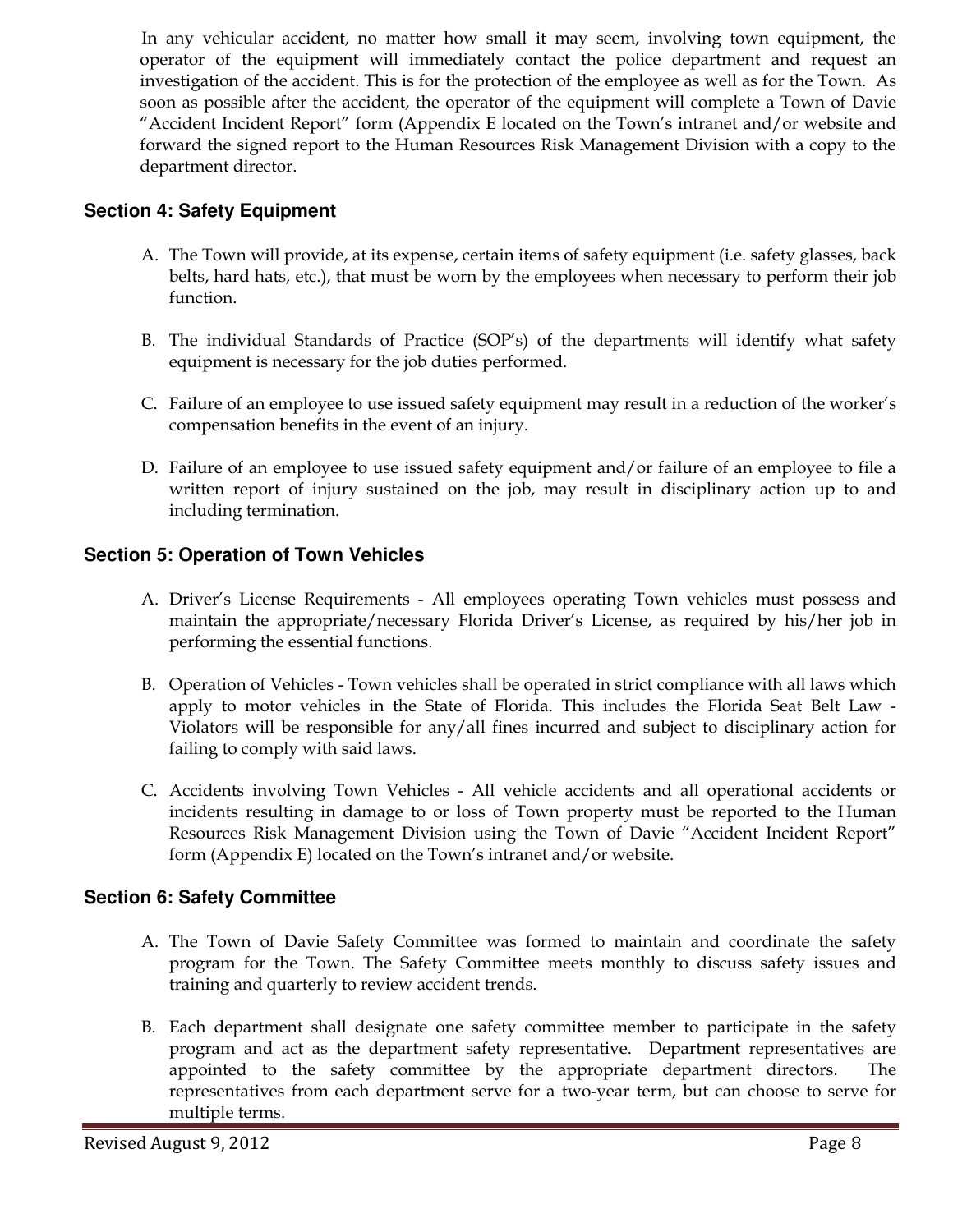C. Safety committees may be created in the individual departments to review safety incidents and trends and to inform the department employees of council decisions related to safety.

#### III. RESPONSIBILITIES FOR SAFETY

#### **Section 1: Responsibilities of the Employee**

- A. Accept the obligation you have to the Town of Davie to obey all safety rules and guidelines outlined in this manual and to also obey specialized rules developed for your position or work site.
- B. Recognize the fact that you have a major responsibility in developing and maintaining a safety program. No amount of training, rules and regulations, or personal protective equipment will keep you safe if your attitude is negative or indifferent.
- C. Recognize that the most important responsibility is to you! The arm, the leg, even the life you save may be your own.
- D. You must notify your supervisor immediately if any medications, whether prescribed or overthe-counter, might impair your abilities in any way.
- E. If you suffer a work-related injury or illness, report it immediately to your supervisor/department director and complete a "Florida First Report of Injury" (DFS-F2-DWC-1) form (Appendix C). All work-related injuries and illnesses must be reported on this form within 24 hours of the injury or illness.

#### **Section 2: Responsibilities of the Department Director**

- A. Consider safety an integral part of management responsibilities.
- B. Assure that vehicles, equipment, tools and material used are adequate for the intended purpose and equipped with appropriate safeguards.
- C. Take necessary action to ensure all employees under your direction are properly trained to safely perform assigned tasks.
- D. Conduct periodic work area safety inspections and require the department safety representative to make regular inspections.
- E. Be aware of the frequency, severity, cause and cost of accidents occurring within your area of responsibility.
- F. Initiate direction for corrective action for any safety hazard and assure follow-up so that corrective action is completed.
- G. Ensure that supervisors and foremen effectively communicate and monitor safe work methods and practices to departmental employees.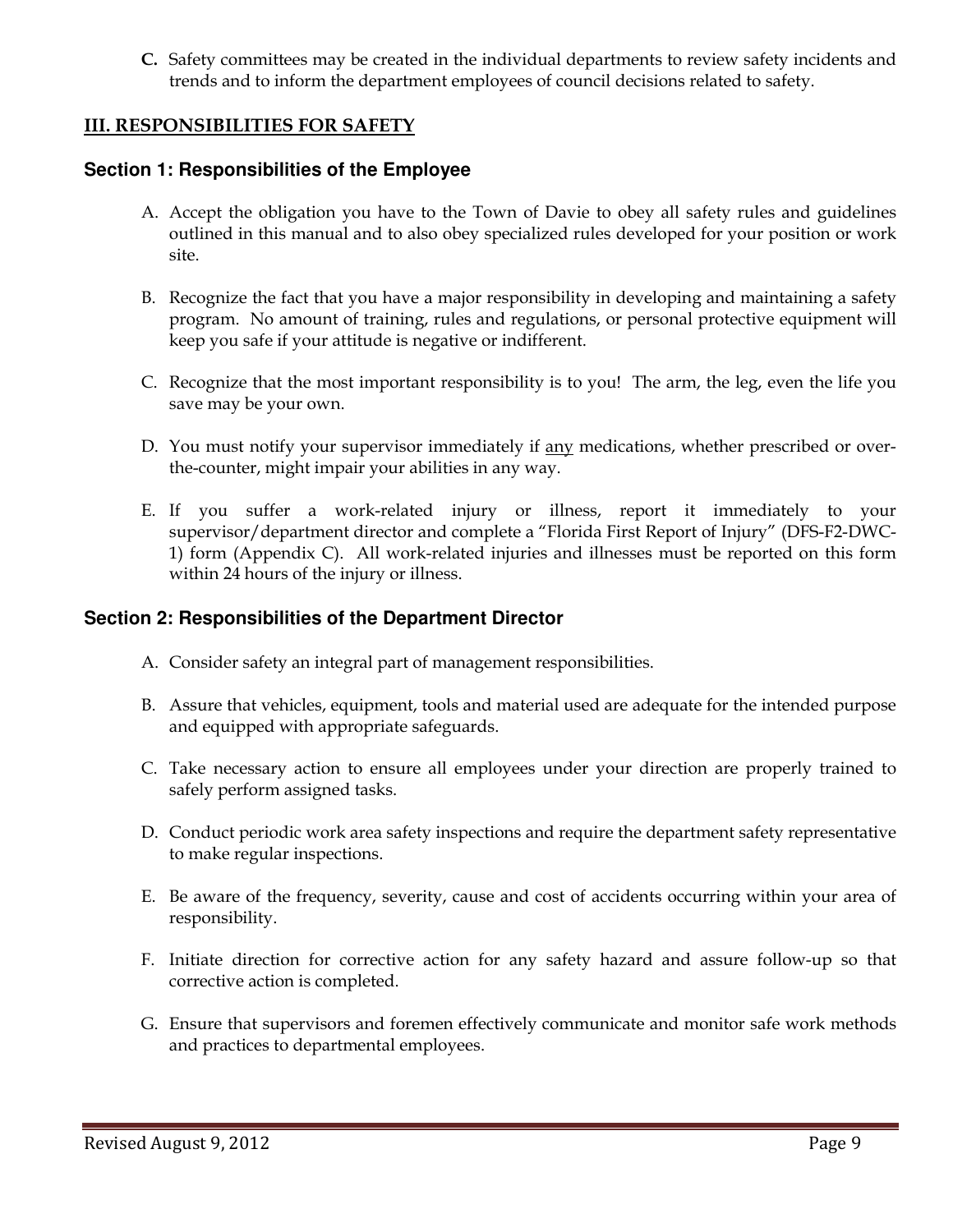#### **Section 3: Responsibilities of the Supervisor**

- A. As a foreperson or supervisor you have great responsibilities in promoting safety. You are experienced! You know the job! You are expected to provide guidance and leadership. Because of your experience, the employees look to you as an example to determine what you expect of them.
- B. A supervisor or foreperson must:
	- 1. Assume responsibility for the safety of the employees in your crew.
	- 2. Train and retrain your crew, experienced or long-term employees as well as new ones, in the safe and correct way to do the job. Point out the hazards and present employees with safety instructions, policies, and manuals.
	- 3. Create safety awareness and encourage positive safety attitude by your own good example.
	- 4. Be sure the necessary safety equipment or devices are available and properly used on each job. Understand the intended purpose of protective equipment and explain the need for the equipment to the crew.
	- 5. Take necessary corrective action whenever you observe unsafe conditions or procedures.
	- 6. Make sure that all accidents are reported within 24 hours, even if the injury or damage is minor.
	- 7. Investigate every accident involving your crew and take corrective action to avoid a repeat of that type of accident.
	- 8. Ensure that a review of the nature of the circumstances surrounding the injury and any corrective action necessary to prevent future similar occurrences are completed and review this information with the department director.
	- 9. Conduct frequent safety inspections in the work area to check on housekeeping or unsafe working conditions and promote safe work habits. Be sure that the Department Safety Representative completes monthly safety inspection sheets and reports unsafe conditions or safety issues to the Safety Committee for review.

#### **Section 4: Responsibilities of the Department Safety Representative**

- A. Assume the responsibility of communicating safety problems, issues or special circumstances with the department director and, if not resolved, to the Safety Committee for recommendations and follow-up. Report back to the department director, supervisors and employees regarding information or reports provided by the Safety Committee or received during the safety committee meeting.
- B. Conduct monthly surveys of work areas by completing a Department Safety Checklist to ensure that safe working conditions exist. For departments with more than one work area, the inspection checklist can be completed by an individual assigned to that work area who will then provide it to the Department Safety Representative to be included in his/her overall department inspection. Any unsafe or hazardous condition that may lead to an accident shall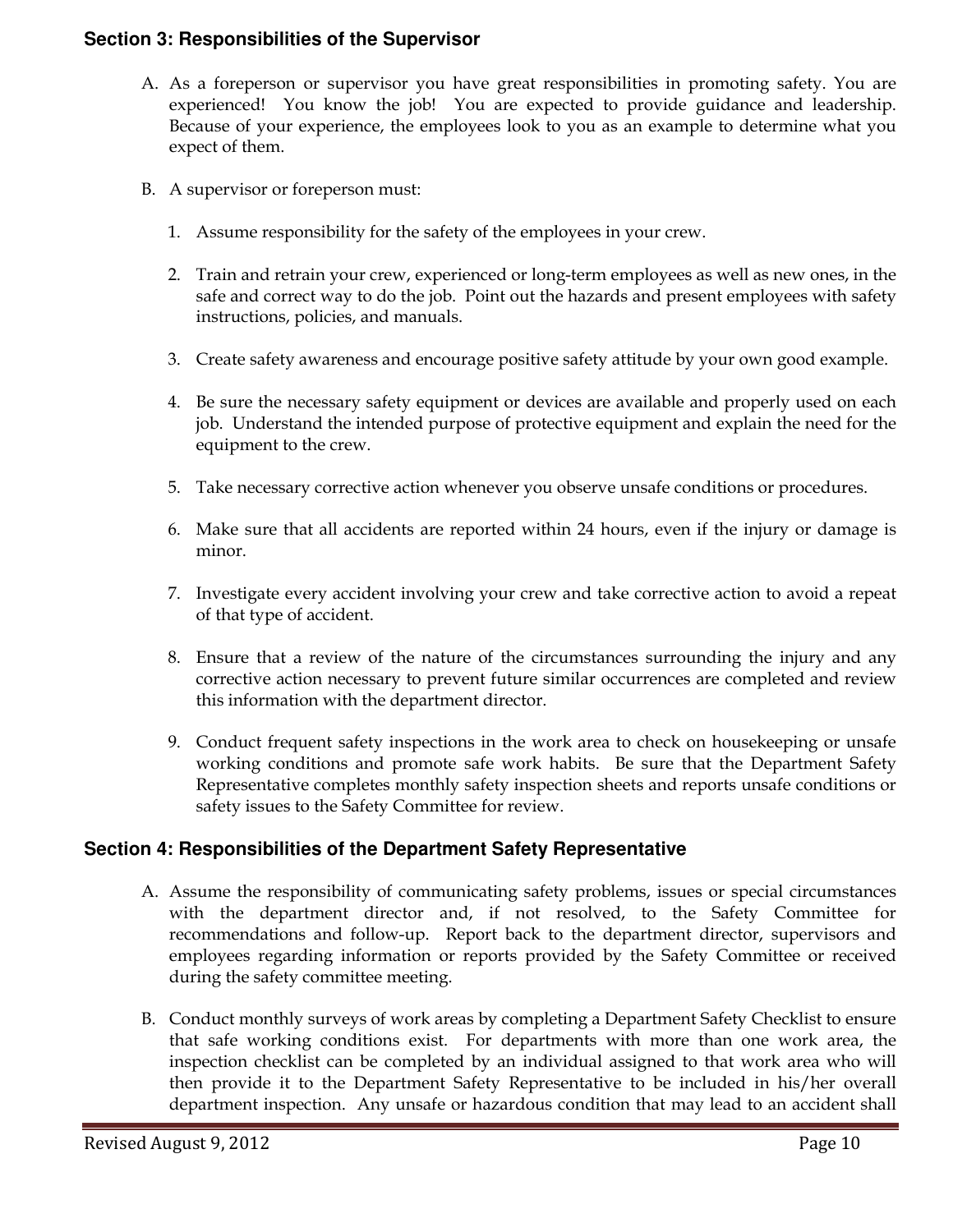be noted on the checklist and a Safety Work Order Memorandum shall be drafted for the purpose of describing the situation and prescribing corrective action. This memorandum shall be submitted to the Safety Committee for further resolution.

C. Maintain department safety training schedules and submit safety training requests to the Safety Committee for review and implementation. Once a year each Department Safety Representative will submit an updated list of the department's current safety training requirements. These lists will be incorporated into the Town of Davie Comprehensive Training Calendar by the Safety Committee Training Coordinator. Any new requests for safety training will be submitted by the Department Safety Representative to the Safety Committee for consideration. The Safety Committee will be responsible for coordinating safety training on a Town-wide basis and ensuring the most cost effective and efficient safety training programs are implemented. Training implemented by the Safety Committee does not replace departmental safety training requirements as set by the department director, but, rather, acts as a supplement to departmental training.

#### **Section 5: Responsibilities of the Safety Committee**

A. A Safety Committee has been established to recommend improvements or modifications to our workplace safety and health and wellness programs and to identify corrective measures or training needed to eliminate or control recognized safety and health hazards.

The Risk Manager has the primary responsibility for the coordination, implementation, and maintenance of our workplace safety program including the management of the Safety Committee. The Safety Committee consists of both supervisory and non-supervisory employees of the Town and/or other designated members. Members shall be appointed by department directors from their respective department in the Town. The Members shall be appointed for a two-year term, but can choose to serve for multiple terms.

- B. The Safety Committee maintains responsibility for the following:
	- 1. The Safety Committee shall meet monthly to evaluate the effectiveness of control and preventive measures used to protect employees from safety and health hazards in the workplace. Monthly checklists of work environment safety conditions submitted by Department Safety Representatives will be reviewed by the Committee for corrective action and maintained for future reference regarding actions taken.
	- 2. While the primary responsibility for training lies with the individual departments, the Safety Committee will be responsible for assisting department directors and supervisors in monitoring workplace safety education and training to ensure that it is in place, that it is effective, that it is administered on a continuous basis, and that it is documented. The Committee will maintain and update, on a yearly basis, the Town of Davie Comprehensive Training Calendar. In addition, the Committee will work with department directors to identify, review, and implement new safety training needs.
	- 3. The Safety Committee will be responsible for assisting department directors and supervisors in updating the workplace safety program by providing recommendations based on evaluations of employee injury and accident reports. By analyzing employee injury and accident trends and work site inspection findings, the Safety Committee will formulate and recommend corrective measures to prevent recurrence.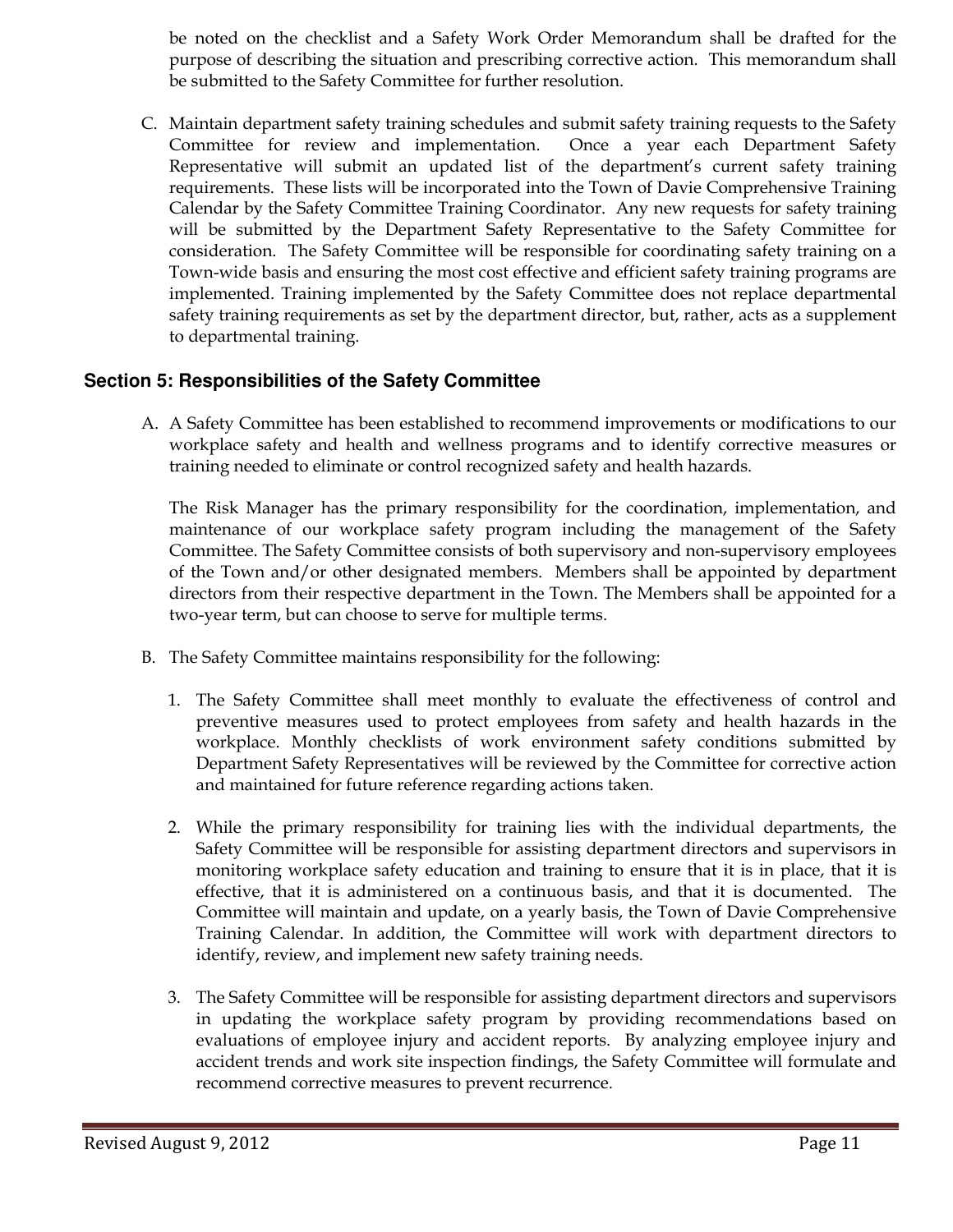- 4. The Safety Committee will investigate all employee reports of unsafe conditions or work practices using the guidelines set forth in this manual. While reports reviewed by the committee will be in summary and trend form, any confidential employee information discussed by the committee will be kept within the confines of the Safety Committee meetings.
- 5. The Safety Committee will make the minutes of all Safety Committee meetings available to all employees for review. The minutes will be available for review in the Town Clerk's Office during regular office hours.

#### **Section 6: Responsibilities of the Human Resources Risk Management Division**

- 1. The Human Resources Risk Management Division will be responsible for the development, evaluation, maintenance, and implementation of all safety and accident reporting policies, procedures, and forms. In addition, the Human Resources Risk Management Division will evaluate Town-wide policies, practices, and procedures with regard to loss control initiatives.
- 2. The Risk Manager will act as the technical advisor to the Town Safety Committee and may act as the Safety Committee Chairperson. As part of the technical advisor function, the Risk Manager will provide meaningful reports, including historical loss statistics, to Town Administration, Departments, and the Safety Committee that assist in implementing employee supervision, training, and/or department programs aimed at reducing the frequency and severity of accidental loss.
- 3. The Human Resources Risk Management Division will work in conjunction with the Safety Committee to provide on-site safety and loss-control training designed for the specific work activities and/or as a result of specific types of accidents and losses. Using Town and department loss statistics and trends for auto accidents, employee injuries, and operational incidents, the Human Resources Risk Management Division and the Safety Committee will develop programs aimed at reducing the frequency and severity of accidental loss.
- 4. Maintenance of ALL safety and accident prevention program records and files will be handled by The Human Resources Risk Management Division. Loss records will be kept by department under the following three categories; General Liability, Auto Liability, and Worker's Compensation.
- 5. When necessary, the Human Resources Risk Management Division will assist in the evaluation of motor vehicle accidents involving Town vehicles to determine "preventability" on the part of the Town driver. Whether an accident is deemed "Preventable" or "Not-Preventable" shall be determined using the "National Safety Council Guidelines for Determining Preventability" as outlined in this manual. "Preventable" or "not-preventable" determinations should not to be confused with the law enforcement terms of "chargeable" or "not-chargeable" with a traffic violation. In other words, a driver/operator does not have to cause a crash to have had a preventable vehicle accident.

#### IV: SAFETY AND HEALTH TRAINING

Workplace safety and health orientation begins on the first day of employment or job transfer. Each employee has access to a copy of this safety and health manual for review and future reference, and will be given a personal copy of departmental job-related safety rules, policies, and procedures. Supervisors will ask questions of employees and answer employees' questions to ensure knowledge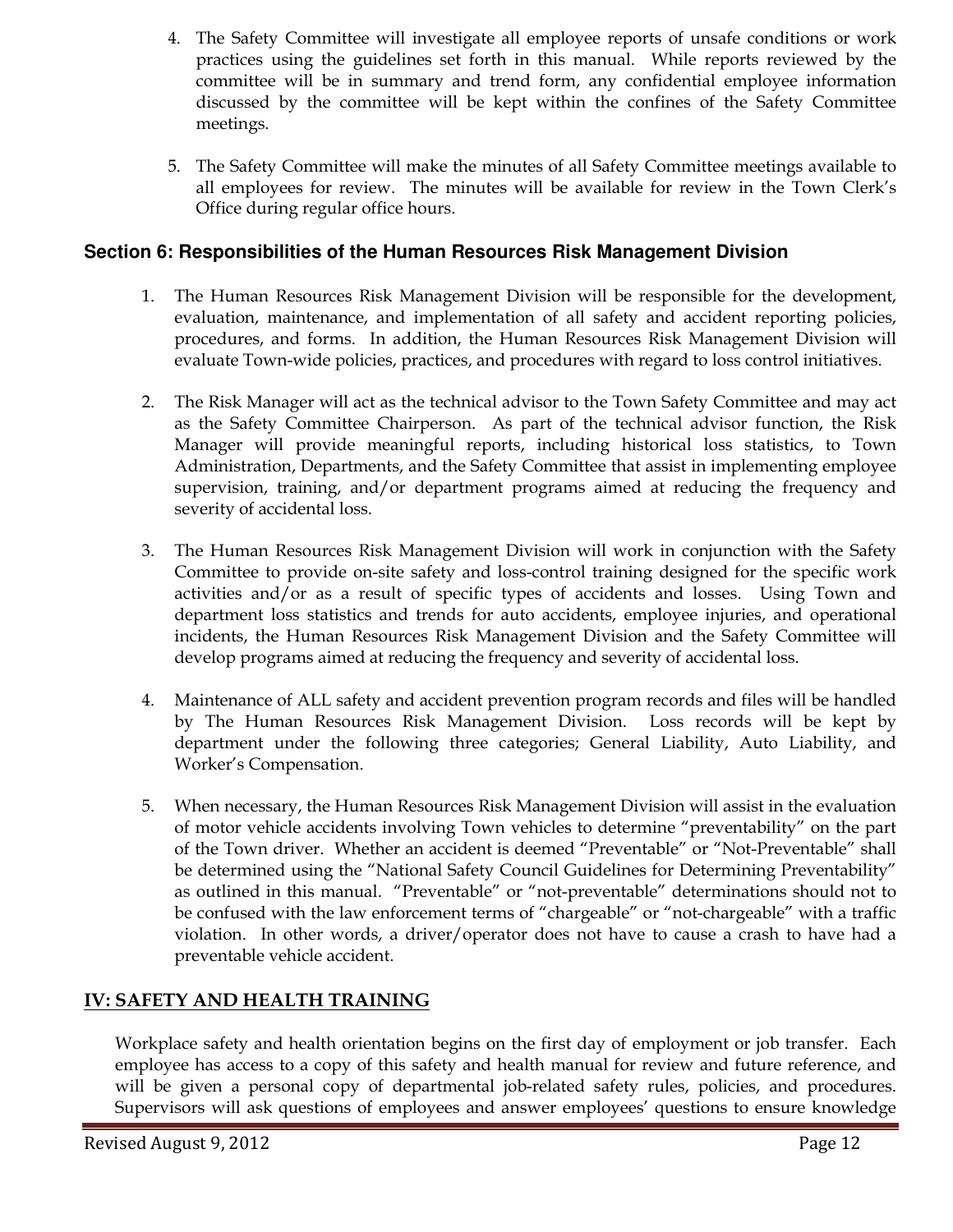and understanding of safety rules, policies, and job-related procedures described in our workplace safety program manual. All employees will receive instructions from their supervisor that compliance with the safety rules described in this workplace safety manual is required.

All employees will be retrained periodically on safety rules, policies, and procedures and when changes are made to the workplace safety manual. Individual employees will be retrained after a work related injury caused by an unsafe act or work practice occurs, and/or when a supervisor observes employees displaying unsafe acts, practices, or behaviors.

Supervisors will initially train employees on how to perform assigned job tasks safely. In addition, they will carefully review with each employee, and give specific directions on the applicable, specific safety rules, policies, and procedures that are described in the workplace safety manual. Supervisors will observe employees performing the work. If necessary, he/she will provide a demonstration using safe work practices or remedial instruction to correct training deficiencies before employees are permitted to do the work without supervision. All employees will receive safe operating instructions on seldom-used or new equipment/apparatus before using the equipment/apparatus. Before permitting new, non-routine, or specialized procedures to be performed, supervisors will review safe work practices with employees.

#### V: REPORTING SAFETY ISSUES

All employees are encouraged to report safety concerns to any member of the Town Safety Committee. Safety issues may also be reported to the Human Resources Risk Management Division or your immediate supervisor.

When a safety issue or concern comes before the Safety Committee or is reported to a department safety representative, a Safety Work Order Memorandum will be created to describe the unsafe condition and prescribe potential solutions for fixing the situation. Depending on the type of safety concern and the location of the safety concern, the appropriate Safety Committee Representative shall discuss the safety concern with the department director(s) affected by the condition.

It is the responsibility of the Safety Committee Representative to communicate the progress of the situation to all affected parties. In addition, this person is responsible for completing and submitting the Safety Work Order Memorandum to the Safety Committee Chairperson when the matter is resolved.

The Safety Committee will discuss the findings and potential safeguards for similar future situations at the next safety meeting.

The Safety Committee Representative from the Administration Department will oversee the Safety Log Book, which will contain a log of all the safety issues, recommendations, and resolutions.

#### VI: ACCIDENT INVESTIGATIONS AND REPORTING VEHICLE CRASHES

Regardless of the employee classification and whether or not an employee drives a Town owned vehicle eight hours a day or just occasionally, employees are responsible for the proper care and operation of that vehicle. Every employee who operates a Town owned vehicle is responsible for obeying all traffic laws (state, county, and local), complying with Town rules and following all defensive driving practices at all times.

Definition of a Crash: Whenever a powered vehicle, whether owned, leased or rented, and whether registered or exempt from registration, comes into contact with, or is alleged to have come into contact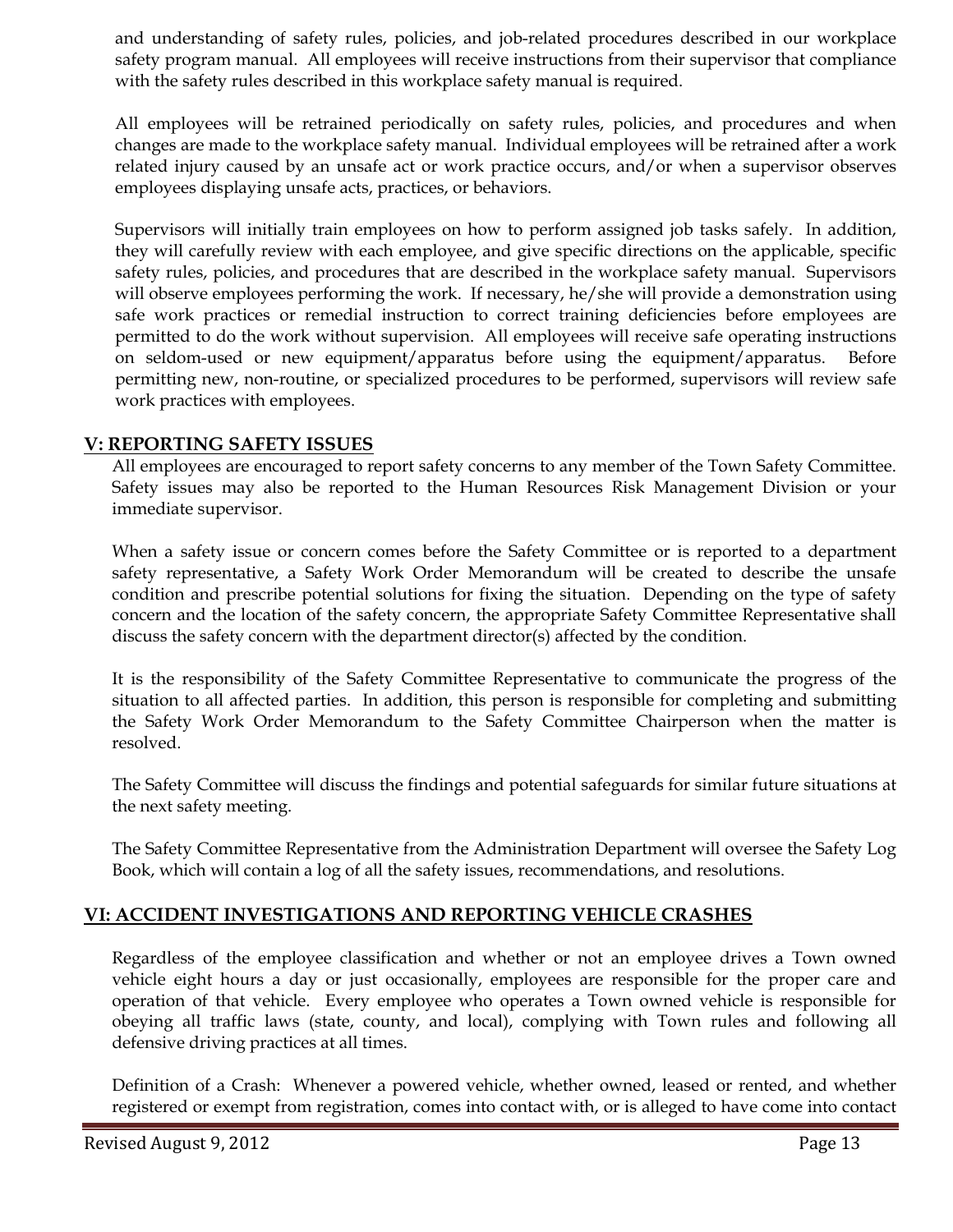with any person, animal, other vehicle or other inanimate object, in a manner which results in death, injury, property damage, regardless of owner and cost of damage, vandalism, or is stolen, a crash will be considered to have occurred.

Definition of Equipment Incident: When any incident involving powered tools, powered equipment or motorized self-propelled equipment results in damage to property, equipment or personal injury an equipment incident shall have occurred.

#### **Section 1: Reporting Requirements and Responsibility**

- A. All incidents or alleged incidents must be reported by the driver/operator or person finding the damage or the person assigned to the vehicle or equipment; first verbally to their immediate supervisor as soon as practical after the crash or alleged incident occurs and then in writing before the driver/operators shift ends or if incapacitated as soon as capable of completing the written report.
- B. The driver of a registered (licensed) motor vehicle operated by the Town that is involved in a crash that results in personal injury or property damage in any amount must immediately call the police department having jurisdiction over the accident and request that a written Police Crash Report be completed.
- C. A supervisor or any other person receiving notification of crash involvement from a driver/operator must gather location and nature of involvement information from the driver and insure that the Police Department has been notified.
- D. Department directors learning of a crash involving a Town of Davie driver/operator shall, whenever possible, arrange to immediately go to the scene or assign a supervisor to go to the scene to assist the driver and obtain more detailed information and photos.
	- 1. The Department shall notify the Human Resources Risk Management Division of the accident by noon of the next work day, providing basic information concerning the accident and severity of the accident.
	- 2. The Department shall require the driver/operator to complete a detailed written "Accident/Incident Report" form (Appendix E) located on the Town's website or intranet or obtained from the Human Resources Risk Management Division of the accident at the earliest opportunity and shall promptly forward the completed form and all supporting documents and photos to the Risk Management Division.
	- 3. The police officer investigating the crash shall ensure that descriptive photos are taken of the accident scene and all Town equipment involved in, or alleged to have been involved in, a crash/incident.
	- 4. The Police Department shall ensure that a copy of all police crash reports involving Town vehicles/equipment is promptly forwarded to the Human Resources Risk Management Division.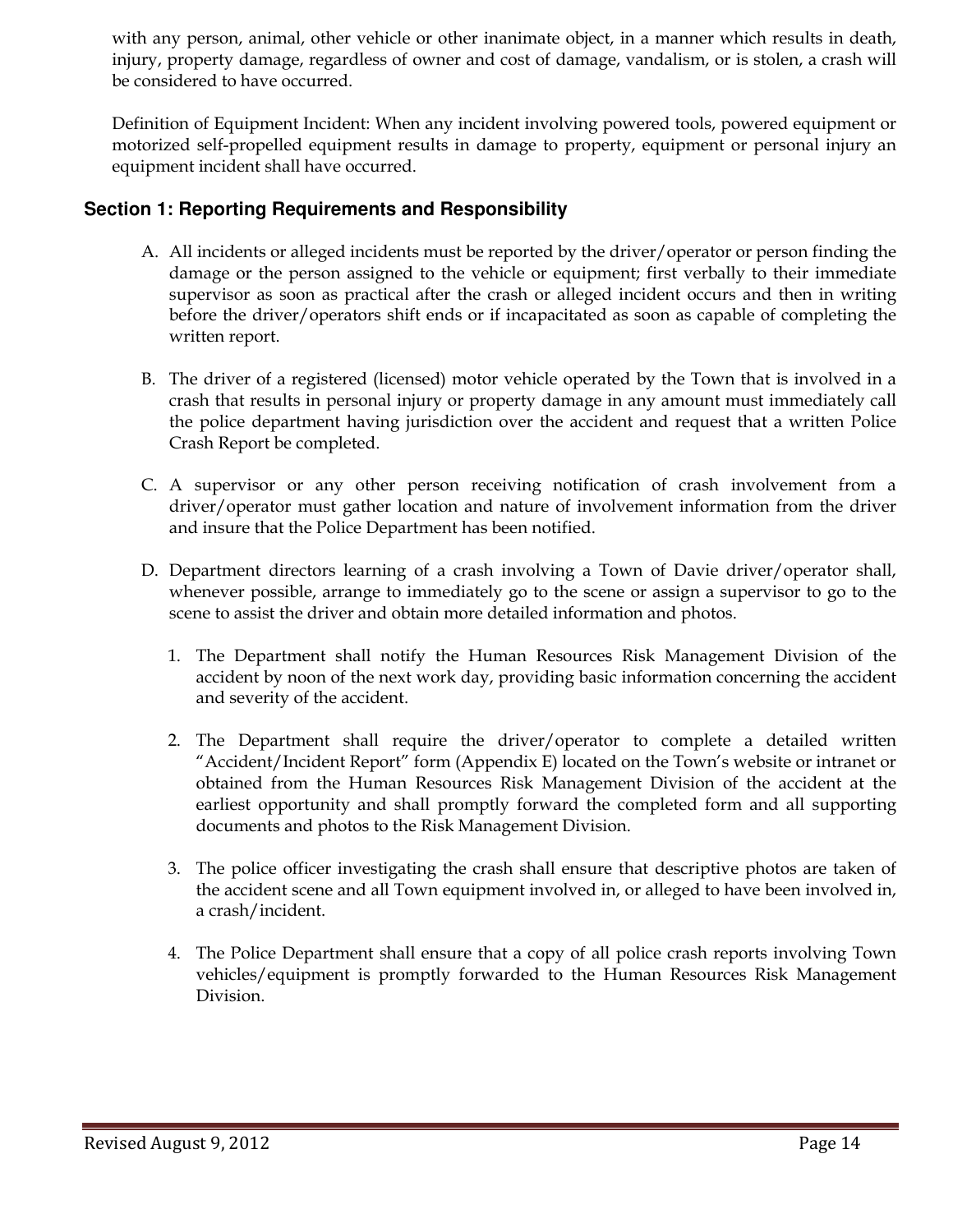#### **Section 2: Driver/Operator Reports**

- A. Drivers/Operators involved in, or alleged to have been involved in, a vehicle crash must obtain detailed information at the scene of the crash or alleged crash and prepare written reports using the "Accident/Incident Report" form (Appendix E).
- B. A driver/operator involved in a vehicle crash automatically changes duty assignment from that of driver/operator to that of town representative at the scene of the crash. Drivers automatically become responsible for gathering information needed by the Town to either present a defense to a claim, or properly evaluate and pay a claim, and to protect the Town's interest at the scene of the accident.
- C. The person who had care, custody and control of the Town equipment at the time of the crash or alleged crash must complete and submit a Town "Accident/Incident Report" form (Appendix E), even if they were not operating the unit at the time of the crash. Drivers are required to be prepared for the possibility of being involved in a crash or alleged crash.
- D. When a vehicle crash occurs a driver/operator shall:
	- 1. Call 9-1-1 if necessary.
	- 2. Protect the scene by setting out available warning devices.
	- 3. Be unfailingly courteous to all involved police, witnesses, bystanders, other parties, etc.
	- 4. Record the names and phone numbers of any witnesses.
	- 5. Whenever possible, take photos of the crash scene, all vehicles and all involved persons.
		- (a) Crash scene photos should show the nature of the area of the accident and the final location of vehicles involved.
		- (b) Photos should identify vehicles and show any damage.
		- (c) Photos of other persons should not be posed and should be taken only for later identification purposes.
	- 6. Check for injuries in all vehicles and send for medical help if necessary.
		- (a) DO NOT move any injured person unless there is a chance of fire. Record the name of any ambulance or other medical emergency vehicle company that arrives at the scene of the accident.
		- (b) Administer first aid only if qualified to do so.
	- 7. Notify the Town of Davie Police Department or the law enforcement agency having jurisdiction over the area of the accident.
		- (a) Record the names of all law enforcement officers and departments arriving at the scene of the accident.
		- (b) Record the police report number and name and telephone number of the reporting police agency.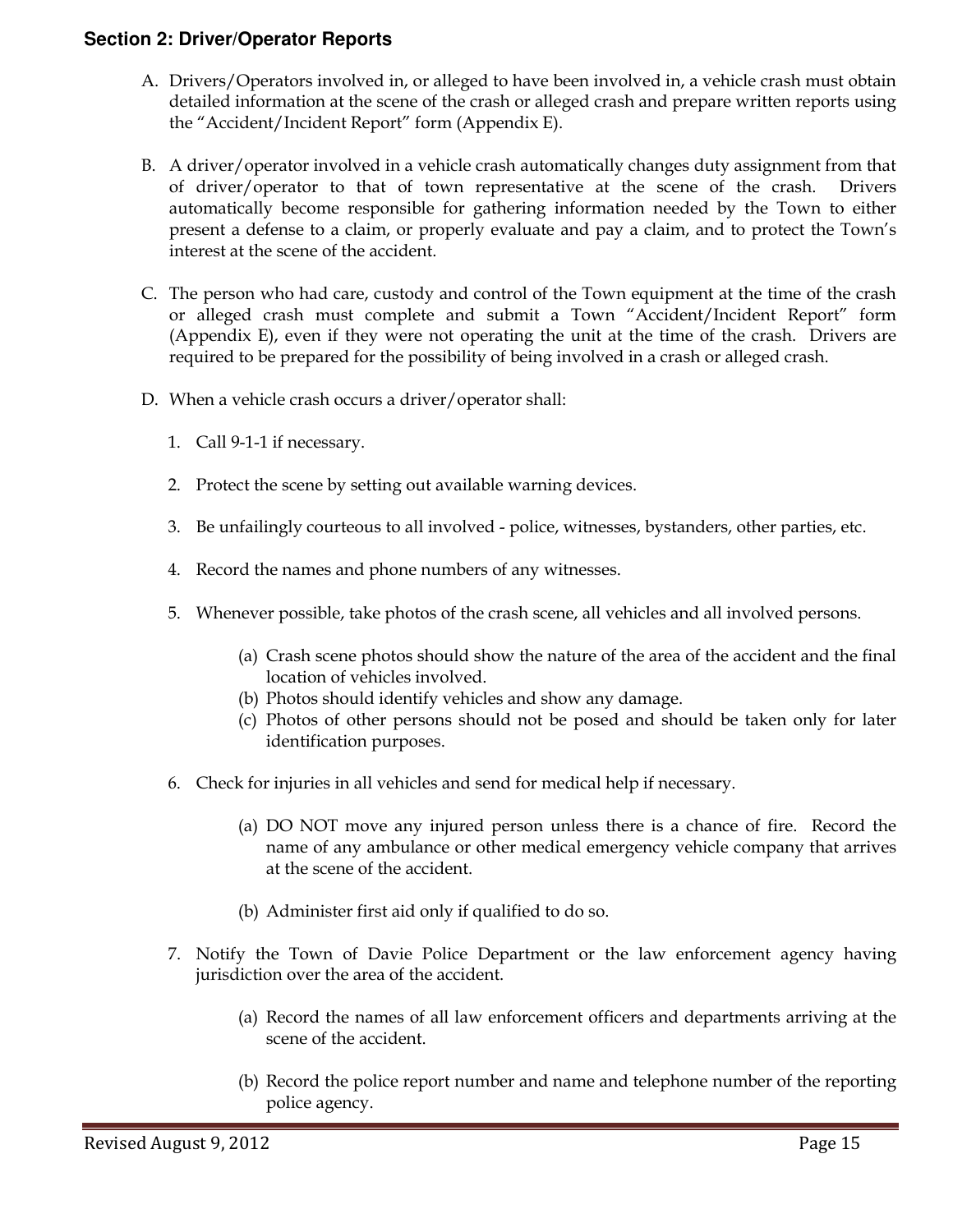- (c) Record the names and phone numbers of any tow truck companies and which specific vehicles they tow.
- (d) Record the names of all other drivers and vehicle occupants, the names of the owners of all other vehicles, the year, make and license number of all other vehicles and insurance information for each vehicle

The Town understands that our drivers/operators will not always be able to get this information and, that if the accident is being investigated by a police agency, the information required may be available at a later time on the police department crash report. The driver should still attempt to get this information at the scene either from other involved persons or the police.

- E. The drivers/operators involved in a vehicle crash should not make statements to other parties at the scene of the crash but may only give statistical identifying information. Drivers should cooperate with law enforcement officers investigating the crash and answer all questions they might pose.
- F. The drivers/operators involved in a vehicle crash may not speak with other investigators, adjusters, attorneys or representatives of claimants without express authorization from Human Resources Risk Management Division. Drivers/operators contacted by persons requesting to speak with them should simply obtain their name and phone number and pass that information on to Human Resources Risk Management Division.

#### **Section 3: Unreported Vehicle Damage**

- A. All employees assigned to operate registered vehicles or motorized equipment are required to conduct a daily check of their unit for damage and operation of lights, directional signals, brakes and brake fluid, motor oil, windshield wipers and washers, tires, power steering, hydraulic systems, clutch, seat belts, etc. and to report any defects they have not previously reported.
- B. A driver/operator finding prior unreported damage to Town equipment during a daily inspection shall complete an "Accident/Incident Report" form (Appendix E) showing the driver as unknown and shall sign and submit the report to their supervisor.

When prior unreported crash damage is found, the supervisor or the department director shall determine who the last driver/operator was and shall interview him/her to determine what that driver/operator knows about the damage and how it may have occurred.

The department director shall attempt to determine which driver was operating the unit when the damage occurred and when appropriate, shall require that driver to complete an "Accident/Incident Report" form (Appendix E).

#### **Section 4: Crash Review Board**

The "NATIONAL SAFETY COUNCIL GUIDELINES for DETERMINING PREVENTABLE and NON-PREVENTABLE CRASHES" shall be adhered to whenever the Crash Review Board or assigned person is reviewing a vehicle crash.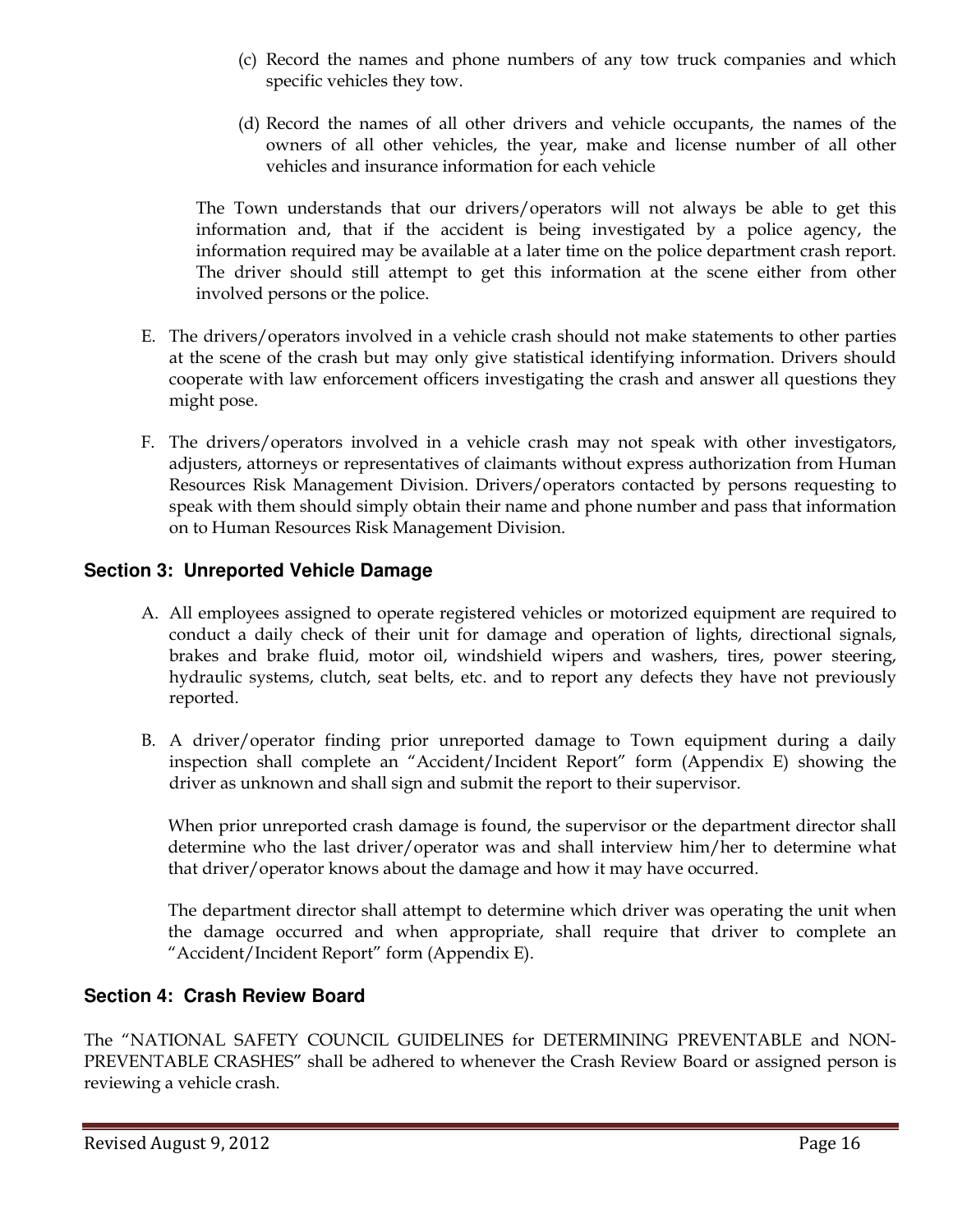- A. A NON-PREVENTABLE crash is one in which the driver drove in such a way that he/she committed no errors, and so controlled his/her vehicle as to make due allowance for conditions of road, weather, and traffic, while assuring that mistakes of other drivers did not involve him/her in a crash and the driver took every reasonable precaution to prevent a crash.
- B. A PREVENTABLE crash is any occurrence involving an owned or operated registered vehicle which results in property damage and/or personal injury, regardless of who was injured, what property was damaged, to what extent, or where it occurred, and regardless of which driver(s) may or may not have received a traffic citation for a violation of traffic law(s) where-in the town driver in question failed to do everything he/she reasonably could have done to prevent the crash and/or reduce the extent of damage.
	- 1. The driver's manner of operation prior to and leading up to the crash can create a crash situation and/or contribute to the crash itself.
	- 2. Preventability is not determined solely by who did or did not receive a traffic law violation citation nor is it based only on who actually caused the crash. For example, another driver may cause a crash situation that our driver has an opportunity to avoid but doesn't. Our driver, as well as the driver that caused the crash, would have had preventable accidents.
	- 3. It is conceivable that all drivers involved in a specific multi-vehicle crash could be determined to have had a "preventable" (on their individual parts) crash.

#### **Section 5: Human Resources Risk Management Division Functions**

- A. Human Resources Risk Management Division is responsible for obtaining supporting documents for the Town's insurance carrier and for assisting them with claim investigation and litigation management.
- B. Human Resources Risk Management Division shall maintain Town, department and individual driver crash statistics.

#### VII: REPORTING ON-THE-JOB-INJURIES

Employees who are injured or become ill while at work and suspect that the injury or illness is work related must verbally notify their supervisor **IMMEDIATELY** of the occurrence. The employee must then complete and sign a written; "FLORIDA FIRST REPORT OF INJURY" (DWC-1) form (Appendix C). This written report must be completed before the employee leaves work on the day of the injury or, if the employee is incapacitated, by his/her supervisor. If incapacitated, the injured employee shall complete and sign the "Florida First Report of Injury" form as soon as possible thereafter.

The "Florida First Report of Injury" form must be completed for all work related injuries/illnesses even if medical treatment is not required!

Failure to report an injury when it occurs may result in denial of worker's compensation benefits if the employee cannot show at the later reported time that the injury arose out of and in the course and scope of employment.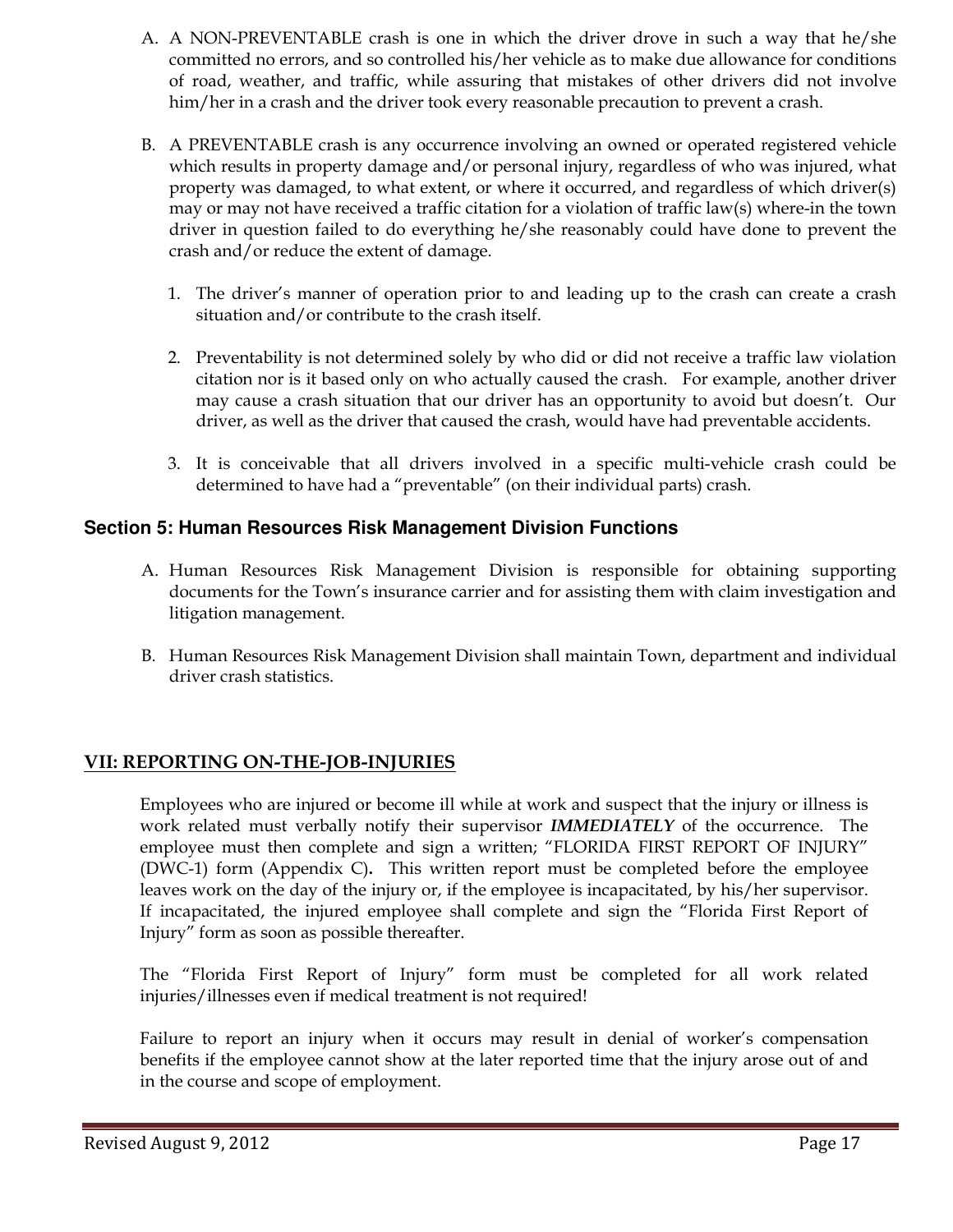If the injury requires professional medical care, or it appears that such care may be advisable, or that a medical exam of the injury is advisable, the supervisor shall authorize the injured employee to be treated by the designated Primary Care Center and when appropriate, arrange for the employee to be transported to the medical facility. All later doctor referrals to specialists must be approved by the worker's compensation claims adjuster or medical case manager assigned to the employee's injury. For more serious injuries and particularly in emergency situations, the employee will be transported to the nearest hospital emergency room.

The Town's Worker's Compensation insurance carrier has a medical management network of medical providers for worker's compensation and employees generally may not seek treatment from out-of-network medical services providers for on-the-job injuries. Failure to obtain medical treatment from approved worker's compensation medical care providers may result in the employee being responsible for the costs of those services. Employees who are injured and receive medical treatment from a physician must provide their department with copies of the "Medical Return-To-Work Evaluation" form (Appendix D) completed by the physician. The employee's supervisor must read and understand the "Medical Return-To-Work Evaluation" form and any restrictions the physician assigned. Employees that receive medical treatments must continue to provide the Town with copies of "Medical Return-To-Work Evaluation" forms (Appendix D) each time they are treated by a physician.

The Town will attempt to accommodate an employee that is released to return to work with restrictions. The purpose of this is to permit the employee to continue working and to facilitate their early return to health and full duty. Employees may be given a "transitional return-towork, restricted duty assignment" (light-duty) only if it is beneficial to the Town and only if the assignment will help achieve the goal of the employees return to full duty. Transitional returnto-work assignments are temporary in nature and generally will not exceed 90 days. A temporary transitional return-to-work assignment is at the convenience of the Town and may be to another position or even to another department. However, regardless of the temporary assignment, transitional reassignments will not affect an employee's rate of pay. An injured employee who lost work days or has work restrictions placed on him/her by a physician may not return to work in any capacity without a "Medical Return-To-Work Evaluation" form completed by the employee's physician. A "Medical Return-To-Work Evaluation" form (Appendix D) that permits the employee to perform all the functions of their normal position is required for the employee to return to their normal assignment. Supervisors must enforce this process and injured employees must comply with any work restrictions assigned by the physician.

Work time lost due to on-the-job injuries is also classified as authorized FMLA leave time.

Where these procedures differ from a collective bargaining agreement that the injured employees might work under, the terms of the bargaining agreement take precedence.

NOTE: Any person who, knowingly and with intent to injure, defraud, or deceive any employer or employee, insurance company, or self-insured program, files a statement of claim containing any false or misleading information is guilty of a third degree felony.

#### VIII: SAFETY RULES AND REGULATIONS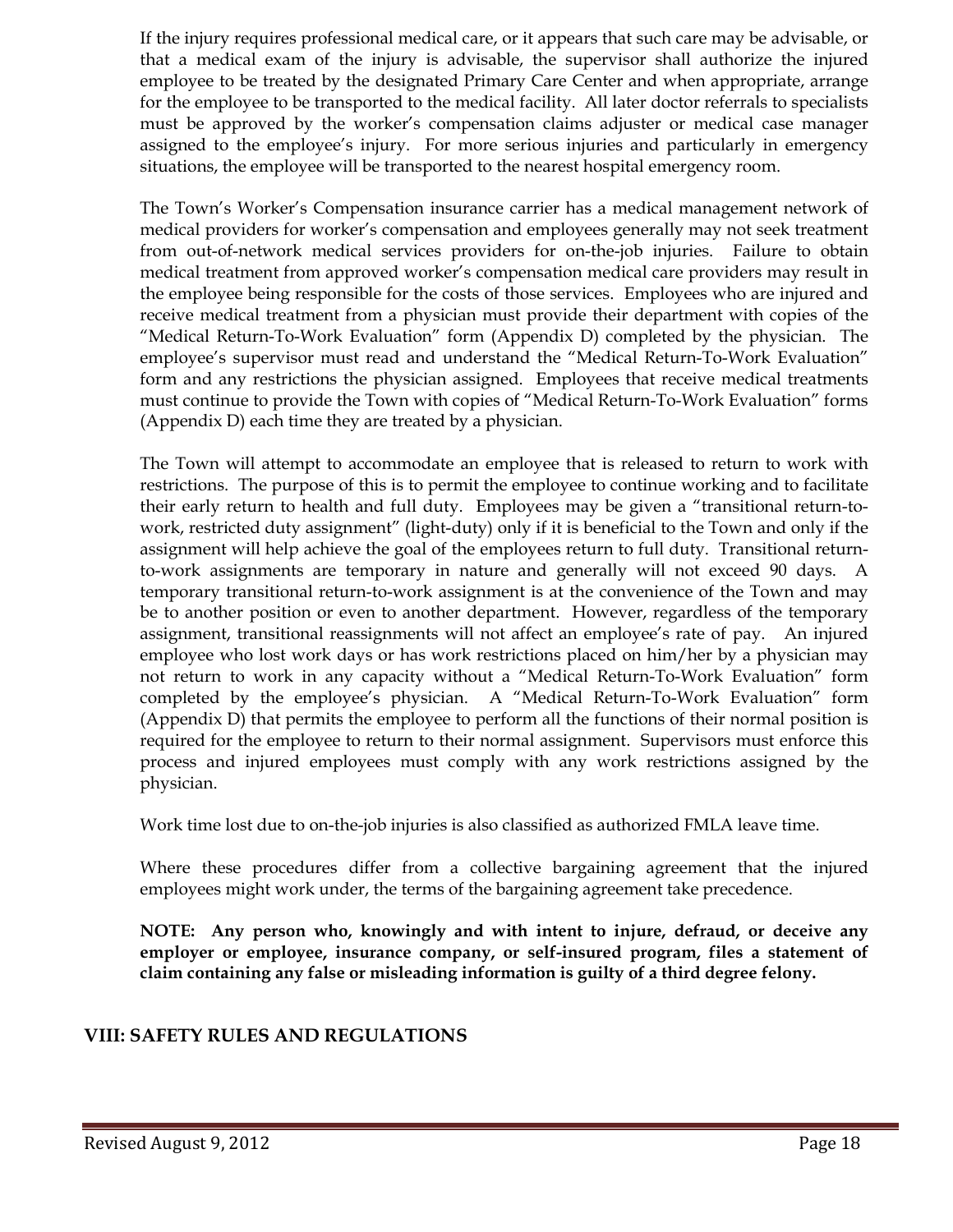#### **Section 1: General Safety Guidelines**

#### A. Personnel Rules

It may come as a surprise that one of the most frequent sources of employee injury stems from a simple lack of awareness of surroundings. While the resulting injuries are often minor, in some cases they can be incapacitating, and in extreme cases permanently debilitating. In most instances, employees are trying to do something really simple like just get from 'point A to point B'. The best advice is simply to be aware that this is a major source of injury and not to drop your guard. Even when focusing on the task in hand, you should try to be aware of your surroundings.

- 1. Every employee should know and adhere to the safety rules and regulations which apply to the area in which he or she is working, or may be visiting.
- 2. Follow instructions! If you do not understand, ask for additional explanation on how to do the job safely.
- 3. Correct unsafe conditions or report them to the supervisor or foreperson immediately.
- 4. Report ALL injuries and property damage to your supervisor immediately.
- 5. Keep your work area clean. Poor housekeeping causes accidents and wastes time.
- 6. Use proper tools or equipment for each job and use them safely.
- 7. Under normal conditions, walk -- do not run.
- 8. Fighting, disorderly conduct, horseplay, and practical jokes are prohibited and may be cause for instant dismissal or other disciplinary action. In addition, if injured, Workers' Compensation coverage will not apply.
- 9. Unauthorized explosives are not permitted on Town property and/or in Town vehicles.
- 10. No person will be permitted to work if his or her ability or alertness is impaired through fatigue, illness, or other causes as to make it unsafe for himself/herself or his/her fellow workers.
- 11. Do not wear jewelry, loose clothing, neckties, or loose headbands when working around or operating rotating machinery and equipment.
- 12. Special posted restrictions must be observed.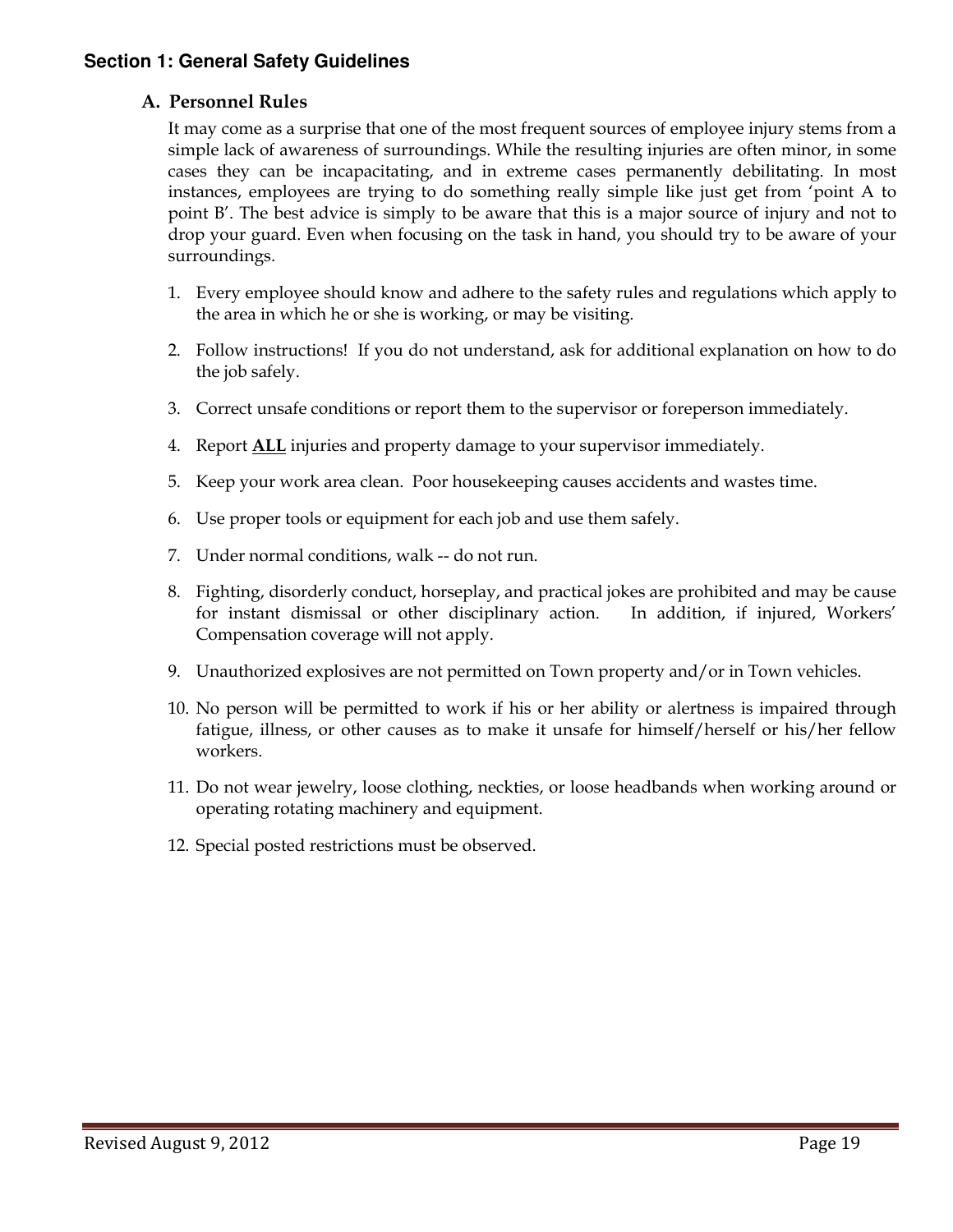#### B. Protective Equipment and Devices

- 1. Guards installed on machinery and equipment, barriers, and other protective devices provided for your protection shall not be removed, and will be used in accordance with established rules and procedures.
- 2. Never operate machinery and equipment with guards removed.
- 3. Report all instances where guards are not installed, are inoperative, or in need of replacement or repair.
- 4. Personal protective equipment shall be worn when performing work requiring such protection. It is your responsibility to wear safety glasses, goggles, face shields, and all other protective clothing and equipment furnished for your protection and required by safety rules and procedures contained in this manual, by departmental rules or as directed by your supervisor. All protective clothing and equipment which has been contaminated, or which is not designed for re-usage, shall be disposed of in the proper manner for said items.
- 5. Tags or "lock-outs" shall be used to secure unsafe equipment and will not be removed by anyone other than authorized personnel.
- 6. All fire safety equipment such as fire extinguishers, hose racks, hose reels, detectors, fire alarms, fire exits, and fire lanes shall be kept clear of obstructions.
- 7. Notify your supervisor of any fire safety equipment that is damaged or will not operate.
- 8. Emergency equipment will not be removed or used except for simulated or actual emergencies.

#### C. Operational Hazards

- 1. Only operate equipment you are authorized and qualified to use.
- 2. Use the proper tools for the job; for example, using pliers instead of a hammer to drive nails is improper.
- 3. Never use or try to repair unfamiliar power equipment.
- 4. Never use a portable electrical tool, unless you know it is in good condition.

#### **Section 2: First Aid Procedures**

#### A. General

First aid is an essential ingredient in any successful safety program. The use of proper first aid immediately after an injury has proven effective in saving lives in major injuries, as well as reducing damage and preventing infection. First aid treatment shall not be used as a substitute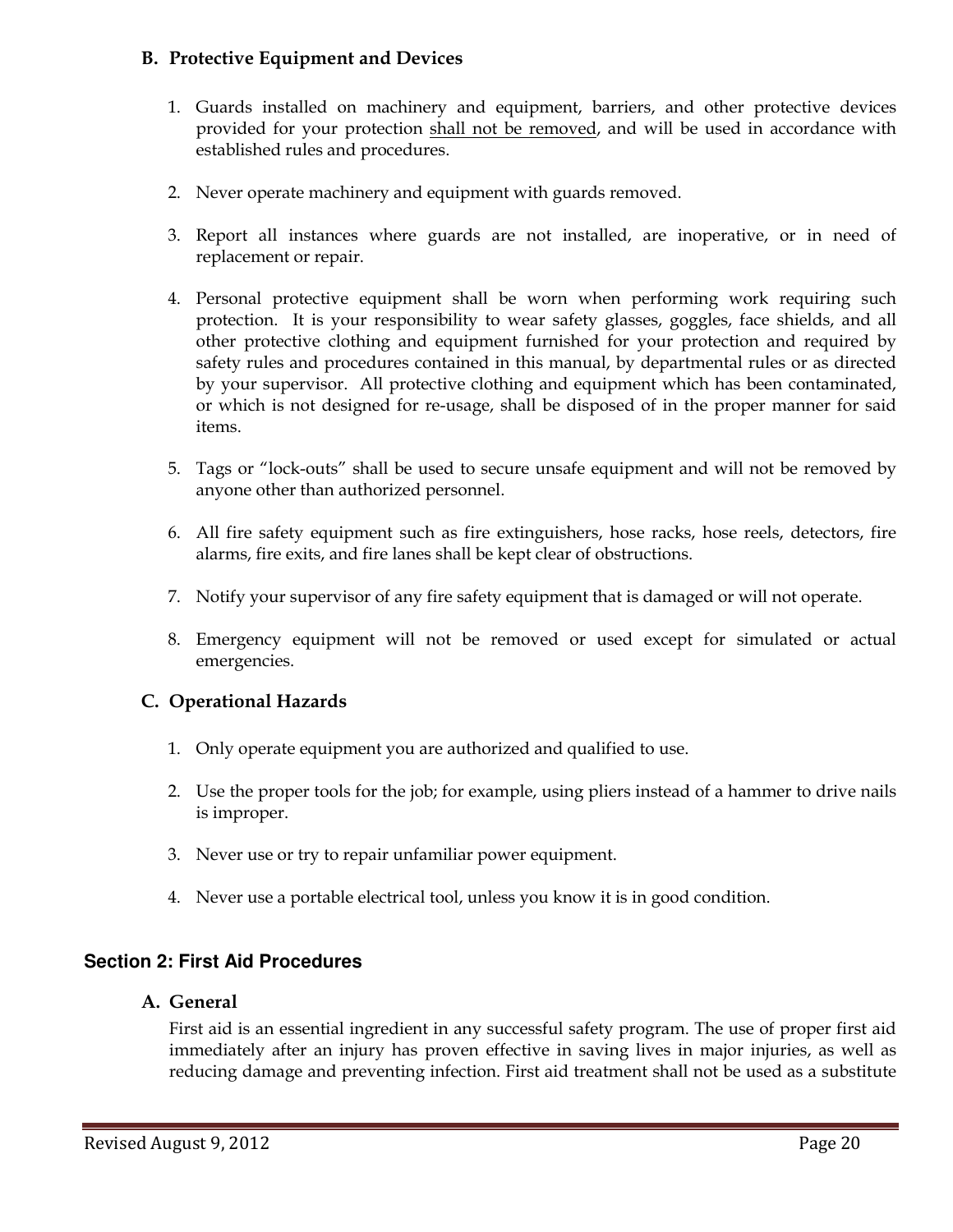for professional medical care. These techniques are used to sustain life, prevent shock, and maintain a stable condition until professional medical help arrives.

#### B. Minor First Aid Treatment

Employees should wash minor cuts and abrasions with mild soap and water and cover with a clean dressing from the first aid kit. For larger wounds, stop bleeding by pressing directly on the wound using a bandage or cloth and have a co-worker use the posted emergency telephone numbers to call for medical assistance.

- 1. Identify where first aid kits are stored in your area. If you sustain an injury or are involved in an accident requiring minor first aid treatment, follow the following procedures:
	- (a) Inform your supervisor.
	- (b) Administer first aid treatment to the injury or wound.
	- (c) Do not use a first aid kit as a substitute for proper medical attention
	- (d) Give details to your supervisor to complete the "Accident/Incident Report" form (Appendix E).
	- (e) Indicate on the "Accident/Incident Report" form if a first aid kit is used.
- 2. Bleeding
	- (a) Determine if 9-1-1 needs to be called.
	- (b) Put on gloves or use plastic barrier.
	- (c) Examine the injury If any foreign objects are present, leave them in place and dress around injury.
	- (d) Open a dressing and place it firmly on the injury.
	- (e) Apply firm pressure.
	- (f) If bleeding continues, apply another dressing on top of the original dressing.
	- (g) If dealing with a limb, keep the affected part elevated.
	- (h) If the person has lost a considerable amount of blood, they may start to exhibit signs of shock. (Assure 9-1-1 has been called).
	- (i) Lay the person down and raise the legs/arms.
- 3. Fractures
	- (a) If needed, call 9-1-1
	- (b) Instruct the victim to remain still.
	- (c) Do NOT attempt to move the affected part.
	- (d) Examine the injury for any blood loss; treat this first.
	- (e) If any bone protrudes from the injury, do not touch it. If blood loss is evident, place a dressing around the wound rather than on top of it.
- 4. Burns
	- (a) Ensure the situation presents no hazard. If hazard is present, contain or neutralize safely, or call 9-1-1.
	- (b) If dealing with a chemical burn, wash the affected area with plenty of water, ensuring you do not wash the chemical onto unaffected parts – seek medical aid.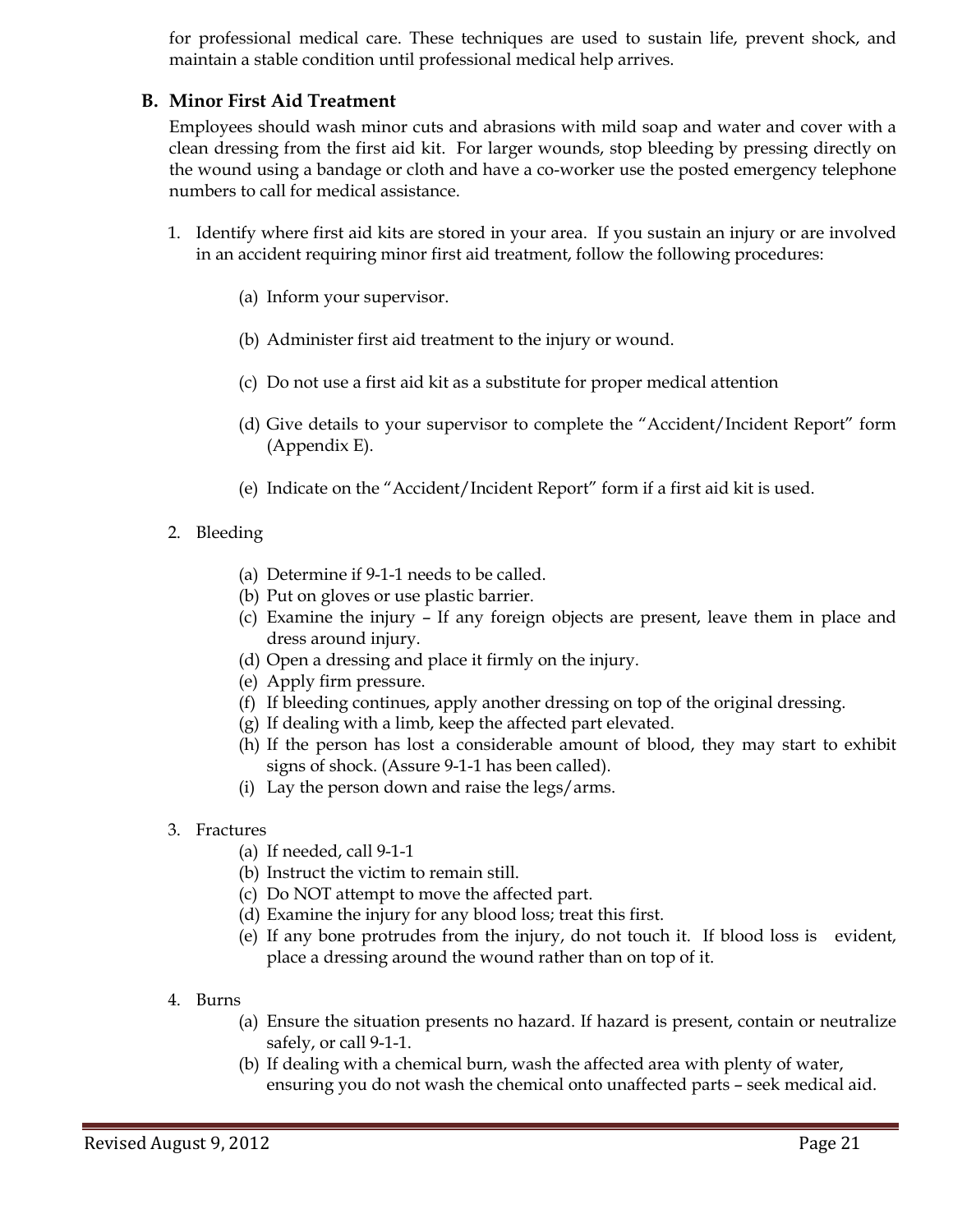- (c) Non-chemical burns should be immersed in cold water (any constricting items such as watches or rings should be removed).
- (d) Cover with dry sterile dressing.
- (e) Refer to additional medical attention if necessary.

Do NOT apply a tight dressing.

- Do NOT apply lotion, ointment, or creams.
- Do NOT remove damaged skin, or burst blisters.
- Do NOT apply butter, margarine or fats.
- 5. Unconscious
	- (a) Assess scene for safety.
	- (b) Determine unresponsiveness.
	- (c) If unresponsive, call 9-1-1.
	- (d) Direct someone to get the Automatic External Defibrillator (AED).
	- (e) Assess the patient.
	- (f) Open the airway; look, listen and feel for normal breathing or coughing movement.
	- (g) Check for breathing, if not breathing normally, give two breaths. If breathing is present, place the patient in the recovery position (on their side), and monitor breathing closely.
	- (h) If breathing is absent, apply AED immediately. If the AED is not immediately available, begin chest compressions and breathing (CPR) until the AED arrives or emergency responders arrive.
	- (i) Follow the AED visual and voice prompts.

#### C. Non-Emergency Medical Treatment

For non-emergency work-related injuries requiring professional medical assistance, the Supervisor must first authorize treatment. If you sustain an injury requiring treatment other than first aid:

- 1. Inform your supervisor.
- 2. Follow the instructions for reporting.
- 3. Proceed to the Town designated medical facility. Your supervisor will assist with transportation, if necessary.
- 4. Provide details for the completion of the "Employee Report of Injury" form.

 Non-Life Threatening Emergency Numbers to Call: Human Resources Risk Management Division 954-797-1097 Florida Poison Information Center: 1-800-222-1222 U.S. HealthWorks: 954-474-4403

#### D. Fire, Police or Medical Emergency

If you sustain an injury requiring treatment other than first aid, inform your supervisor and Human Resources Risk Management Division before proceeding to one of the approved facilities posted at your worksite. Your supervisor will assist with transportation, if necessary. If you sustain a severe injury requiring emergency treatment, call for help and seek assistance from a co-worker. Employees should use the emergency telephone numbers and instructions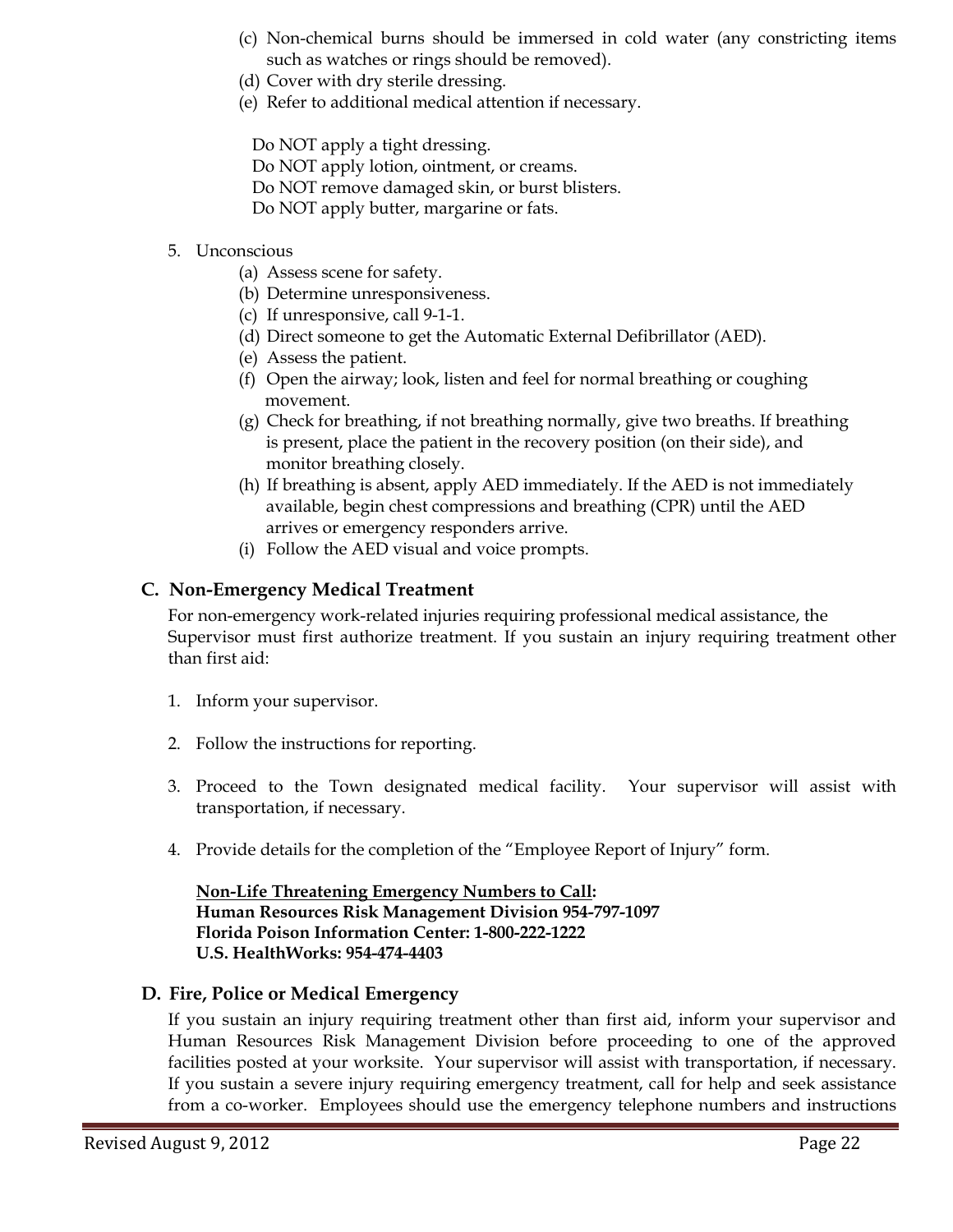posted in your work area to request assistance and transportation to the local hospital emergency room.

#### 1. CALLING 9-1-1

- (a) Give an accurate description of the incident and the victim's condition.
- (b) Give your exact location (building name or number address, floor, room number).
- (c) Give your name and telephone number.
- (d) Assist the emergency responder by arranging a colleague to meet them outside your work place.
- (e) Do NOT hang up at any stage of the conversation. The dispatcher will terminate the call when appropriate.
- (f) If alone, call for help. If someone responds to your call, ask them to dial 9-1-1.

Life Threatening Emergency Numbers to Call: Fire and Police Department: 9-1-1 Ambulance 9-1-1 Florida Poison Information Center: 1-800-222-1222

#### E. Automated External Defibrillator (AED)

An Automated External Defibrillator (AED) is a device which delivers a shock to the heart during cardiac arrest. Both children and adults may experience sudden cardiac arrest. The purpose of the AED is to provide early heart defibrillation in the chain of survival for medical emergencies involving sudden cardiac arrest. The AED is safe; it will only deliver a life saving shock to a heart that requires defibrillation. Typically, only 5 to 10 percent of people struck by sudden cardiac arrest survive. Statistical facts report that the survival rate of people who received a lifesaving AED shock within 3 minutes of collapsing can increase to 74 percent. The Town of Davie has purchased Medtronic's LIFEPAK CR Plus Defibrillators, which are located throughout the Town facilities. The AED is easy to operate and is compatible with the AEDs used by the Fire Rescue Departments. Refer to the Town of Davie AED Policy Manual maintained by the Fire Department for detailed instructions.

1. AED Maintenance Responsibilities:

The department director or designee needs to review the LIFEPAK CR Plus video for proper maintenance instructions. Maintenance of the AED requires ensuring that it is in its storage location each week, and checking the status indicator readiness display to assure the AED is indicating OK and is ready to operate during an emergency. There are four status indicators:

- (a) OK Symbol indicates AED is fully functional.
- (b) Battery Symbol indicates the Charge-Pak is disconnected.
- (c) Triangle Symbol indicates the internal battery is low; it can still be used in an emergency.
- (d) Wrench Symbol indicates there is an internal problem, which requires manufacturer's attention. If the Wrench appears, the AED need to be taken out of service immediately and the Fire Rescue Department AED Coordinator must be notified.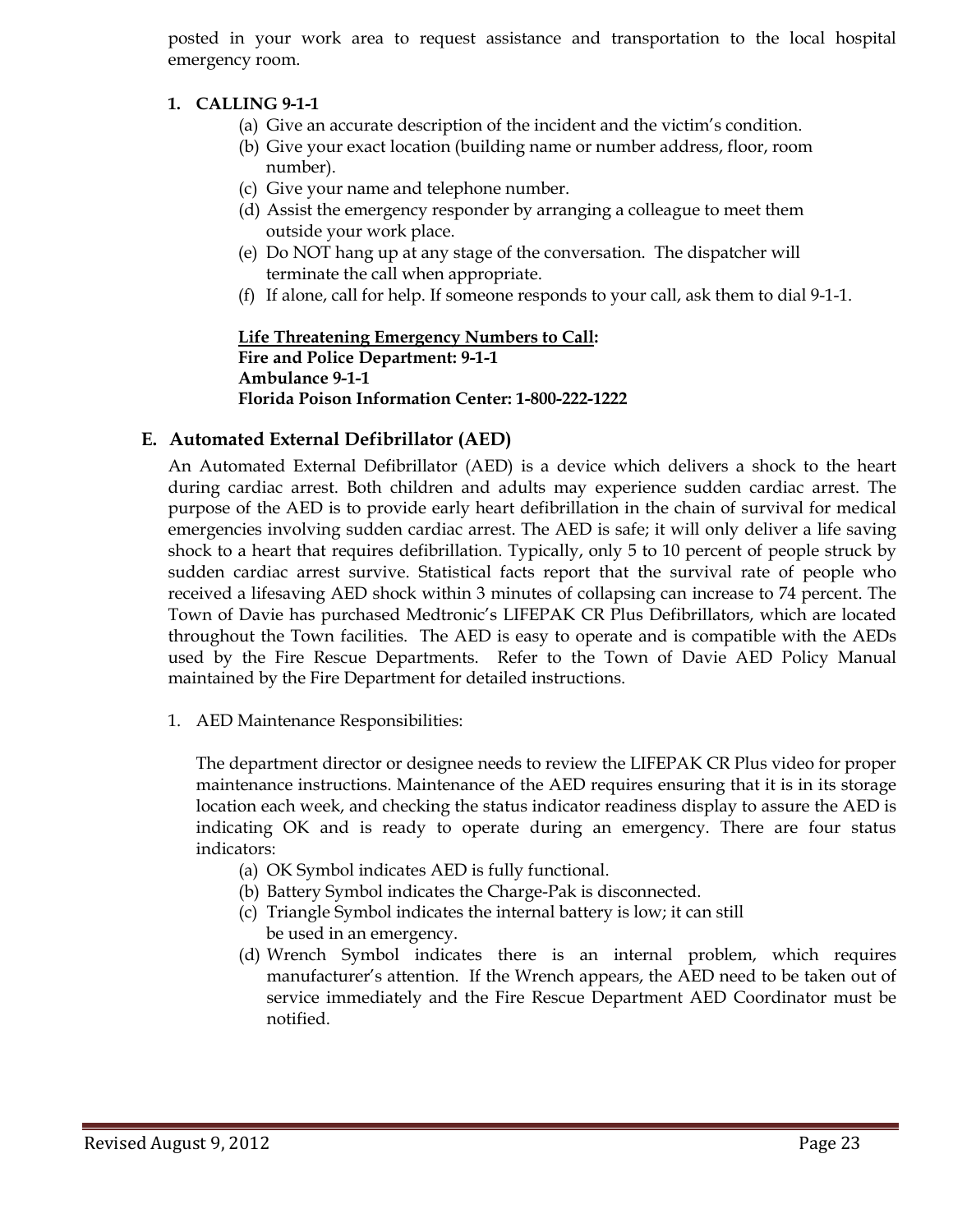#### **Section 3: Office Safety Procedures**

#### A. General

Office work is generally considered to be one of the safest of all Town activities, but little thought is given to the hazards that are present in most of our offices. Slips and falls on waxed floors, collisions with desks and chairs, strains from unauthorized furniture moving, and other similar accidents are common to offices. Special machines and equipment used in office work also add to the accident potential.

- 1. All Town buildings and facilities are smoke free environments.
- 2. Undue haste results in accidents. Do not run on stairs, walkways, or in corridors.
- 3. Enter and leave rooms and buildings in an orderly manner.
- 4. Always close file cabinet drawers, especially when working in the lower files. If you suddenly raise your head, you may receive a serious head injury by striking the drawer above you. Open file drawers account for many injuries to persons striking them while walking through the office.
- 5. Always close your desk drawers. Many injuries are incurred from bumping into open desk drawers.
- 6. Overloading the top file drawer in file cabinets may overbalance the cabinet and cause it to fall forward when the drawer is pulled out. Put heavy materials in bottom drawers whenever possible.
- 7. Bulky office supplies and materials must be lifted properly to avoid muscle strains. Use mechanical devices to lift or carry loads that cannot be easily handled by one or two persons.
- 8. Heavy office furniture and equipment will be moved only by properly trained and physically qualified personnel.
- 9. Chairs, boxes, or other objects will not be used as substitutes for ladders. Many serious injuries have been caused by this practice.
- 10. Keep heavy books, equipment, and other bulky materials off the top of file cabinets; they may fall on you, or cause you to suffer muscle strain when lifting them off the cabinet.
- 11. Never tip your chair backward. This can cause an overbalanced condition and result in your falling to the floor. This also causes a strain on the chair to the point where it may break and cause you to fall.

#### B. Office Equipment and Machines

- 1. Objects such as knives, scissors, and pens will be handled carefully to avoid injuries. Unprotected spike files will not be used. Makeshift tools will not be used.
- 2. Only qualified personnel will operate office machines. Operators will be given instructions in safe work practices and told of the particular hazards involved in the use of different machines.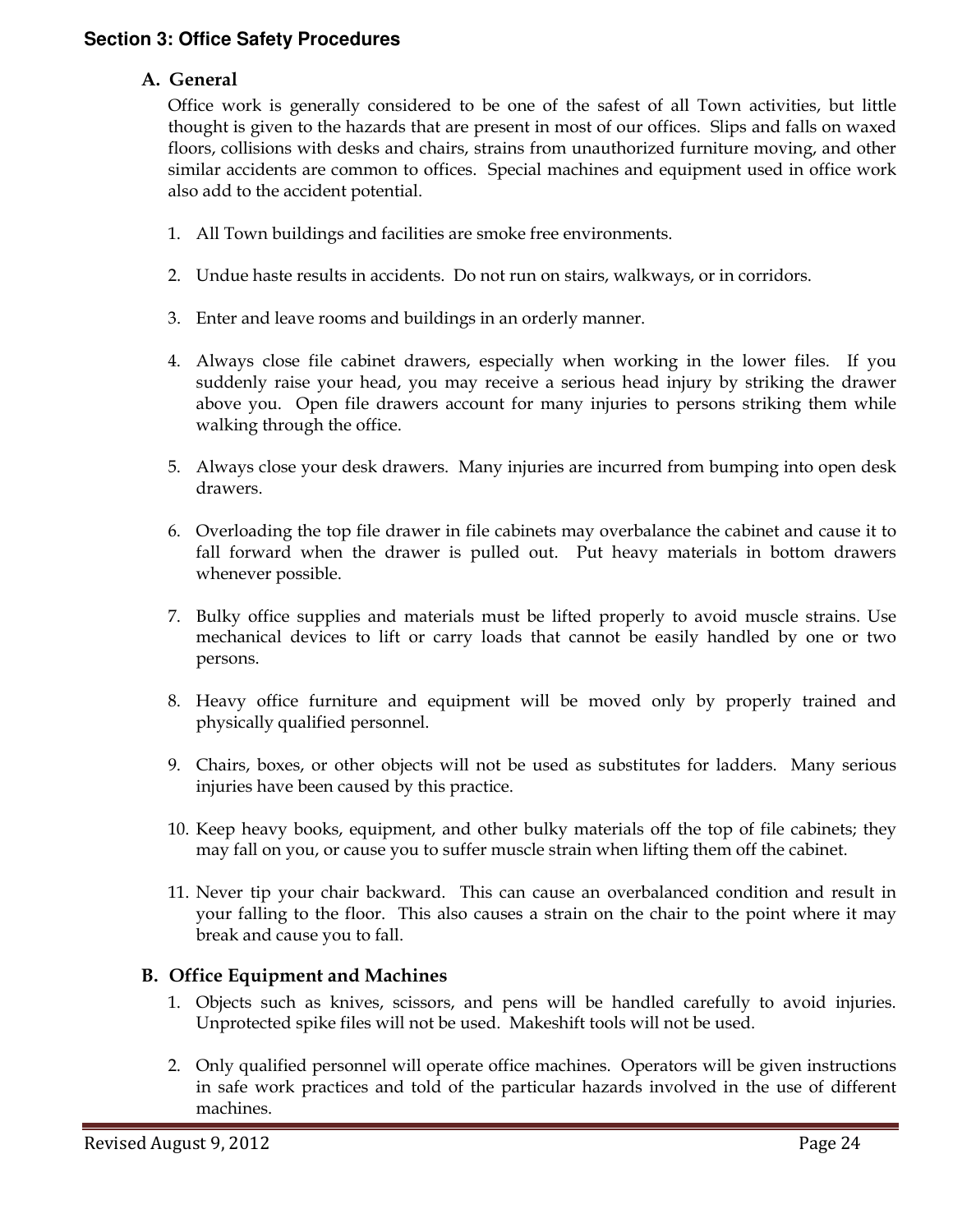- 3. Electrical appliances used for coffee making and other purposes should be inspected daily to be sure that cords are in good condition and plugs are not broken or cracked. A fireresistant base should be placed under all heat producing appliances to prevent a fire hazard.
- 4. Electrical cords and wiring will not be strung across floors, but will be installed in conduits flush with the floor, covered by rubber or metal strips, or suspended from overhead.
- 5. Keep all flammable solvents and similar flammable liquids in a metal cabinet away from combustible materials. Identify the contents of all containers.
- 6. Splintered or jagged edges, or other defects found on office furniture, should be reported and repaired. Projections on bookcases, filing cabinets, and desks should be guarded or removed.

#### C. Office Area

- 1. Rough, splintered, uneven, or other floor defects shall be repaired, or the hazard suitably marked. Floors shall be kept clean and free of dirt and debris.
- 2. Weather may cause mud, sand or water to be tracked onto floors near entrances. Storm mats should be placed at these entrances and cleaned periodically.

#### D. Video Display Terminals (VDT)

The design of your workstation is critical. A well-designed and adjusted workstation helps you to work better and feel less fatigue than one that's not appropriate for your size and the way you move. Most computer-related health problems can be prevented.

REMEMBER: When you make an adjustment to your workstation, you may need to make additional adjustments to compensate for the change. For example: if your desk top is too high, you should raise your chair seat beyond the recommended height. You will then be in the right position, but your legs may be dangling! In this case, you need a foot rest to minimize pressure from the seat front on your legs.

1. Keyboard:

Prior to keyboarding, warm-up exercises should be performed. Stretch you fingers out straight, and then close them in a fist. Hang your arms down to your sides and bend them at the elbows. Roll your shoulders in an upward, forward, downward, and backward motion. These exercises should be repeated several times until you are sufficiently warmed up.

- (a) The keyboard height should be comfortable. The wrist's "neutral position" is arrived at by extending the forearm and wrist so there is a straight line down the arm, the hand, and the fingers. This position requires the least work from the wrist joint.
- (b) If your keyboard isn't adjustable, and it's too high for comfort, try placing pads under your wrists to elevate them to a more comfortable position. This will help alleviate repetitive stress injury (RSI).
- (c) Placement of arms and shoulders can also affect wrist and hand comfort. To find the shoulders' relaxed position, give a big shrug and let shoulders fall into place. Shake out arms and sit up comfortably. Place upper arms close to your side. Bend elbows so that upper arm and forearm make a right angle at the elbow. Don't rest wrists on sharp edges. This can cause compression of the nerve.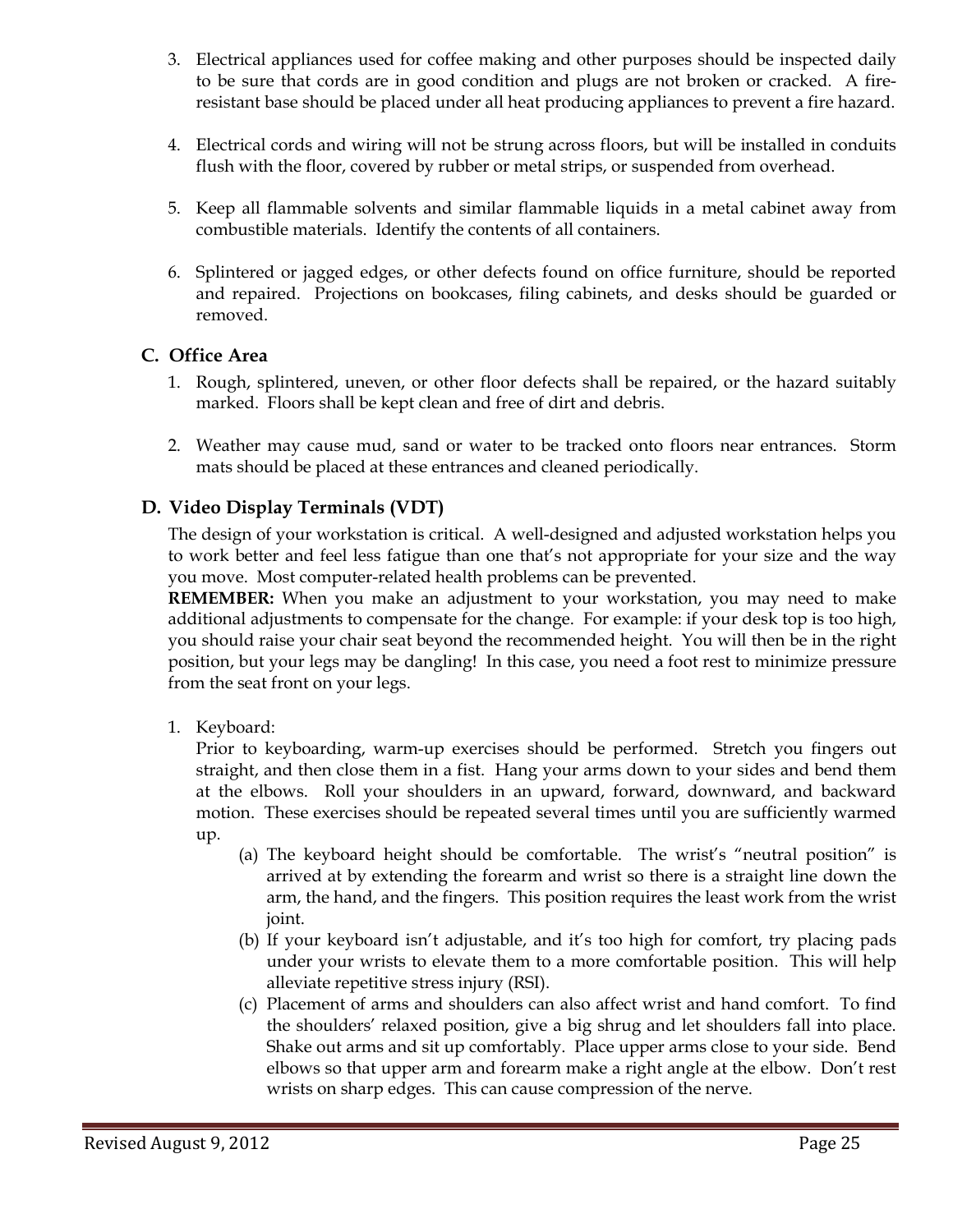- 2. Viewing Screen:
	- (a) The top of your screen should be no higher than eye level to minimize eye movement.
	- (b) The face of your screen should be tilted back about 10 to 20 degrees for easier viewing - provided this doesn't increase the glare on the screen. If the angle of your screen isn't adjustable and the screen is too vertical, you can place a small wedge under the front of the monitor to tilt it back.
	- (c) Arrange your workstation so you sit well back from the monitor. For comfortable viewing, the screen should be about 18 inches from your eyes. Blink periodically and rest your eyes from time to time.
- 3. Controlling Glare:
	- (a) Sometimes glare and poor lighting make it difficult to read the screen or the copy that you're working from. Identify the sources of glare and correct any problems.
	- (b) Adjust your screen's brightness and contrast controls to compensate for reflections on the screen.
	- (c) Close the blinds or pull the shades to block daylight coming through a window from behind your terminal.
- 4. Chair:

 The chair is at a comfortable working height, when you don't feel excessive pressure on your legs from the edge of the seat. To adjust your chair height:

- (a) Sit with the soles of your shoes flat on the floor, with knees lower than your buttocks. If your feet do not rest flat on the floor, use a footrest. Your elbows should be almost at right angles, not resting on chair arms, and with a gentle downward slope from elbows to wrists. If your desk is too high, use a drawer below the work surface to lower the keyboard. Keep your shins perpendicular to the floor and relax your thigh muscles.
- (b) Measure the distance from the hollow of your knees to the floor; subtract 1 to 3 inches; the resulting measurement is the correct height for the top of your chair seat.
- (c) Your backrest should fit comfortably at the small of your back to give your back good support.

#### E. Work Method and Environment

 Your work environment is very important to your comfort and efficiency. A variety of factors cause stress and may contribute to an overtired feeling at the end of the day.

- 1. Organize your workstation and plan your work so that you can vary your position regularly.
- 2. Correct your computing posture. Is your posture unnatural or strained in any way? Adjust your keyboard, screen, mouse, or chair to improve it.
- 3. Consciously relax your eyes and let them wander to the sides and up and down. Blink regularly when you are computing. Give your eyes regular breaks from the fixed stare of computer work.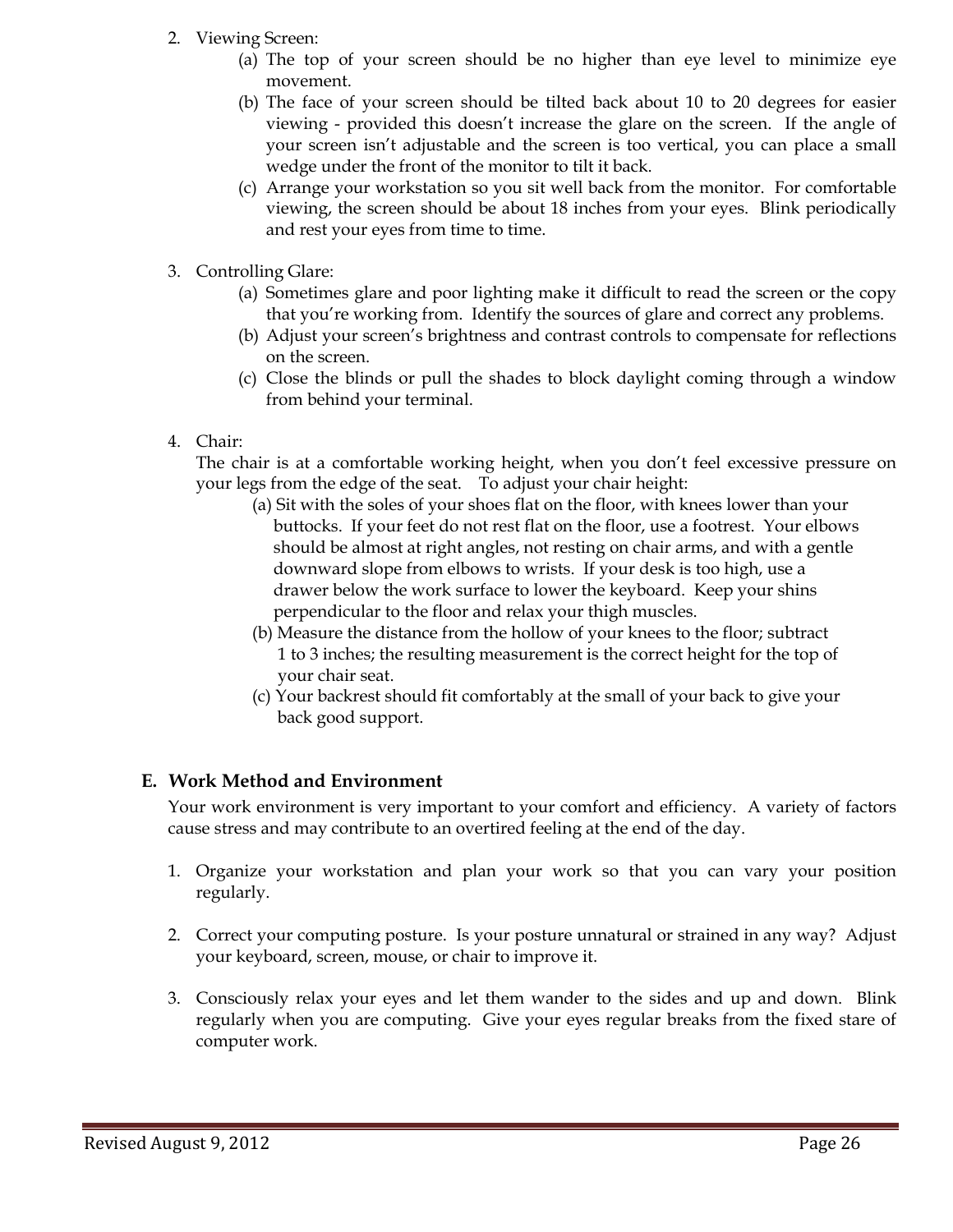- 4. Pause occasionally, stretch and look away from your work. Allow your hands and arms to drop to your sides. Gently shake your hands to relieve tension and facilitate circulation in your hands and arms.
- 5. Walking time can be quality time for both your mind and body. Park your car farther from work. Try to walk without carrying a heavy briefcase or purse.
- 6. Take the opportunity to have a break. Stretch your body and relax with deep breathing. Get up and drink a glass of cool, fresh water.

#### F. Vision and VDTs

 Many visual problems associated with the use of VDT's can be traced directly to poor eye care. Uncorrected or improperly corrected vision problems are more likely to cause visual fatigue, and fatigue affects how well you can see, which may make your work more difficult. It's an important health measure for everyone to have periodic vision examinations to make sure any vision problems are properly diagnosed and corrected. Operating a VDT, like performing any other close work, can be hard on the eyes; so uncorrected or improperly corrected vision problems are likely to cause fatigue.

#### **Section 4: Personal Protective Equipment**

#### A. General

Personal Protective Equipment is an important part of safety. For example; your head, hands, feet and eyes are all parts of the body that should be protected by this type of equipment. When the right equipment is used in the proper manner, most injuries can be prevented.

#### B. Gloves

On operations where gloves are necessary, wear the proper type as specified by your supervisor. Leather, cotton, and rubber gloves are available for the type of protection you may require.

#### C. Hard Hats

 Hard hats are made available to applicable employees by the contractor on the job site to protect the employee against the danger of head injury from falling or flying objects, or from electrical shock and burns. If your job classification requires you to wear a hard hat, one will be provided to you by your supervisor. Be sure your hard hat is in good condition, and that its internal web is in good condition and adjusted with the correct space between the hard hat and top of head. (See the hard hat manufacturer instructions). Safety hard hats shall be worn when anyone is working above you, or when working in an area where objects are subject to falling (such as in a trench or excavation), or when working on any roadway, or during any operation involving hydraulic lift mechanisms on Town operated vehicles. The equipment operators and all workers in the area shall wear hard hats.

 If any area is designated as a "HARD HAT AREA," all persons entering these areas are required to wear a hard hat.

#### D. Respirators and Masks

 Respirators/masks are designed to filter the air you breathe. Various types of respirators/masks are provided for protection. These are filter-type respirators/masks for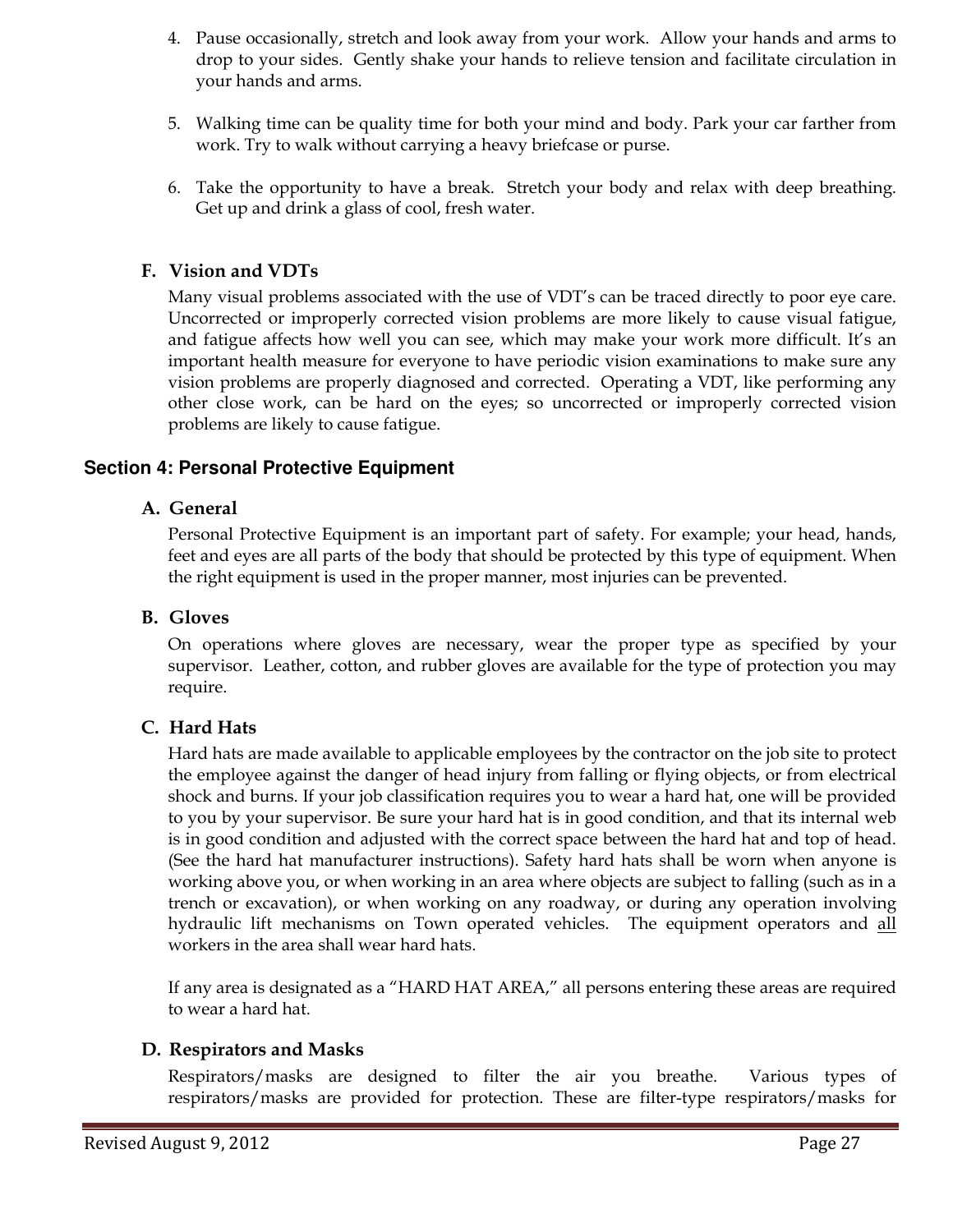employees working in dusty areas or handling dust-producing material. They are also required when engaged in paint spray operations. A respirator/mask is not a substitute for a gas mask or self-contained breathing apparatus. Check with your supervisor for more specific information.

#### E. Air Breathing Equipment

 Self-contained air breathing equipment, with the air contained in cylinders as part of the equipment, is used for rescue work or short term work in excessively contaminated atmospheres. All personnel required to wear air breathing equipment must be trained in its proper use. Air breathing equipment must be inspected to detect defects and ensure proper operation. Prompt repair will be accomplished on all equipment found to be defective.

#### F. Foot and Toe Protection

 The wearing of sandals or tennis shoes is prohibited. Exceptions are made for those employees whose duties would require them to wear shoes used for sports activities, and lifeguards who do not wear shoes when performing their duties.

In certain job classifications, foot or toe protection is necessary. If your job classification or specific work task, as deemed by your department director, requires foot or toe protection, employees are required to wear safety shoes when engaged in that job classification or specific work task. For job classifications covered under union collective bargaining agreements, a portion of the costs for the purchase of steel-toed (safety) boots may be reimbursable to the employee as specified within the agreement. As determined by the department director, all employees are required to wear safety shoes when engaged in work that presents foot hazards.

#### G. Eye Protection and Face Shield

 No one can replace your eyes--your greatest assets! Eye protection or face shields must be worn by all employees performing work that exposes them to eye injury. Employees not performing the work but who are in the area of exposure, such as helpers and visitors, shall also wear eye protection. Contact lenses should never be considered as a replacement for safe protective equipment for the eyes. Workers have had their eyesight permanently impaired, and have even been blinded by corrosive chemicals or small particles getting between their contact lenses and their eyes.

- 1. To assure maximum protection, viewing efficiency, and comfort, non-prescription safety glasses shall be properly fitted with a frame of the correct size.
- 2. Welding hazards can be controlled easily by use of suitable personal protective equipment and proper work procedures. Welding goggles or helmets must be used. When helmets are used, safety glasses must also be worn whenever secondary finishing is done on the work piece.
- 3. Appropriate goggles with filter lenses shall be used for such operations as welding, cutting, lead burning, and brazing. Where the possibility of eye injury is increased by grinding, buffing, sandblasting, etc., additional precautions such as side shields for safety glasses must also be utilized.
- 4. Do not take chances with eye injuries--contact your supervisor immediately upon receiving injury. Do not rub your eyes if a foreign particle becomes lodged in them.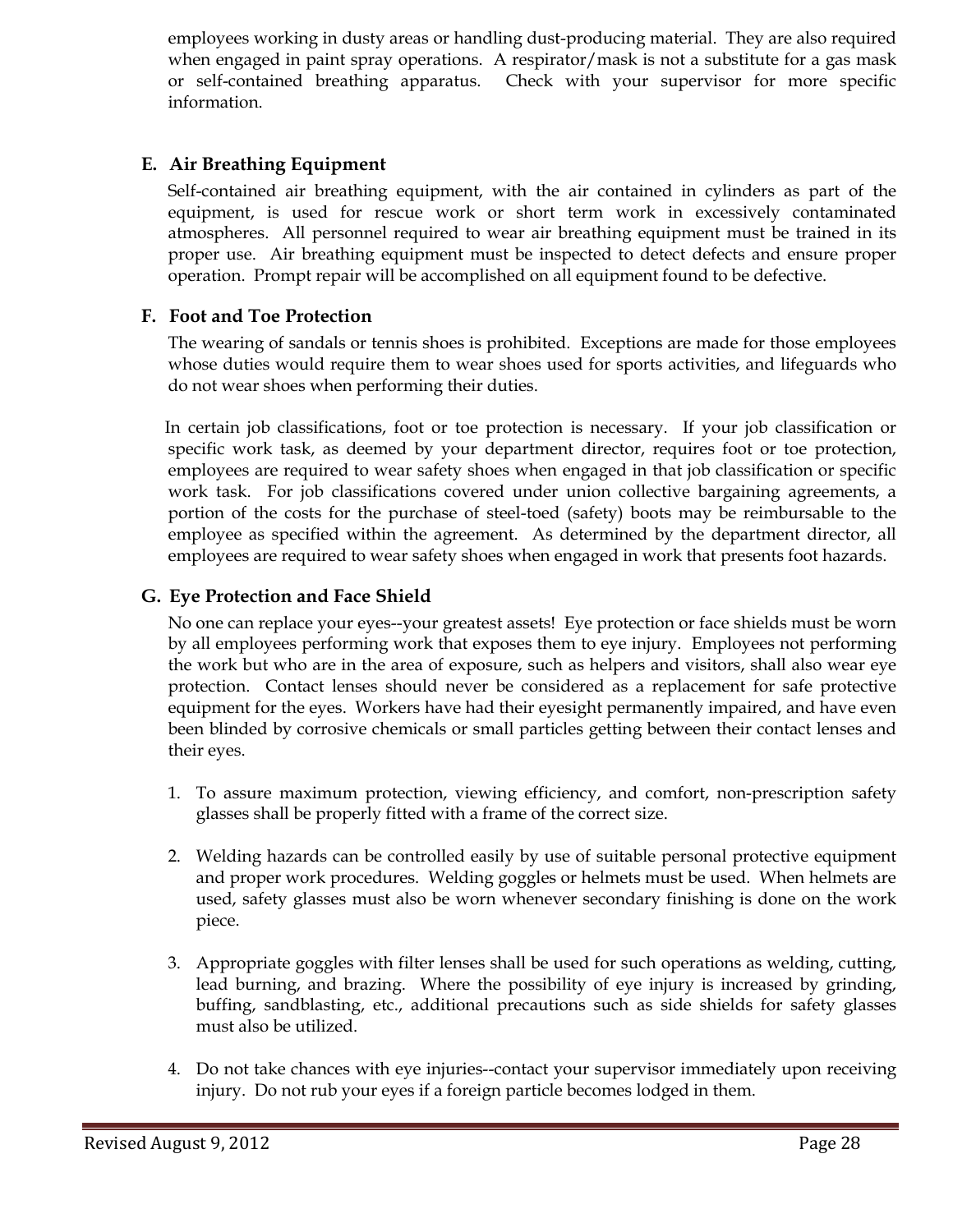#### H. Personal Clothing

 The clothing you wear is a personal matter if uniforms are not provided. However, clothing should be appropriate to the duties assigned and should not provide safety hazards. If uniforms are provided by the Town, they must be worn during duty hours. All personal clothing/uniforms that have become contaminated shall be laundered/disposed of in the proper manner for said items.

Do not wear loose or ragged clothing, which can get caught in moving machinery and cause fatal or serious injury. Clothing that is not clean is not only unsightly but a health hazard, causing skin infections and irritations. Clothing furnished by the Town must be kept clean and in presentable condition.

#### I. Safety Belts, Lanyards, and Harnesses

 This equipment shall be worn by employees working on high places (in excess of 10 feet) such as building structures, roofs, towers, and water towers where no other protection is provided. It will also be worn when working in manholes, tanks, and similar underground or confined areas that would require this equipment to be used for emergency purposes.

#### J. Lumbar Supports

- 1. Employees in job classifications designated as requiring the use of lumbar supports shall be required to wear them while on duty, with the exception of authorized breaks and lunch time.
- 2. Employees in non-designated job classifications shall be required to wear the lumbar support (if provided) when lifting, carrying or moving heavy objects.
- 3. Lumbar supports do not replace the principles of proper lifting, and such guidelines shall still be followed.

#### **Section 5: Fire Safety**

#### A. General

Fire is one of the most feared and damaging disasters that can occur. Many potential fire hazards exist in the varied activities of Town operations. In the event of a fire, call 9-1-1 *first*, then, use available fire extinguishers if applicable. Inform all persons in the vicinity of the fire and ask for assistance. Fires can be prevented by orderly planning, sensible arrangements of fire producing activities in relation to combustible materials, good housekeeping, and by complying with and enforcing no smoking designations.

#### B. Office Procedures

- 1. Maintain a neat and clean work area, preventing the accumulation of rubbish.
- 2. Always obey smoking regulations.
- 3. Keep all combustible materials away from heaters or other sources of ignition.
- 4. Keep fire doors, exits, stairs, fire lanes, and firefighting equipment clear of obstructions. Report any fire hazards you see that are beyond your control, especially electrical hazards which are the source of many fires.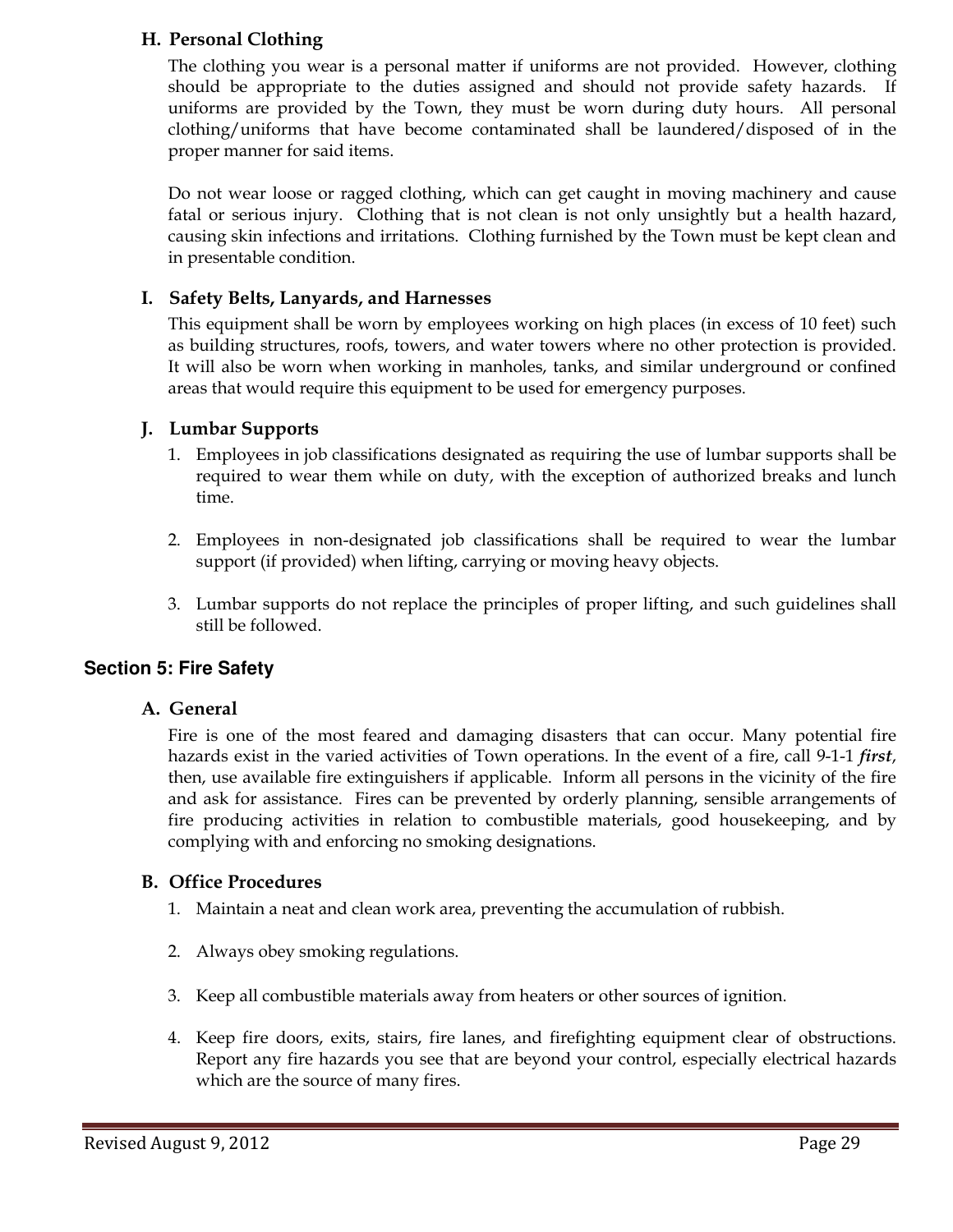- 5. Fire exits shall not be blocked, locked, or chained from the inside.
- 6. Before alteration of any floor plan, contact Davie Fire Rescue Fire Prevention Division.
- 7. If a fire alarm is activated, leave the building. Do not silence or try to rest the fire alarm. Contact the fire department by calling 9-1-1.

#### C. Fire Equipment Procedures

- 1. Fire safety equipment shall be prominently displayed, labeled for usage, and easily accessible at all times.
- 2. Know the location of fire extinguishers and how to use them. Report each use of an extinguisher immediately to your supervisor so that a replacement may be obtained or the extinguisher recharged. No fire extinguisher, fire hose, or any other emergency equipment is to be removed or used for any purpose except its intended use.
- 3. The cabs of all heavy equipment shall be equipped with a "dry chemical" fire extinguisher. Ensuring the presence of a fully charged dry chemical fire extinguisher is part of the daily vehicle safety check.
- 4. A contract vendor shall be responsible for annually inspecting all fire extinguishing equipment. Any damaged or defective fire equipment shall be reported to the supervisor responsible for having the units repaired or replaced. Additionally, department safety representatives and work center supervisors shall ensure that fire extinguishers are checked monthly.

#### D. Flammable Product Procedures

- 1. Flammable cleaning solvents or oil, and paint-soaked rags with a flash point below 140 degrees, shall be kept in approved safety containers and properly labeled. Use of gasoline for cleaning parts, floor, or any part of buildings is prohibited.
- 2. Small quantities of gasoline used for fueling engines being repaired, tested, adjusted, etc., shall be dispensed and handled in approved and properly labeled safety containers. The safety containers shall be stored in a well ventilated area. Do not store near any potential ignition source.
- 3. Fueling any type of motorized equipment while the engine is running is prohibited.

#### E. Kitchen and Cooking Equipment Procedures

- 1. All cooking equipment and appliances in Town buildings must be kept free of accumulation of grease. Portable ovens, waffle irons, electric fry pans, coffee pots, etc. must not be left unattended while in use and must be kept clean. Appliances with defective cords and plugs shall not be used.
- 2. Oils and greases must not be left unattended on stoves. Keep paper napkins, paper towels, and other combustibles away from the top of stoves, appliances, and griddles.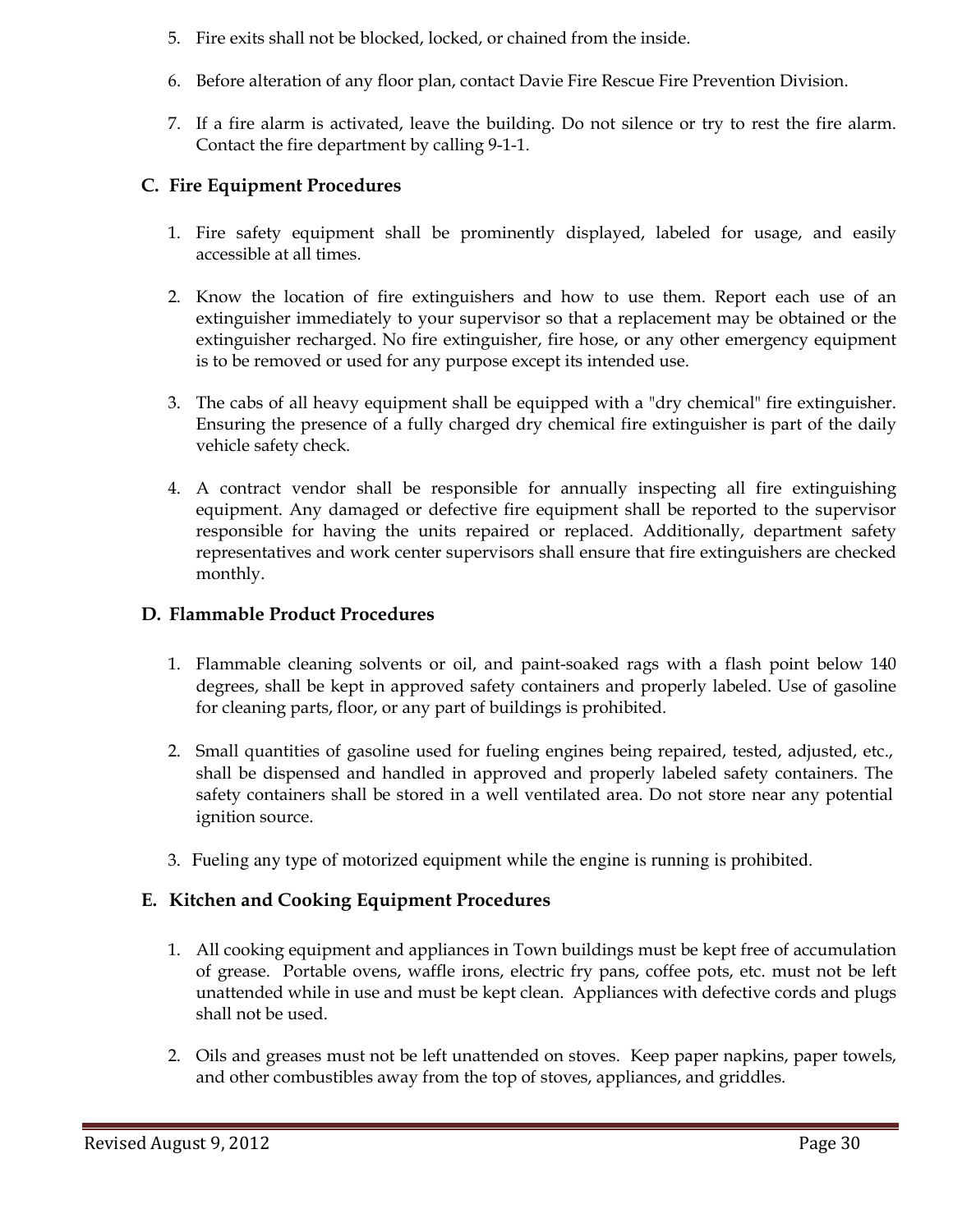- 3. Kitchen hoods and grease filters shall be cleaned on a regular schedule. All exhaust fans must be kept free of lint, dust, and grease and shall be cleaned as often as necessary.
- 4. A fire extinguisher of the proper type for kitchen fires shall be installed in the cooking area (preferably an A, B, C type). Under no circumstances shall the fire extinguisher be blocked.
- 5. Never use water on grease fires. Use the fire extinguisher.

#### F. Fire Classes and Extinguishers

Fires are grouped into four general classes as follows: Class "A" -- wood, paper, and textiles Class "B" -- flammable and combustible liquids, grease, oil, etc. Class "C" -- electrical equipment Class "D" -- combustible metals such as magnesium, titanium, etc.

This classification system makes it possible to determine what type of fire extinguisher is suited for fighting a particular kind or class of fire.

The A: B: C dry chemical type fire extinguisher can be used on all A: B: C classes of fires with safety. This fire extinguisher is placed in most Town buildings, facilities, and areas for use. There are also a number of CO2 (carbon dioxide) fire extinguishers; however, this fire extinguisher is only effective on Class B and C fires (flammable liquids and electrical equipment) and will not effectively put out a Class A fire.

#### 1. Types of Fire Extinguishers

- A. Pressurized Water Class A fire only
	- (1) Water stored under air pressure 2.5 gallon cylinder
	- (2) Discharge approximately 1 minute, with a range of 10-20 feet
	- (3) Extinguishes the fire by removing heat

B. Dry Chemical - Class A, B & C fires

- (1) Dry chemical powder (ABC Ammonium phosphate, BC Sodium or potassium bicarbonate) stored under nitrogen pressure
- (2) Discharge approximately 8 to 15 seconds, with a range of 6-15 feet
- (3) Extinguishes fire by removing the oxygen through smothering
- (4) Dry chemical fire extinguishers are suitable for labs, but can cause a tremendous mess. Dry chemical powder can infiltrate sensitive electrical equipment and ruin optics, mirrors, and other laboratory equipment.
- C. Carbon Dioxide (CO2) Class B & C fires
- (1) CO2 stored under pressure
- (2) Discharge approximately 8 to 15 seconds, range 3-5 feet
- (3) Extinguishes fire by reducing the amount of oxygen around the fire
- (4) WARNING: CO2 can cause severe chemical burns and freezing of body parts. Do not hold the horn - grip the handle part of the extinguisher.
- (5) WARNING: CO2 can reduce the percent of oxygen in air when in a confined area. Use only in well ventilated areas
- 2. Components of a Fire Extinguisher
	- A. Cylinder Holds extinguishing agent and expelling gases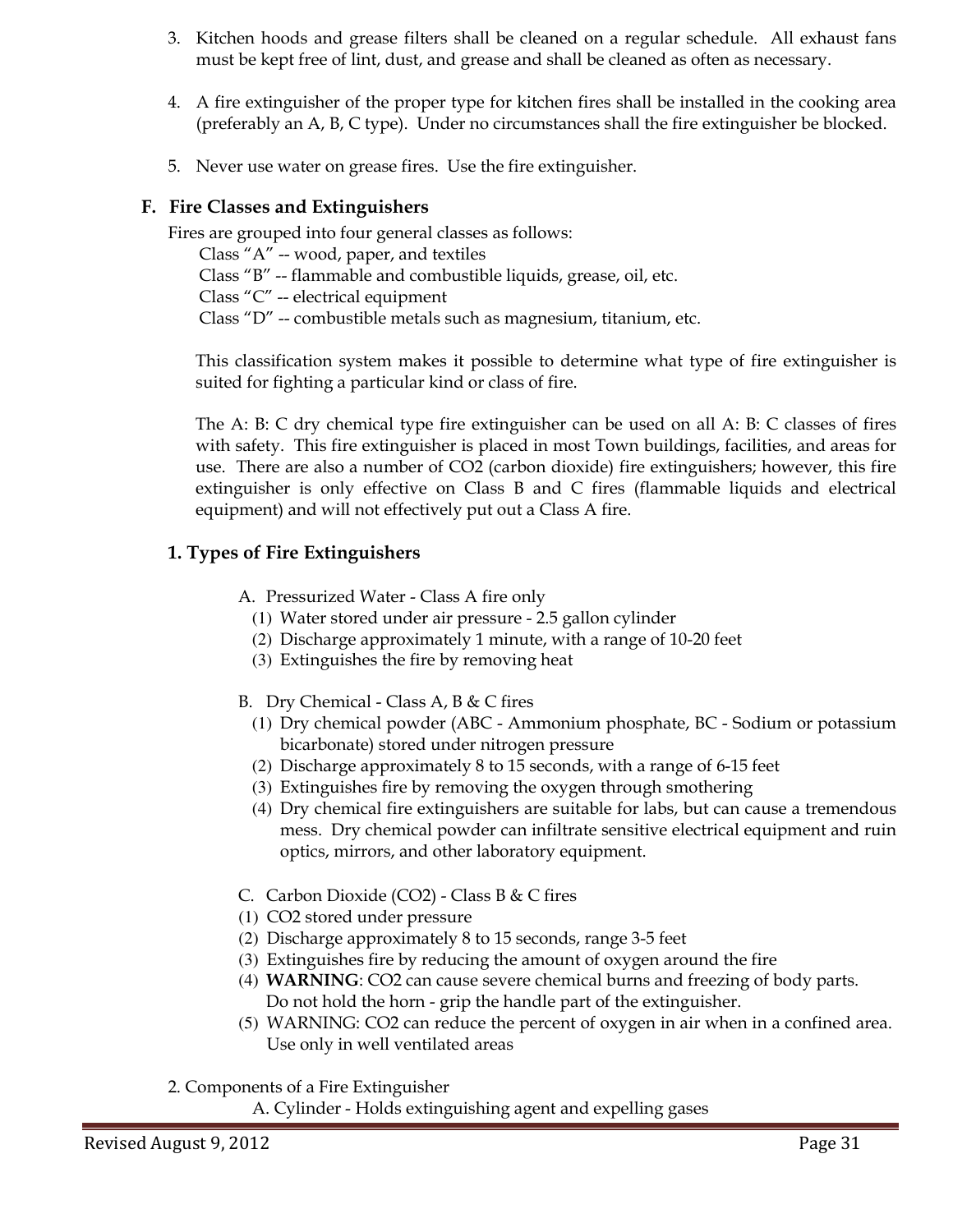B. Handle - Used to carry and hold extinguisher

C. Trigger - When pressed, releases extinguishing agent through hose and nozzle

D. Nozzle or Horn - Agent expelled through these items

E. Pressure Gauge - Shows pressure of the extinguishing agent being stored in the cylinder. The indicator should be in the green area. CO2 extinguishers do not have a pressure gauge.

#### G. Emergency Fire Plan:

Each Town of Davie building shall have an emergency fire and evacuation plan. The Davie Fire Rescue Inspection Division and the Human Resources Risk Management Division Office shall assist departments in establishing such a plan.

- 1. Individual shops and worksites that contain fire hazards shall also have a fire safety plan. The plan shall include, but is not limited to, the following:
	- (a) Adequate warning measures for alerting all persons in the area of fire;
	- (b) Immediate reporting to the Fire Department;
	- (c) Evacuation maps designating evacuation routes must be conspicuously posted and revised as renovation changes floor plans;
	- (d) Procedures for containing and extinguishing small fires;
	- (e) Employee fire safety training, including plan review and extinguisher use;
	- (f) Adequate fire extinguishing equipment that is regularly inspected by a responsible authority.

#### H. In the Event of a Fire:

#### 1. Immediately call 911 and the following actions are recommended:

- (a) The Town of Davie policy states that individuals are not required to fight fires, but that those who choose to do so may fight small, incipient stage fires (no bigger than a wastepaper basket) as long as they have been trained in the proper use of fire extinguishers.
- (b) If you have been trained in the use of a fire extinguisher, fight the fire from a position where you can escape, only if you are confident that you will be successful.
- (c) A fire contained in a small vessel can usually be suffocated by covering the vessel with a lid of some sort.
- (d) If your clothing catches fire, drop to the floor and roll to smother the fire. If a coworker's clothing catches fire, knock the person to the floor and roll him or her to smother the flames. Use a safety shower immediately thereafter.
- (e) If the fire is large or spreading, activate the fire alarm to alert building occupants. If the fire alarm does not work, or if the building is not equipped with one, notify the building occupants verbally of the need to evacuate. If possible, shut down any equipment which may add fuel to the fire. Do not turn off any hoods in the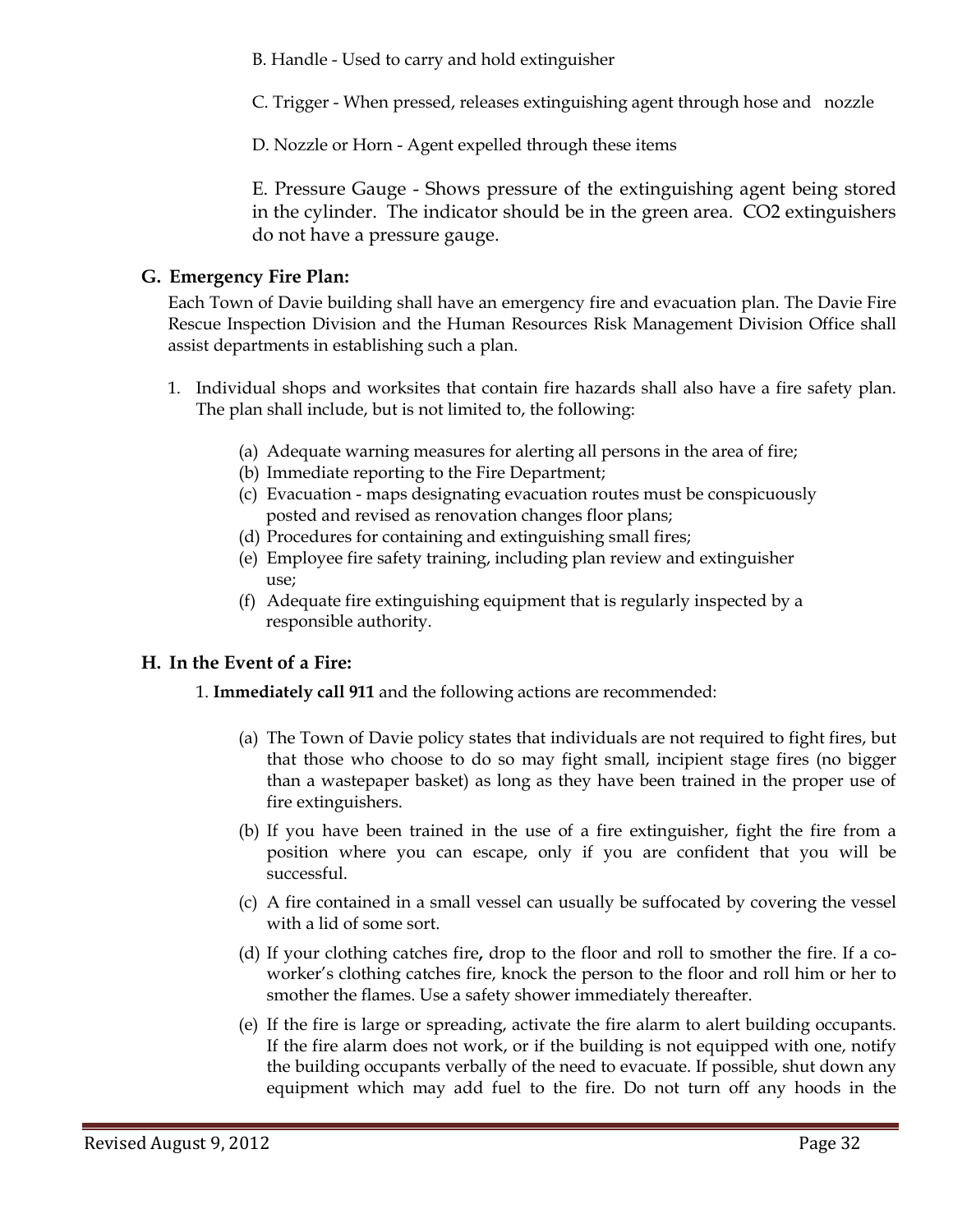immediate area, as they will tend to keep the area free from smoke and fumes. Close the door behind you to prevent the fire's spread.

- (f) Evacuate the building and await the arrival of Fire Rescue. Be prepared to inform them of the exact location, details of the fire, and chemicals that are stored and used in the area.
- (g) Do not re-enter the building until you are told to do so by Fire Rescue and NEVER TURN YOUR BACK ON THE FIRE!

#### 2. PASS Procedure for Use of Fire Extinguishers

- (a) Pull the Pin This unlocks the operating lever and allows the agent to discharge from the extinguisher
- (b) Aim Low Point the nozzle at the base of the fire
- (c) Squeeze the Lever Discharge the agent from the extinguisher. If you release the lever, the discharge stops.
- (d) Sweep from Side to Side Move carefully toward the fire, keeping the extinguisher aimed at the base of the fire. Sweep back and forth until the fire is out.

#### **Section 6: Storage of Materials**

#### A. Piling and Stacking

- 1. Storage should be orderly and easily accessible.
- 2. Materials shall be piled in neat stacks, stabilized by appropriate straps or containers if necessary. Leaning or unbalanced stacks shall be re-piled immediately to prevent their falling.
- 3. Stacked material shall be kept at least 18 inches away from electric light fixtures. Fire extinguishers shall not be obstructed or blocked.
- 4. Do not store glass bottles and heavy items on the top of shelves; place on floor or in lowest bin or shelf.

#### B. Oily Rags and Waste Material

 Oily rags and other wastes shall be placed in non-plastic, fire-resistant, enclosed containers. Containers will be marked "Oily Rags Only" and no other trash will be placed in them. Separate containers shall be provided for trash and will be marked "For Trash Only." All containers must be emptied daily.

#### C. General Housekeeping

- 1. All scrap lumber, waste material, and rubbish shall be collected and stored in piles or containers for regular removal.
- 2. All stairways and passageways shall be kept free from obstruction by materials and supplies at all times.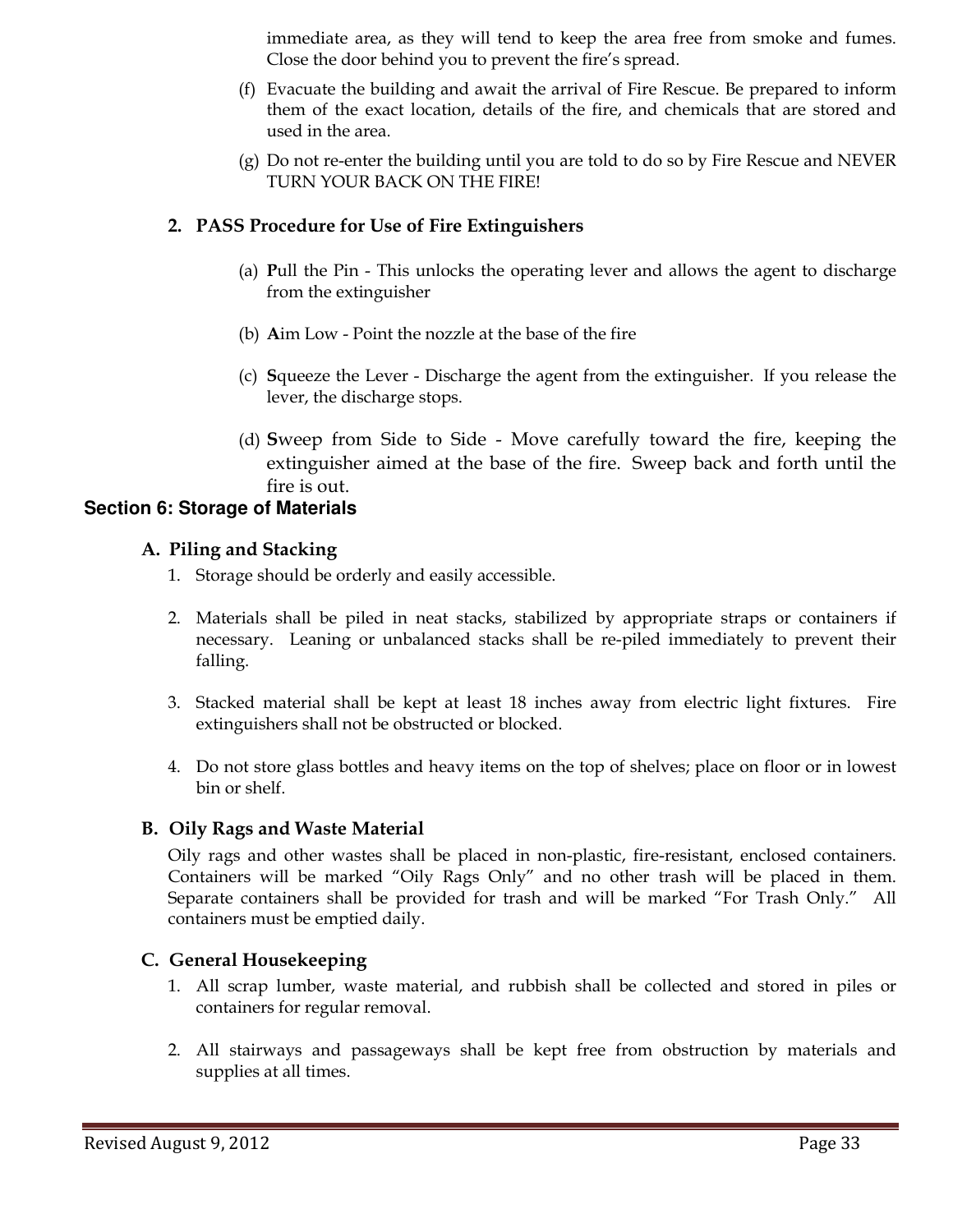- 3. Protruding nails in boards, planks, and timbers shall be removed, hammered in, or bent over flush with the wood.
- 4. Tools, materials, extension cords, hoses, or debris shall not be strewn about in a manner which may cause tripping or other hazards.
- 5. Loose or light material shall not be stored or left on roofs or floors that are not closed in, unless it is safely secured.
- 6. Storage areas will be cleared of combustible paper, trash, and dead grass. Smoking restrictions shall be observed at all times.

#### **Section 7: Supply and Material Handling Operations**

#### A. General

Many employee injuries occur while lifting or handling materials. Types of injuries experienced are strains and sprains, crushing, hernia and rupture, fractures, lacerations, and contusions. Accidents can be avoided by taking time to plan ahead, using mechanical equipment whenever possible, and using the proper tools and equipment for the job.

#### B. Lifting

 Never lift beyond your strength! Get help! Lumbar supports must be worn if provided. Always crouch down (bending your knees) to what you are going to lift.

#### 1. Four-Step General Lifting Process:

- STEP 1 GET READY
	- a) Size up the load. If it is too heavy or bulky, get help.
	- b) Check the load and remove protruding nails, splinters, and dirt, sharp edges, oil, grease, moisture, or other foreign matter.
	- c) Wear a back brace when needed.
	- d) Wear gloves if the surface is rough.
	- e) Know where the load is going and where you will put it down.
	- f) Be sure the path you take is clear of obstacles.
- STEP 2 PICK IT UP
	- a) Make sure your footing is solid. Place feet about shoulder-width apart.
	- b) Bend your knees to get into position. Keep your back as straight as possible.
	- c) Center your body over your feet.
	- d) Grip the load firmly and bring it as close to your body as possible.
	- e) Tighten stomach muscles to help your back stay in balance.
	- f) Lift with your legs, not your back.
- STEP 3 CARRY IT CAREFULLY
	- a) Be sure you can see where you are going.
	- b) Avoid twisting as you carry the object; turn your whole body. Move your feet AS WELL AS your hips and shoulders.
	- c) Use extra caution in tight places to keep your hands and fingers
		- safe.

#### STEP 4 – PUT IT DOWN

 a) If the receiving surface is about waist-high, place the load on the edge of the surface, and THEN push it forward.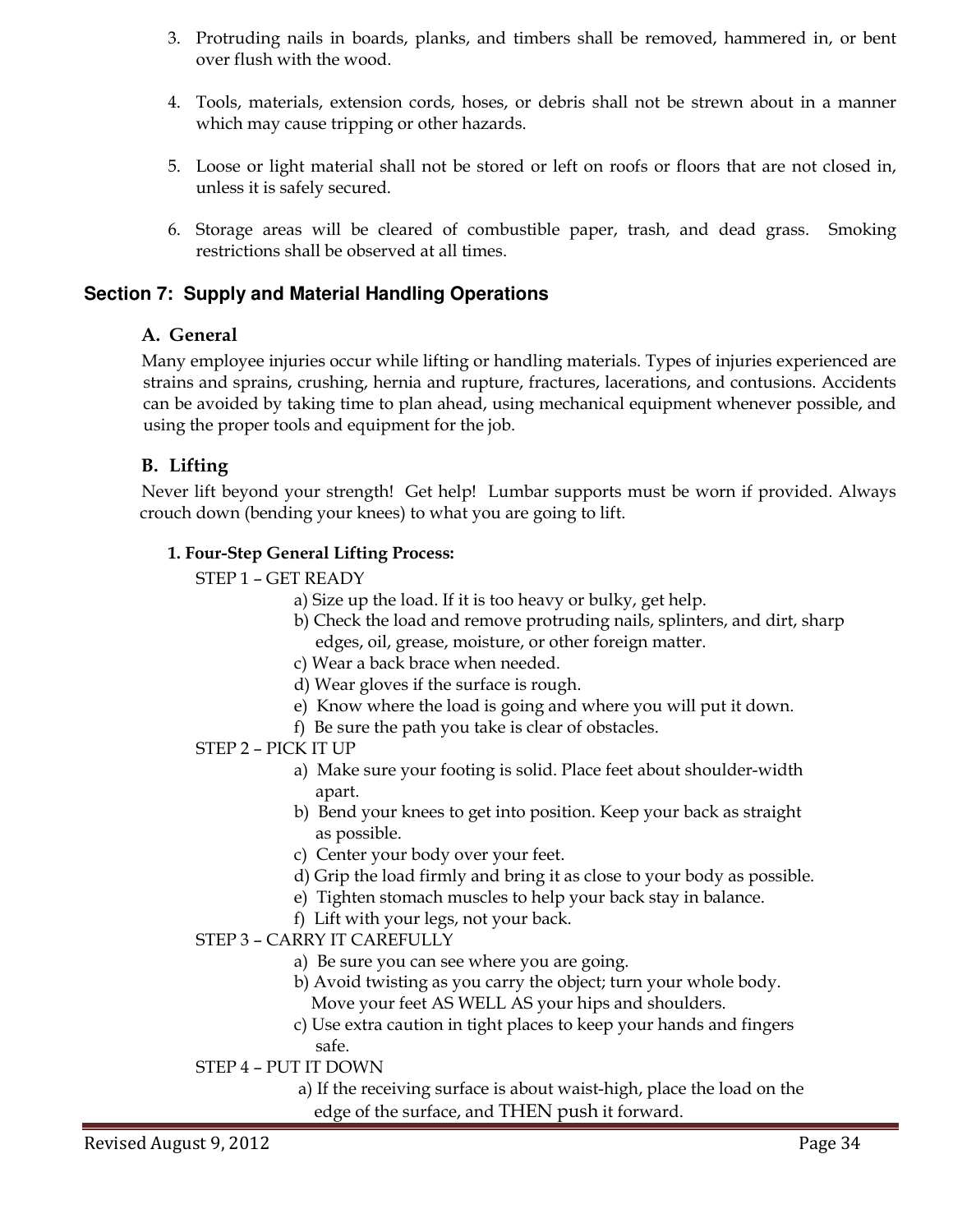b) If you lower the load to the floor, bend your knees, keep your back as straight as possible, and keep the load close to your body.

#### C. Hazardous Material

When handling hazardous materials such as acids and alkalis, wear protective clothing and face shields. Do not pick up a wet, leaking container. All protective clothing and equipment which has been contaminated, or which is not designed for re-usage, shall be disposed of in the proper manner for said items. If questions arise as to proper handling and disposal, refer to the department Material Safety Data Sheet (MSDS).

#### D. Chemicals

- 1. Florida Law requires employees who produce, use, apply, or store any listed toxic substance in the workplace to:
	- (a) Post a notice informing workers of their rights under the law.
	- (b) Obtain and maintain, for a period of thirty (30) years, the required Material Safety Data Sheet (MSDS) for each listed toxic substance present in the workplace.
	- (c) Make the MSDS available, upon request, to an employee, within five (5) working days.
	- (d) PRIOR TO employees handling toxic substances, they must be instructed in the proper use and handling procedures.
	- (e) Advise employees of their right to obtain further information from the Toxic Substances Information Center.
	- (f) The department director is responsible for ensuring that the Material Safety Data Sheets applicable to the products used by the department are maintained within that department.

#### E. Bloodborne Pathogens

All emergency departments, such as Fire Rescue, Police, Lifeguards, and Utilities departments, or those identified in 29CFR1910.1030 must have stringent Bloodborne Pathogens Programs in place. All personnel within those departments must be thoroughly trained on procedures to be followed should an exposure occur.

#### **Section 8: Use and Handling of Pesticides**

#### A. General

Most pesticides are used for the control of insects, rodents, and other kinds of pests. They are irritating to the skin and toxic when inhaled, absorbed, or swallowed. If all safety precautions are followed in applying pesticides, neither humans nor animals will be affected by the toxic materials used to kill unwanted pests. Proper precaution must be taken to prevent accidental or deliberate access to pesticides by unauthorized persons.

#### B. Storage

All pesticide containers must be labeled and stored in a safe manner in a controlled area. Never use drinking glasses, cups, jars, soft drink bottles, or similar containers to store pesticides or any other chemicals. Containers labeled "POISION" shall be locked in a secure storage area. Do not store or place pesticides near open flames or strong oxidizing materials.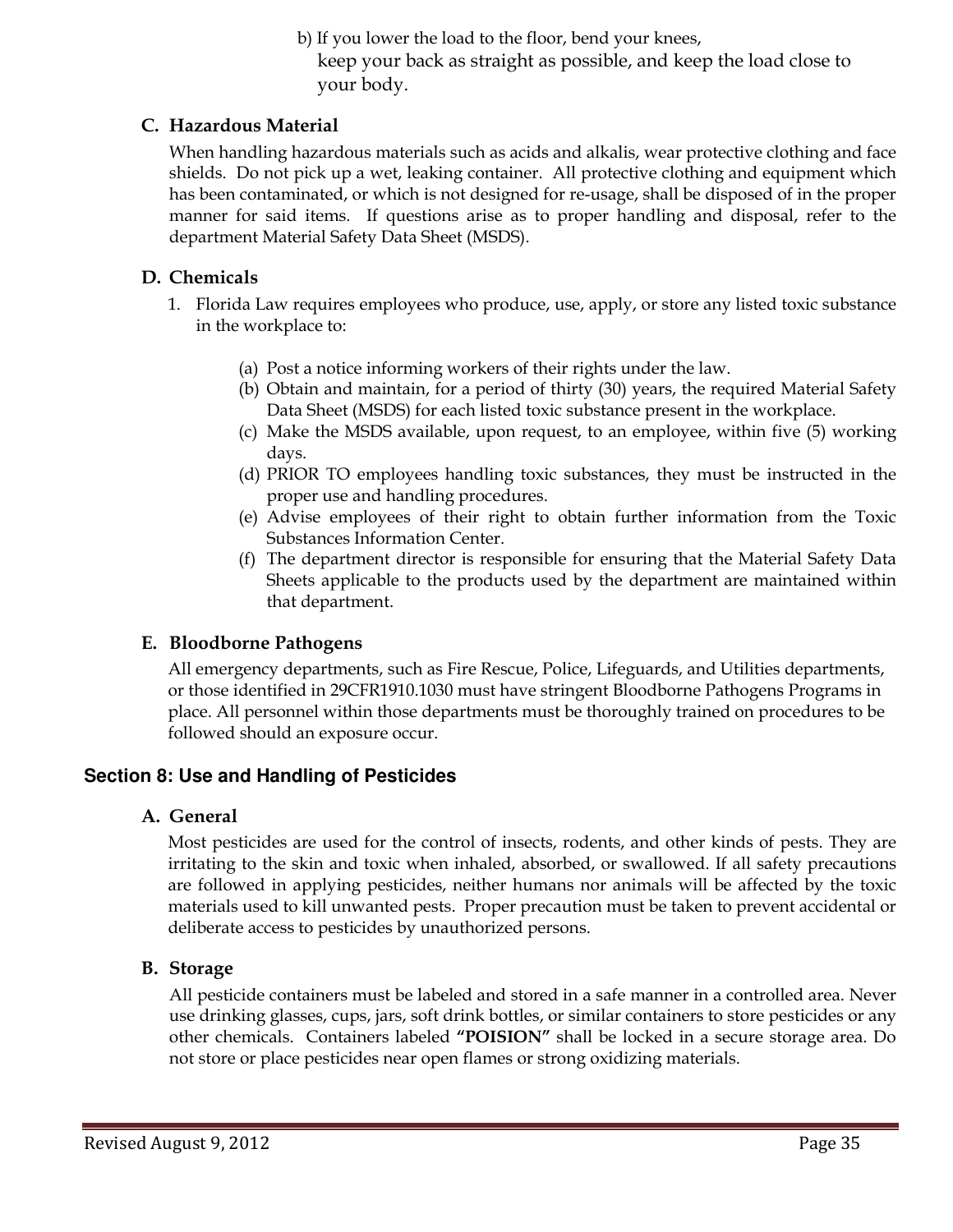#### C. Protective Clothing and Equipment

 Protective gloves and equipment such as goggles, boots, safety foot protection, and specialized protective clothing shall be worn for protection of eyes, feet, and skin as directed by the department supervisor or director.

#### D. Emergency Procedures

 If a person accidentally swallows a toxic pesticide and remains conscious, administer the antidote recommended on the container label and call 9-1-1 or the Florida Poison Information Center (1-800-222-1222). Get the victim to the hospital as quickly as possible. If the victim is unconscious, do not attempt to give an antidote.

#### **Section 9: Painting Safety**

#### A. General Safety

Although painting operations appear to be relatively easy and safe, painters are exposed to many kinds of personal hazards such as falls from scaffolds and ladders, burns from fires caused by flammable materials, and illness from the use of lead compounds and toxic paints and thinners. Only authorized employees shall engage in this activity and he/she should refer to department standard operating procedures for safety protocols.

#### B. Protective Clothing and Equipment

Painters preparing surfaces for painting shall wear eye protection to guard against chips and flying particles. The face, eyes, head, hands, and all other exposed parts of the bodies of employees handling such highly volatile paints shall be protected. All footwear shall be nonsparking, such as rubbers, rubber boots, or rubber soled shoes without nails. Coveralls or other outer clothing shall be of cotton. Rubber, rather than plastic, gloves shall be used because of the danger of static sparks.

#### C. Storage

Flammable and combustible paints and thinners shall be stored in approved storage rooms or cabinets designed for safe storage. At no time will flammable or combustible paints or thinners be stored in open containers.

#### **Section 10: Motor Vehicle Operation**

#### A. General

As a driver of any Town vehicle, you are solely responsible for operating it in a safe manner and are charged with complying with all state, county, and local driving rules and regulations, and any safe driving practices prescribed by your supervisor.

Courtesy while driving is a great contribution in the elimination of accidents. On the basis of a driver's driving habits, friendship is created or lost with the public; thus, our drivers have a great opportunity to impress the public favorably.

#### B. Vehicle Operator Inspections/Fueling Procedures

All vehicles shall be visually inspected by the operator prior to its use to ensure it is in safe and proper operating condition and free of any apparent damage or defect that, in the opinion of the operator or a duly appointed individual making the inspection, may cause failure while in use. Report any visible problems to a technician at the Vehicle Maintenance Shop. If a serious problem is recognized it shall be reported to an immediate supervisor and a Town of Davie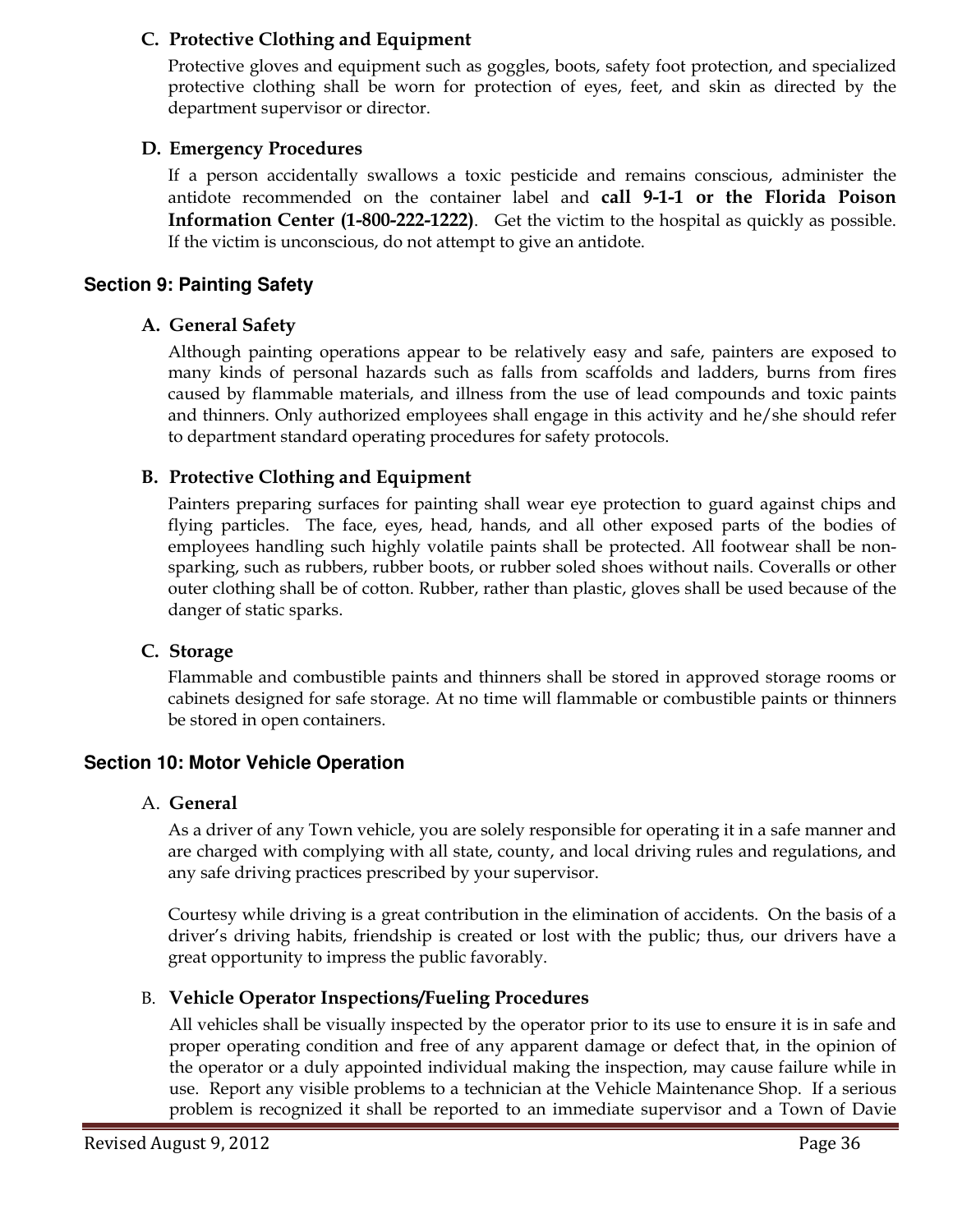"Accident Incident Report Form" (Appendix E) located on the Town's intranet and/or website shall be completed. No vehicle or equipment shall be put into service until any defect or safety violation likely to cause an accident or breakdown has been corrected.

#### C. Safe Driving Practices

- 1. Concentrate on driving. A good driver dismisses his worries or anger when he enters his vehicle. When driving Town vehicles always wear your seat belt/shoulder harness. Smoking is prohibited in all Town vehicles.
- 2. Never press for the right of way.
- 3. Always limit your vehicle speed so that there is clear space and time for an emergency stop. High-speed drivers have less time to think and act in an emergency, and a far greater distance is required to stop.
- 4. Slow down in dense traffic or congested areas.
- 5. Adjust speed for poor visibility and weather conditions.
- 6. Slow down at intersections or curves.
- 7. Use appropriate signals well in advance of any action.
- 8. Signal early and slow down gradually.
- 9. The use of narcotics and habit-forming drugs is strictly forbidden. If prescribed medication is to be used, it must be authorized by a physician. You must notify your supervisor immediately if any medications, whether prescribed or over-the-counter, might impair your ability in any way. If impaired, you will not be allowed to drive. Driving while intoxicated by drugs or alcoholic beverages shall be grounds for discipline up to and including termination.

#### D. Parking

Vehicles should be parked off the traveled way, where they will not interfere with the normal flow of traffic and will not obstruct the view of other drivers.

#### E. Backing

 A great many vehicular accidents occur when backing out of parking areas. Never back your vehicle unless it is necessary; try to plan ahead to avoid backing.

- 1. Truck drivers and drivers of other type of heavy equipment, which make backing difficult due to size and design, will always check the rear and sides of their vehicles by walking around the vehicle and observing if proper clearance is sufficient to back safely.
- 2. If you are in the cab and cannot ensure that you have proper clearance, dismount from the cab and physically check the rear and sides of the vehicle. If you have a passenger, have him or her direct you. Never back a vehicle unless you have assured that you are clear to do so.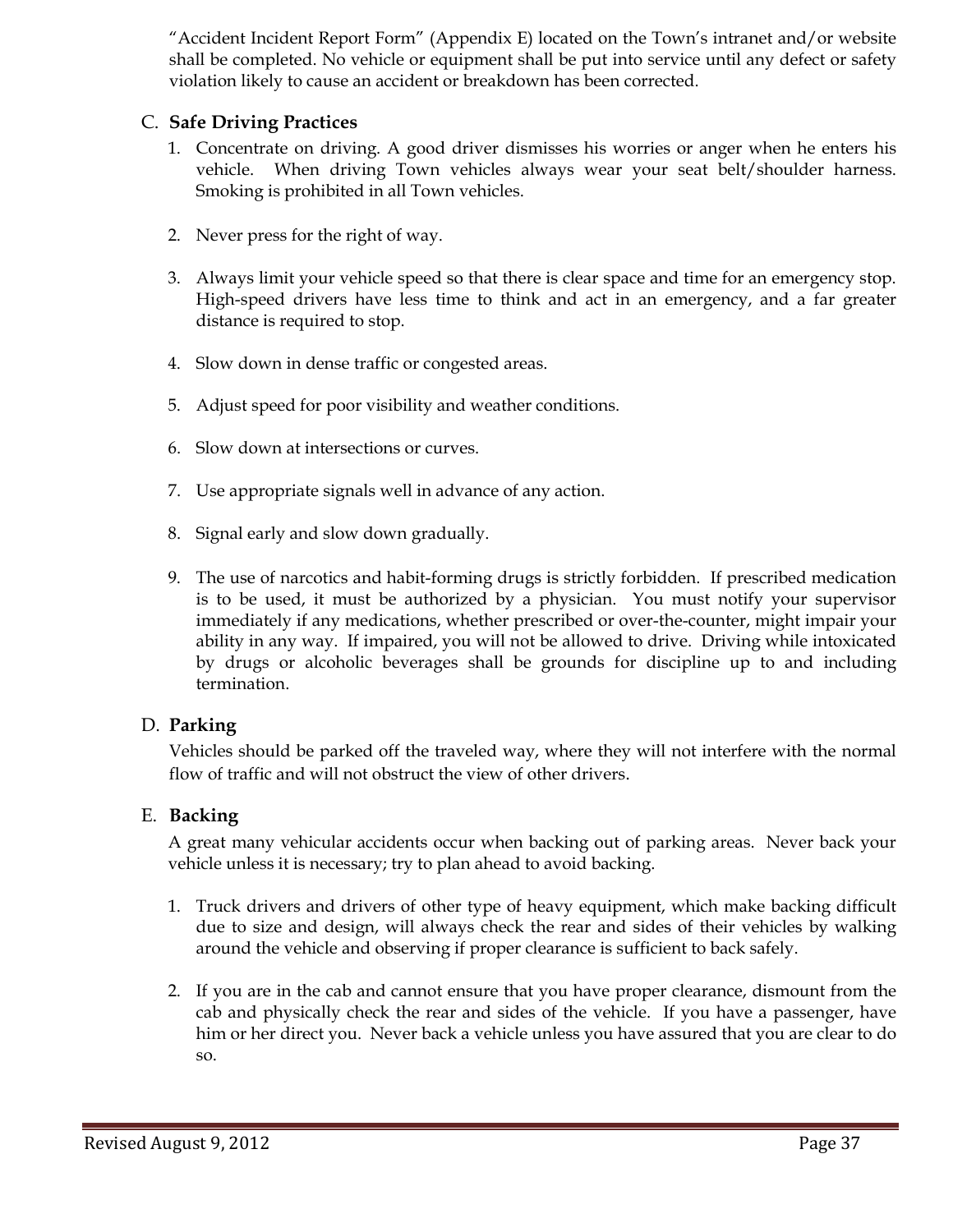- 3. Remember, if someone directs you while backing, it does not relieve you (as the driver) of the responsibility if you have an accident. Keep him in view at all times or stop.
- 4. Back as carefully as possible and back slowly. Always sound your horn before backing to get the attention of other drivers and to make them aware of what you are doing.
- 5. Back to the left whenever possible; and always back away from traffic.
- 6. When parking parallel, leave sufficient space to leave without backing. Sometimes by parking a little further from your objective and walking, you may prevent an accident.

#### F. Drive Defensively

- 1. Experienced drivers learn to sense an accident situation in advance in order to avoid it.
- 2. The good driver doesn't drive to please only himself--the drivers in front, behind, and those coming from the sides determine his decisions.
- 3. Keep alert at railroad crossings. Make sure you have a clear view of the tracks.
- 4. When driving in traffic, be alert for mistakes or unexpected actions of others, drive more slowly, and keep alert for pedestrian and cross traffic.
- 5. Drive at speeds which permit stopping within visibility range of your headlights. Keep headlight beams depressed to reduce reflected glare caused by fog, rain, or wet pavement.
- 6. Be sure your mirrors are clean and properly adjusted.
- 7. Always consider proper loading and proper load distribution as factors in safe driving.
- 8. If involved in an accident, be sure to notify authorities as required by law, complete the required Town of Davie accident report forms and be sure a police report (Florida Traffic Crash Report) with narrative is completed. Always notify your supervisor of any accident you are involved in, no matter how minor.

#### G. Working in Roadways

- 1. Individuals working in roadways and right-of-ways must be properly trained in current traffic control practices.
- 2. Prior to full or partial road closure, notify all appropriate agencies, as necessary.
- 3. Wear employer prescribed Personal Protective Equipment (PPE), such as a highly visible safety vest, hardhat, safety shoes, gloves, etc.
- 4. Ensure that proper traffic control practices are undertaken, including appropriate use of signs, cones and lighting.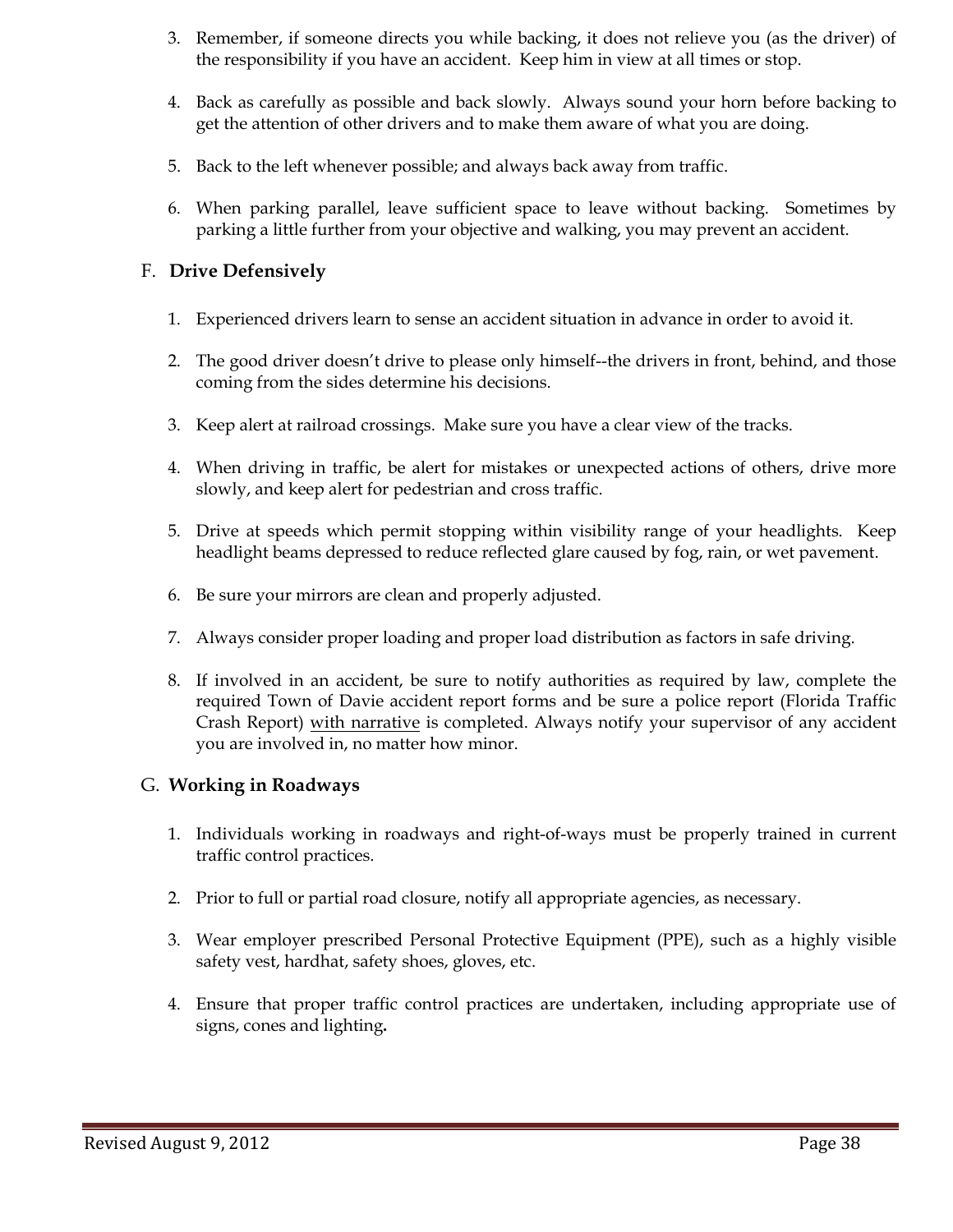#### **Section 11: Construction and Maintenance Vehicles and Equipment**

#### A. General

- 1. All personnel shall be alert at all times to avoid accidental injury and property damage in the operation of construction and maintenance equipment.
- 2. Only properly trained and qualified personnel will be authorized to operate and maintain construction vehicles and equipment. Authorized operators should refer to their department standard operating procedures for operational safety measures.
- 3. All mechanized equipment must be inspected prior to use and at frequent intervals to ensure that safe operating condition is maintained.
- 4. Mobile equipment operators shall conform to all laws and regulations governing motor vehicles when operating on state, county, and local roads and highways.

#### **Section 12: Safety in Construction, Buildings, and Grounds Maintenance**

#### A. General

Unsafe conditions in buildings and construction and ground areas require repair and maintenance to render them safe for employees and the public. Report all unsafe conditions to the responsible Town department, supervisor, and/or the Town Safety Committee for correction without delay.

#### B. Ladders

- 1. A ladder should be placed so the distance from its foot to the wall is one-fourth the length of the extended ladder.
- 2. Do not carry heavy or bulky objects up or down a ladder.
- 3. Only one person is permitted on a ladder at any one time.
- 4. Ladders shall not be used as skids, braces, scaffold members, or for any purpose other than that for which they are intended.
- 5. Never climb a ladder with greasy, muddy, or otherwise slippery hands or shoes.
- 6. Do not use metal ladders in areas where exposure to electric wires or equipment is possible.

#### C. Construction Hazard Identification

All construction work must be clearly identified by signs and protective barriers suitably marked with reflective materials and illumination for easy sighting after dark; traffic channeling devices shall be used where applicable. When necessary, a flagman will be used to direct and channel traffic around a construction site. Flagmen shall wear an orange reflective safety vest.

#### D. Clothing Lockers

Personal clothing lockers shall be kept in a clean and orderly condition. Clothing or materials that are contaminated with flammable substance(s) must not be placed in lockers (to avoid spontaneous combustion).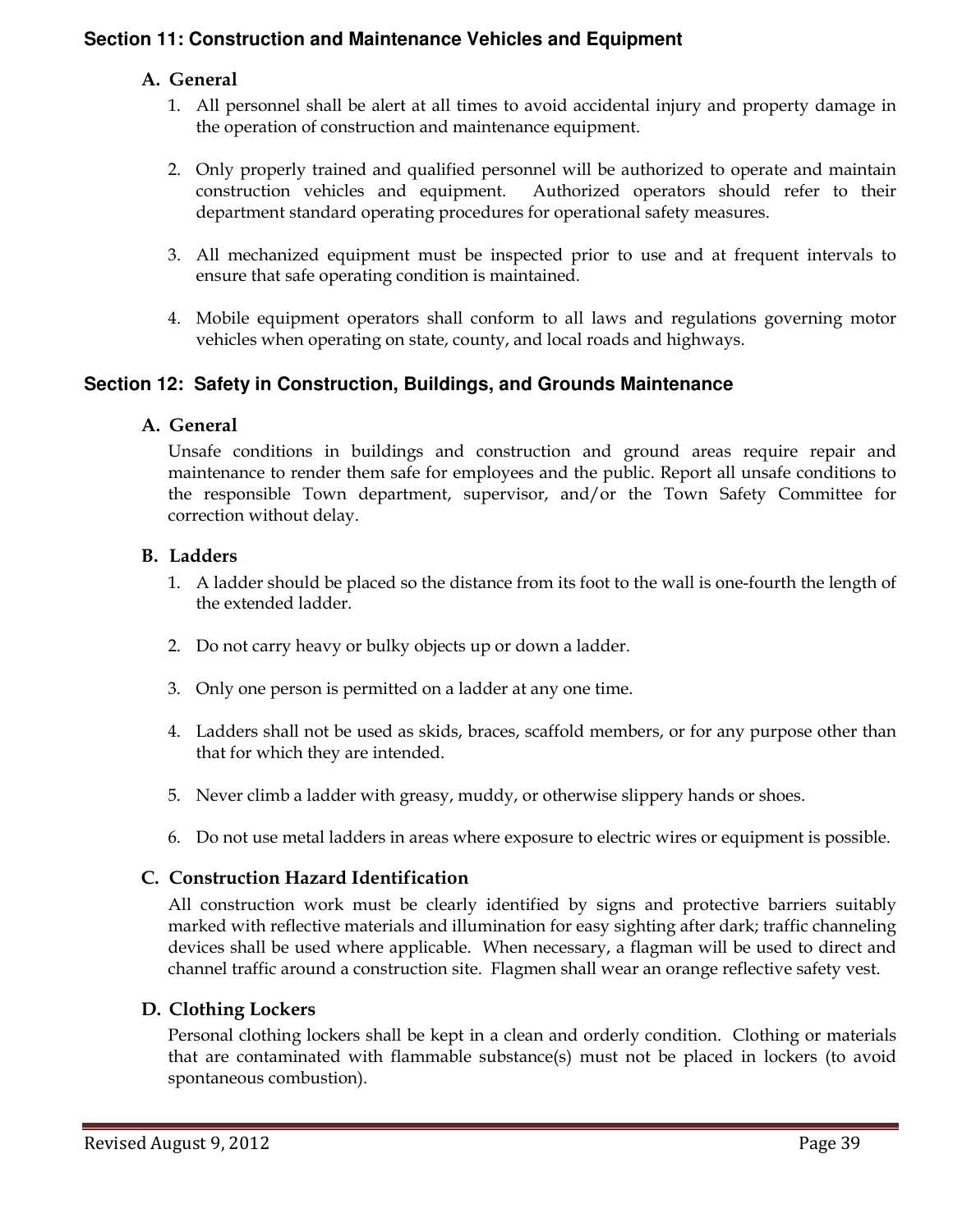#### E. Buildings

Materials shall not be stored under, or piled against buildings, against doors or exits, or under stairways. Roofs will be kept free of refuse such as sawdust, shavings, lint, trash, and other materials that can create a fire or tripping hazard.

#### **Section 13: Electrical Safety**

#### A. General

Unless you are an electrician, do not attempt repairs on electrical equipment. Call the experts! Use the lockouts or a tag out procedure for equipment or areas that need attention. No live wire work will be performed (even under emergency conditions) unless expressly authorized by the department director or his authorized representative.

#### B. Electrical Wires and Extension Cords

- 1. Treat all electric wires as live wires.
- 2. Do not drag cords over sharp edges or run cables across surfaces where they can be damaged.
- 3. Pull the plug instead of yanking the cord. Never remove a cord if it is in use. Electricity can jump across exposed prongs in the plug.
- 4. Keep electric cables away from steam lines and hot water lines, which can damage insulation.
- 5. Keep cords clean. Never allow an extension cord to lie in water, oil, grease or any solvent. Wipe clean before using.
- 6. Excessive scraping, kinking, and stretching will cause damage to power cables, causing premature failures and possible shock or burns.

#### C. Electrical Equipment

- 1. Grounds provided on electrical apparatus shall not be disconnected or broken.
- 2. Shock, no matter how slight, is a warning something is wrong. Tag the equipment and have it checked before reusing.

#### D. Electrical Repairs

All electrical installations will be installed and maintained in accordance with provisions of the National Electrical Code, NFPA.

#### **Section 14: Water and Wastewater Plants and Lift Stations**

#### A. General

Sewage systems, sedimentation areas, and water plants require careful control to avoid accidents occurring from the various gases generated, unguarded plant machinery, manholes, and underground sewer piping hazards. Most sewage contains large numbers of harmful bacteria that can cause serious diseases. For this reason, personal cleanliness must be observed to safeguard the health of workers. Good housekeeping is a must for the health of water and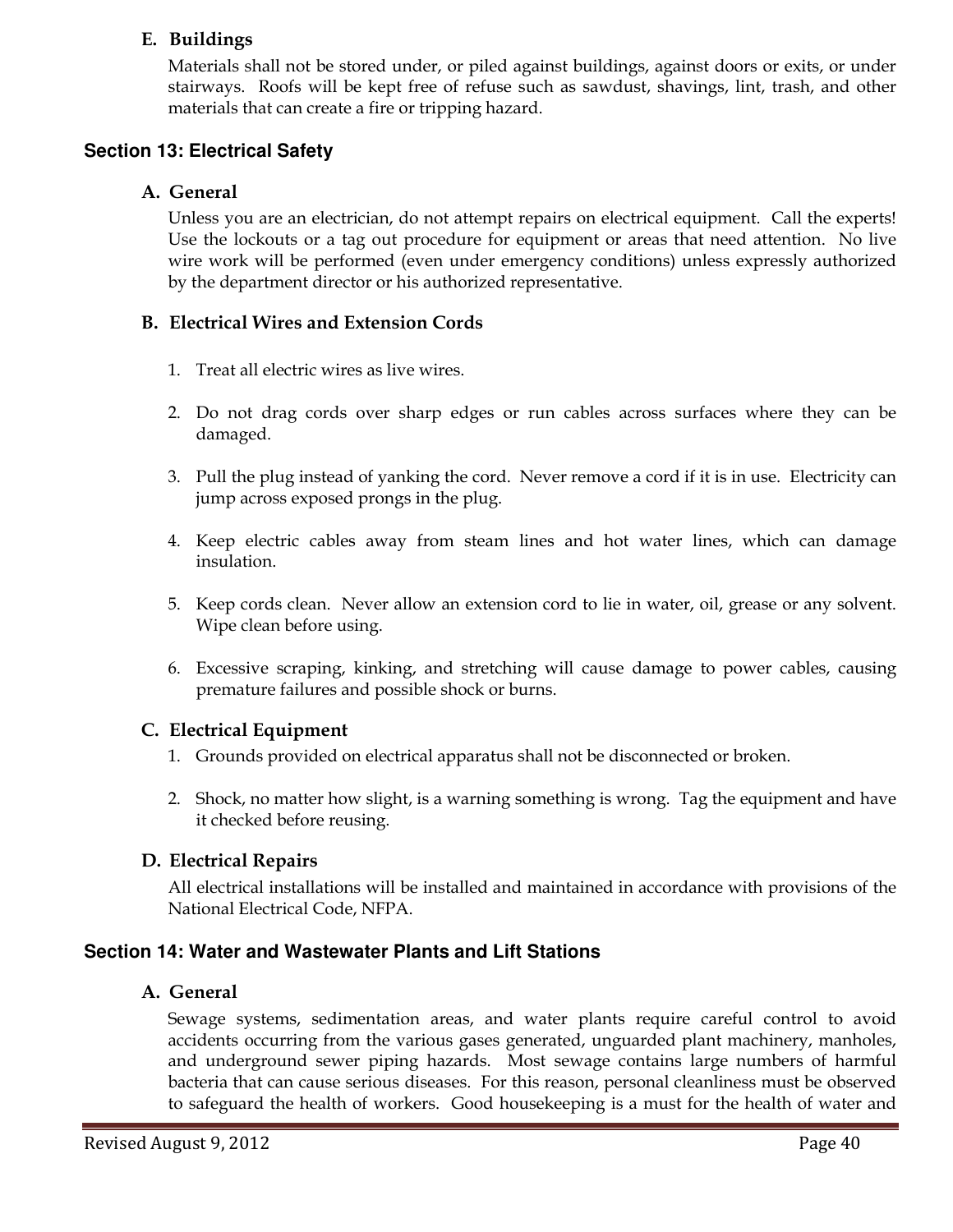wastewater workers. All workers assigned to water and wastewater plants are required to study and understand the rules and regulations governing their work and safety requirements outlined, and comply with them as directed by their supervisor.

#### B. Protective Equipment and Testing Devices

Protective clothing, equipment, and devices (such as respirators, safety belts, safety harnesses, and testing devices for the detection of combustible gas, oxygen deficiency, and hydrogen sulfide) will be provided and made available as needed. All protective clothing and equipment which have been contaminated, or which are not designed for re-usage, shall be disposed of in the proper manner for said items.

#### C. Confined Space Safety Program

No employee shall go into any confined space without the direct orders from the Utilities Maintenance Supervisor, the Superintendent of Operations, or the Director of Utilities. If it becomes absolutely necessary to enter a confined space, supervisory personnel will provide the procedure and safety equipment necessary to do the job with utmost safety. By Law, a competent person must be at the entry to the confined space and make sure the space and workers are safe. A competent person is someone who is trained and certified by the state on confined spaces. Before entering a confined space, employees/workers must carefully plan for a safe rescue in the event of an emergency. An unplanned rescue will probably be your last.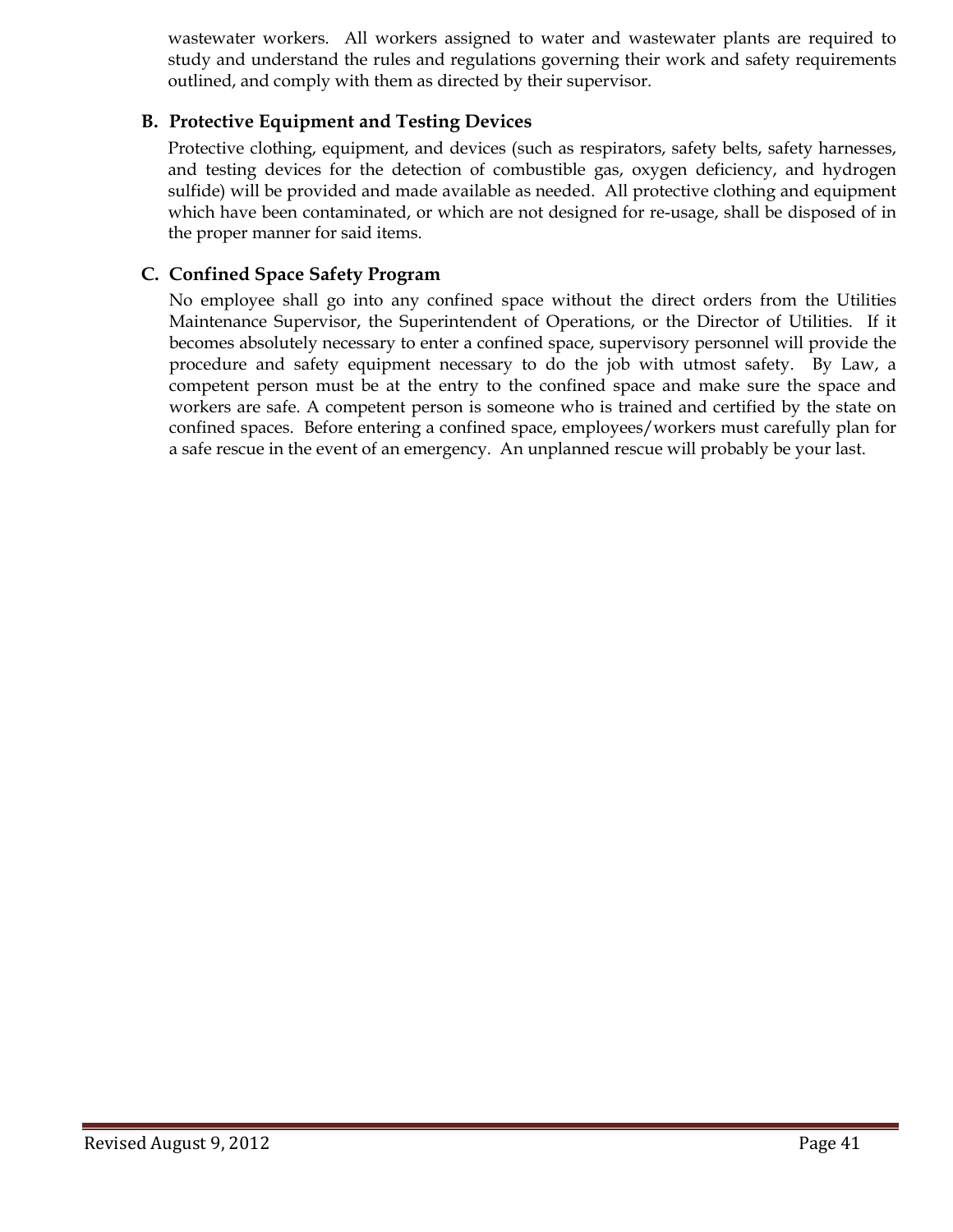#### **APPENDIX A: Instructions for use of Human Resources/Risk Management Division Forms**

#### CITIZEN INCIDENT REPORT FORM – APPENDIX B

At the time that a Citizen Loss complaint is being received and recorded on the Accident/Incident Report, the Citizen Incident Form shall be either handed to or mailed to the citizen with instructions to provide a written detailed account of their loss, injury etc and to mail the completed form, along with any supporting documents, to Human Resources Risk Management Division for evaluation and review. The Human Resources Risk Management Division will review both the Accident/Incident Report Form and Citizen Incident Report Form in unison and in conjunction with the appropriate Town Department. If appropriate, Human Resources Risk Management Division will submit a claim to the Town's insurance carrier.

NOTE: It is important that any complaints about injurious defects in Town property, sidewalks, roadways etc. be documented and forwarded to Public Works for evaluation. Public Works must have the opportunity to determine if the location is Town responsibility and if repairs or corrections by the Town are necessary. Once the Town is on notice of such defects the Town may be liable for any adverse consequences should the defect not be corrected.

#### FIRST REPORT OF INJURY FORM (DWC-1) – APPENDIX C

This form is to be completed immediately by the injured employee. The Florida Report, (DWC-1) is immediately sent to Human Resources Risk Management Division for worker's compensation reporting.

#### MEDICAL RETURN TO WORK EVALUATION FORM – APPENDIX D

This form is sent with the injured employee to the doctor for completion by the doctor. The injured employee is required to bring a completed form back to the department immediately after seeing the doctor and before going home. U.S. HEALTHWORKS has similar in-house forms that are acceptable but, regardless of which form is completed by the doctor, the employee is still required to immediately bring all medical forms/reports back to the department for submission to Human Resources Risk Management Division. The employee may keep copies of any such forms.

#### ACCIDENT / INCIDENT REPORT FORM – APPENDIX E

This form is used by involved employees to record all Vehicle Accidents and all Operational Accidents or Incidents resulting in damage to or loss of Town Property. It is also used to record citizen complaints to town employee about defects in Town Property that are alleged to have caused some form of accident or injury to the Citizen or their property. A department supervisor reviews the Vehicle or Operational Accident with the employee and completes the bottom half of the report; follows up on the citizen complaint; or insures that the appropriate department follows up on the Citizen Complaint and completes the bottom half of the report. The completed report is forwarded to Human Resources Risk Management Division.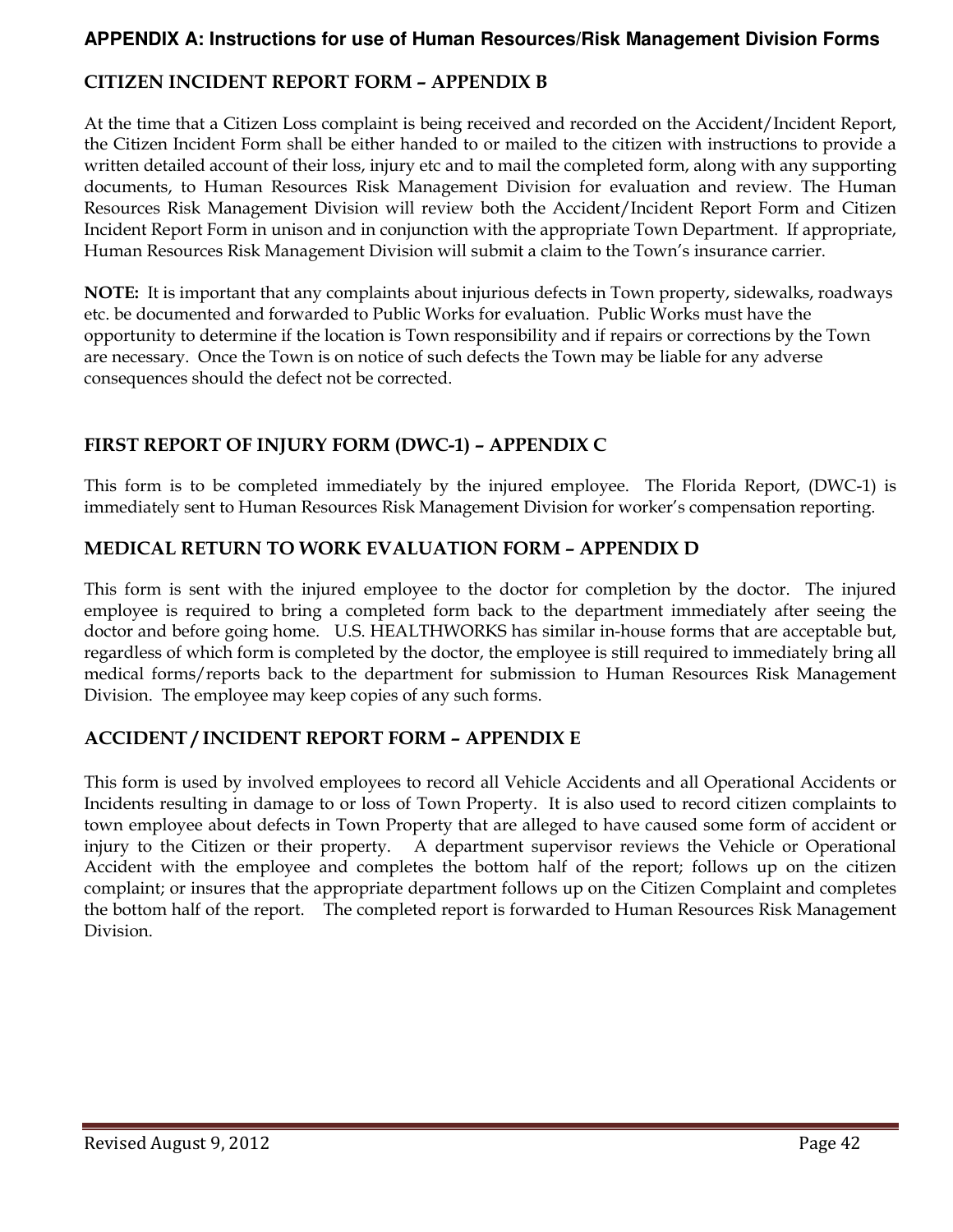

## **Appendix B: Citizen Incident Report Form**  TOWN OF DAVIE **CITIZEN INCIDENT REPORT**

|                            | Department Receiving Report:<br>Police Report # _________________ |                     |                                                                                                                                                                                                                               |                              |                                                                                                                  |
|----------------------------|-------------------------------------------------------------------|---------------------|-------------------------------------------------------------------------------------------------------------------------------------------------------------------------------------------------------------------------------|------------------------------|------------------------------------------------------------------------------------------------------------------|
| Citizen's Name:            |                                                                   |                     | D.O.B.:                                                                                                                                                                                                                       | Injured $\Box$ Yes $\Box$ NO |                                                                                                                  |
| Describe Injury:           |                                                                   |                     | <u> 1989 - Johann Stoff, deutscher Stoff, der Stoff, der Stoff, der Stoff, der Stoff, der Stoff, der Stoff, der S</u>                                                                                                         |                              |                                                                                                                  |
| Address:                   |                                                                   |                     | City: <b>City:</b>                                                                                                                                                                                                            | State: ZIP:                  |                                                                                                                  |
| Drivers License #:         |                                                                   |                     |                                                                                                                                                                                                                               | Phone #:                     |                                                                                                                  |
|                            |                                                                   |                     | <b>LOCATION AND DATE OF INCIDENT</b>                                                                                                                                                                                          |                              |                                                                                                                  |
| Date:                      | Time:                                                             | $\Box$ AM $\Box$ PM |                                                                                                                                                                                                                               | What Type Location:          |                                                                                                                  |
| On What Road:              |                                                                   |                     | At or Near What Road:                                                                                                                                                                                                         |                              |                                                                                                                  |
| IN or NEAR What Building:  |                                                                   |                     | <u> 1989 - Johann Stoff, deutscher Stoffen und der Stoffen und der Stoffen und der Stoffen und der Stoffen und der</u>                                                                                                        |                              |                                                                                                                  |
|                            |                                                                   |                     | Vehicle Yr/Make: Model: Vin. #:                                                                                                                                                                                               |                              | Tag $#$ :                                                                                                        |
| What Property is Damaged:  |                                                                   |                     | <u> 1980 - Jan Samuel Barbara, margaret e populari e populari e populari e populari e populari e populari e popu</u>                                                                                                          |                              |                                                                                                                  |
|                            |                                                                   |                     | Describe Damage: North Manager and Second Contract of the United States of the United States and Second States of the United States and Second States and Second States and Second States and Second States and Second States | Estimate Amount: \$          |                                                                                                                  |
|                            |                                                                   |                     |                                                                                                                                                                                                                               |                              | Witness Names and Phone Numbers: Manual According to the Manual According of the Miness Names and Phone Numbers: |
|                            |                                                                   |                     |                                                                                                                                                                                                                               |                              |                                                                                                                  |
|                            |                                                                   |                     |                                                                                                                                                                                                                               |                              | <u> 1989 - Johann Stoff, amerikansk politiker (d. 1989)</u>                                                      |
| <b>DESCRIPTION OF WHAT</b> |                                                                   |                     |                                                                                                                                                                                                                               |                              |                                                                                                                  |
|                            |                                                                   |                     |                                                                                                                                                                                                                               |                              |                                                                                                                  |
|                            |                                                                   |                     |                                                                                                                                                                                                                               |                              |                                                                                                                  |
|                            |                                                                   |                     |                                                                                                                                                                                                                               |                              |                                                                                                                  |
|                            |                                                                   |                     |                                                                                                                                                                                                                               |                              |                                                                                                                  |
|                            |                                                                   |                     |                                                                                                                                                                                                                               |                              |                                                                                                                  |
| Signature:                 |                                                                   |                     |                                                                                                                                                                                                                               | Date Signed:                 |                                                                                                                  |
|                            |                                                                   |                     | <b>Risk Management</b><br>6591 Orange Drive<br>Davie El 33314                                                                                                                                                                 |                              |                                                                                                                  |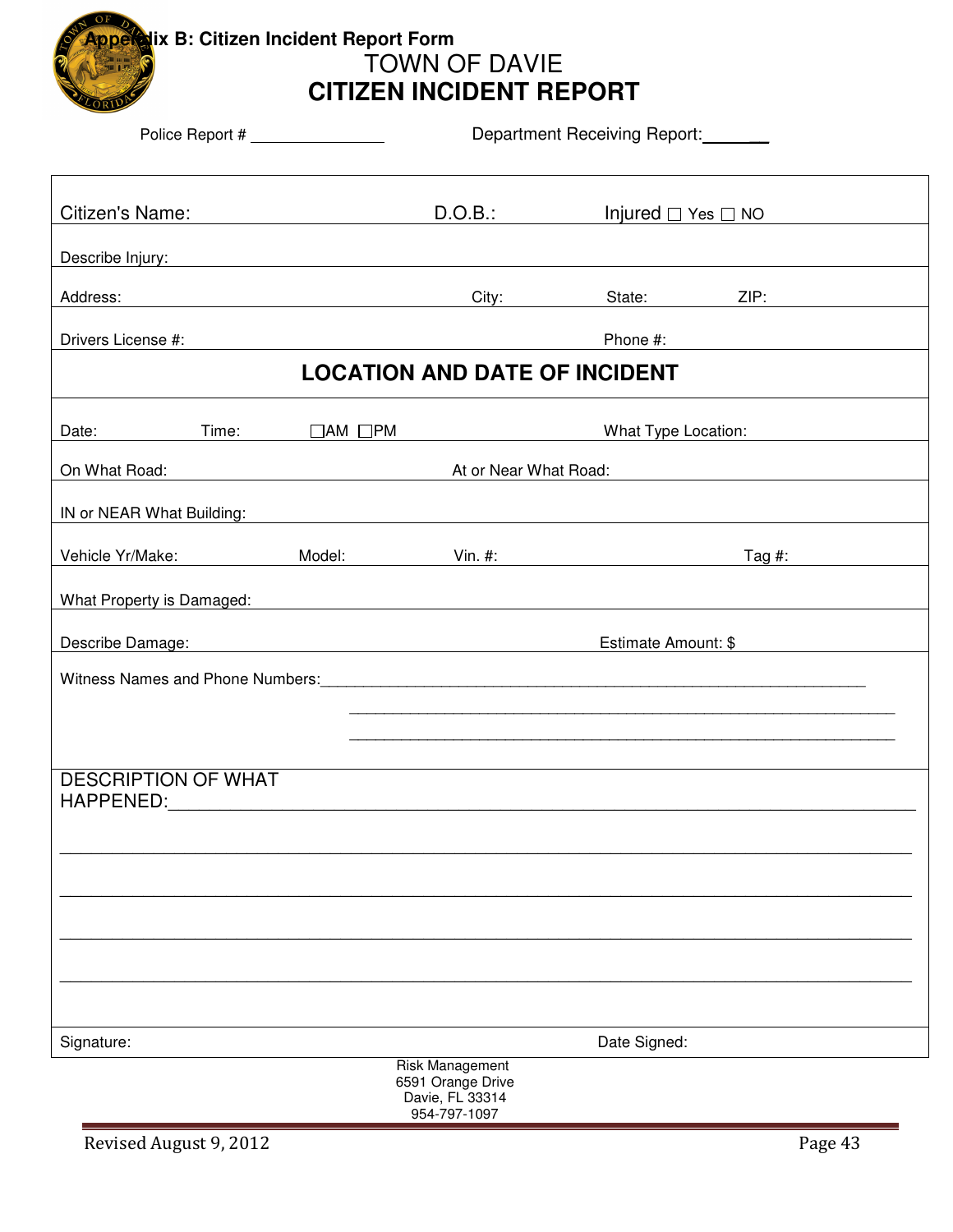### **APPENDIX C: FIRST REPORT OF INJURY OR ILLNESS**

| FIRST REPORT OF INJURY OR ILLNESS                                                                                                                                                                                                                                                                                   | <b>RECEIVED BY</b><br><b>CLAIMS-HANDLING ENTITY</b>                                  | SENT TO DIVISION DATE                                   |                                                                           | DIVISION RECEIVED DATE                                                                       |
|---------------------------------------------------------------------------------------------------------------------------------------------------------------------------------------------------------------------------------------------------------------------------------------------------------------------|--------------------------------------------------------------------------------------|---------------------------------------------------------|---------------------------------------------------------------------------|----------------------------------------------------------------------------------------------|
| <b>FLORIDA DEPARTMENT OF FINANCIAL SERVICES</b><br><b>DIVISION OF WORKERS' COMPENSATION</b>                                                                                                                                                                                                                         |                                                                                      |                                                         |                                                                           |                                                                                              |
| For assistance call 1-800-342-1741                                                                                                                                                                                                                                                                                  |                                                                                      |                                                         |                                                                           |                                                                                              |
| or contact your local EAO Office<br>Report all deaths within 24 hours 1-800-219-8953 or (850) 922-8953                                                                                                                                                                                                              |                                                                                      |                                                         |                                                                           |                                                                                              |
| PLEASE PRINT OR TYPE                                                                                                                                                                                                                                                                                                | <b>EMPLOYEE INFORMATION</b>                                                          |                                                         |                                                                           |                                                                                              |
| NAME (First, Middle, Last)                                                                                                                                                                                                                                                                                          | SOCIAL SECURITY NUMBER                                                               | DATE OF ACCIDENT (Month-Day-Year)                       |                                                                           | TIME OF ACCIDENT                                                                             |
| 1.<br><b>HOME ADDRESS</b>                                                                                                                                                                                                                                                                                           | 7.<br>$\sim$ $ \sim$<br>EMPLOYEE'S DESCRIPTION OF ACCIDENT (include Cause of Injury) | 8.                                                      |                                                                           | 9.<br>$\Box$ AM $\Box$ PM                                                                    |
|                                                                                                                                                                                                                                                                                                                     |                                                                                      |                                                         |                                                                           |                                                                                              |
| 2.                                                                                                                                                                                                                                                                                                                  | 10.                                                                                  |                                                         |                                                                           |                                                                                              |
| <b>TELEPHONE</b><br>Area Code<br>Number                                                                                                                                                                                                                                                                             |                                                                                      |                                                         |                                                                           |                                                                                              |
| З.<br><b>OCCUPATION</b>                                                                                                                                                                                                                                                                                             | INJURY/ILLNESS THAT OCCURRED                                                         |                                                         | PART OF BODY AFFECTED                                                     |                                                                                              |
|                                                                                                                                                                                                                                                                                                                     |                                                                                      |                                                         |                                                                           |                                                                                              |
| <b>DATE OF BIRTH</b><br><b>SEX</b>                                                                                                                                                                                                                                                                                  | 11.                                                                                  |                                                         | 12.                                                                       |                                                                                              |
| 6.<br>$\Box$ M<br>$\Box$ F<br>5.                                                                                                                                                                                                                                                                                    |                                                                                      |                                                         |                                                                           |                                                                                              |
| EMPLOYER/COMPANY                                                                                                                                                                                                                                                                                                    | <b>EMPLOYER INFORMATION</b><br>FEDERAL I.D. NUMBER (FEIN)                            |                                                         |                                                                           | DATE FIRST REPORTED (Month-Day-Year)                                                         |
| 13.                                                                                                                                                                                                                                                                                                                 | 17.<br>59-6046527                                                                    |                                                         | 24.                                                                       |                                                                                              |
| <b>Town Of Davie</b>                                                                                                                                                                                                                                                                                                | <b>NATURE OF BUSINESS</b>                                                            |                                                         | POLICY/MEMBER NUMBER                                                      |                                                                                              |
| 6591 Orange Drive<br>Davie, FL 33314                                                                                                                                                                                                                                                                                | 18.<br><b>Municipal Government</b>                                                   |                                                         | 25.                                                                       | PX FL1 0062701 11-05                                                                         |
| <b>TELEPHONE</b><br>Area Code<br>Number                                                                                                                                                                                                                                                                             | DATE EMPLOYED                                                                        |                                                         | PAID FOR DATE OF INJURY                                                   |                                                                                              |
| 14.<br>$(954)$ 797-1097                                                                                                                                                                                                                                                                                             | 19.                                                                                  |                                                         | $26.$ OYES<br>$\square$ NO                                                |                                                                                              |
| <b>EMPLOYER'S LOCATION ADDRESS (if different)</b>                                                                                                                                                                                                                                                                   | LAST DAY EMPLOYEE WORKED                                                             |                                                         |                                                                           | $27$ . Will you continue to pay wages instead                                                |
| 15.                                                                                                                                                                                                                                                                                                                 | 20.                                                                                  |                                                         | OF                                                                        |                                                                                              |
|                                                                                                                                                                                                                                                                                                                     | RETURNED TO WORK? □ YES □ NO<br>IF YES, GIVE DATE                                    |                                                         | WORKERS' COMP?<br>$\square$ YES<br>LAST DAY WAGES WILL BE PAID INSTEAD OF |                                                                                              |
|                                                                                                                                                                                                                                                                                                                     |                                                                                      |                                                         | <b>WORKERS' COMP?</b>                                                     |                                                                                              |
| Location #:<br>PLACE OF ACCIDENT (Street, City, State, Zip)                                                                                                                                                                                                                                                         | 21.<br>DATE OF DEATH (If applicable)                                                 |                                                         | <b>RATE OF PAY</b>                                                        |                                                                                              |
|                                                                                                                                                                                                                                                                                                                     |                                                                                      |                                                         |                                                                           | $\Box$ HR<br>$\square$ WK                                                                    |
| 16.                                                                                                                                                                                                                                                                                                                 | 22.<br>AGREE WITH DESCRIPTION OF ACCIDENT?                                           |                                                         | 28.                                                                       | $\square$ DAY<br>$\square$ MO<br>PER                                                         |
|                                                                                                                                                                                                                                                                                                                     |                                                                                      |                                                         | Number of hours per day                                                   |                                                                                              |
| COUNTY:                                                                                                                                                                                                                                                                                                             | 23.<br>$\square$ YES<br>$\square$ NO                                                 |                                                         | Number of hours per week<br>Number of days per week                       |                                                                                              |
| Any person who, knowingly and with intent to injure, defraud, or deceive any employer or employee, insurance company, or self-insured program, files a statement of claim<br>containing any false or misleading information commits insurance fraud, punishable as provided in s. 817.234. Section 440.105(7), F.S. |                                                                                      |                                                         | NAME, ADDRESS AND TELEPHONE<br>OF PHYSICIAN OR HOSPITAL                   |                                                                                              |
| I have reviewed, understand and acknowledge the above statement.                                                                                                                                                                                                                                                    |                                                                                      |                                                         |                                                                           |                                                                                              |
| 29                                                                                                                                                                                                                                                                                                                  |                                                                                      |                                                         | 31.                                                                       |                                                                                              |
|                                                                                                                                                                                                                                                                                                                     |                                                                                      |                                                         |                                                                           |                                                                                              |
| 30.                                                                                                                                                                                                                                                                                                                 |                                                                                      |                                                         | AUTHORIZED BY EMPLOYER                                                    | $\square$ YES<br>$\square$ NO                                                                |
| EMPLOYEE SIGNATURE (If available to sign)                                                                                                                                                                                                                                                                           | <b>DATE</b>                                                                          |                                                         |                                                                           |                                                                                              |
| <b>EMPLOYER SIGNATURE</b>                                                                                                                                                                                                                                                                                           | <b>DATE</b>                                                                          |                                                         |                                                                           |                                                                                              |
|                                                                                                                                                                                                                                                                                                                     | <b>CLAIMS-HANDLING ENTITY INFORMATION</b>                                            |                                                         |                                                                           |                                                                                              |
| $\Box$ 1(a)<br>Denied Case - DWC-12, Notice of Denial Attached                                                                                                                                                                                                                                                      |                                                                                      |                                                         |                                                                           | $\Box$ 2. Medical Only which became Lost Time Case (Complete all required information in #3) |
| 1(b)<br>Indemnity Only Denied Case - DWC-12, Notice Of Denial Attached                                                                                                                                                                                                                                              |                                                                                      | Employee's 8th Day Of Disability                        |                                                                           |                                                                                              |
|                                                                                                                                                                                                                                                                                                                     |                                                                                      | Entity's Knowledge of 8th Day of Disability             |                                                                           |                                                                                              |
| $\Box$ 3.<br>Lost Time Case - 1st day of disability                                                                                                                                                                                                                                                                 |                                                                                      | Full Salary in lieu of comp? ■ YES Full Salary End Date |                                                                           |                                                                                              |
| Date First Payment Mailed<br><b>AWW</b>                                                                                                                                                                                                                                                                             | Comp Rate                                                                            |                                                         |                                                                           |                                                                                              |
| $\Box$ T.T.<br>$\Box$ T.T.-80%<br>$\Box$ T.P.<br>$\Box$ P.T.<br>$\Box$ I.B.<br>Penalty Amount Paid in 1st Payment                                                                                                                                                                                                   | $\Box$ DEATH<br>SETTLEMENT ONLY                                                      | Interest Amount Paid in 1st Payment                     |                                                                           |                                                                                              |
|                                                                                                                                                                                                                                                                                                                     |                                                                                      |                                                         |                                                                           |                                                                                              |
| <b>REMARKS:</b>                                                                                                                                                                                                                                                                                                     |                                                                                      | <b>INSURER NAME</b>                                     |                                                                           |                                                                                              |
| <b>INSURER CODE#</b><br><b>EMPLOYEE'S CLASS CODE</b>                                                                                                                                                                                                                                                                | <b>EMPLOYER'S NAICS CODE</b>                                                         | <b>Town of Davie</b>                                    |                                                                           | CLAIMS-HANDLING ENTITY NAME, ADDRESSS & TELEPHONE                                            |
| 8116                                                                                                                                                                                                                                                                                                                |                                                                                      |                                                         |                                                                           | PREF. GOVERNMENTAL CLAIM SOLUTIONS                                                           |
| SERVICE CO/TPA CODE #<br>CLAIMS-HANDLING ENTITY FILE #                                                                                                                                                                                                                                                              |                                                                                      | PO BOX 958456<br>LAKE MARY, FL 32795-8456               |                                                                           |                                                                                              |
| 6239                                                                                                                                                                                                                                                                                                                |                                                                                      | TEL:                                                    | $(800)$ 237-6617                                                          |                                                                                              |
|                                                                                                                                                                                                                                                                                                                     |                                                                                      | <b>FAX:</b>                                             | $(321) 832 - 1448$                                                        |                                                                                              |

Form DFS-F2-DWC-1 (08/2004)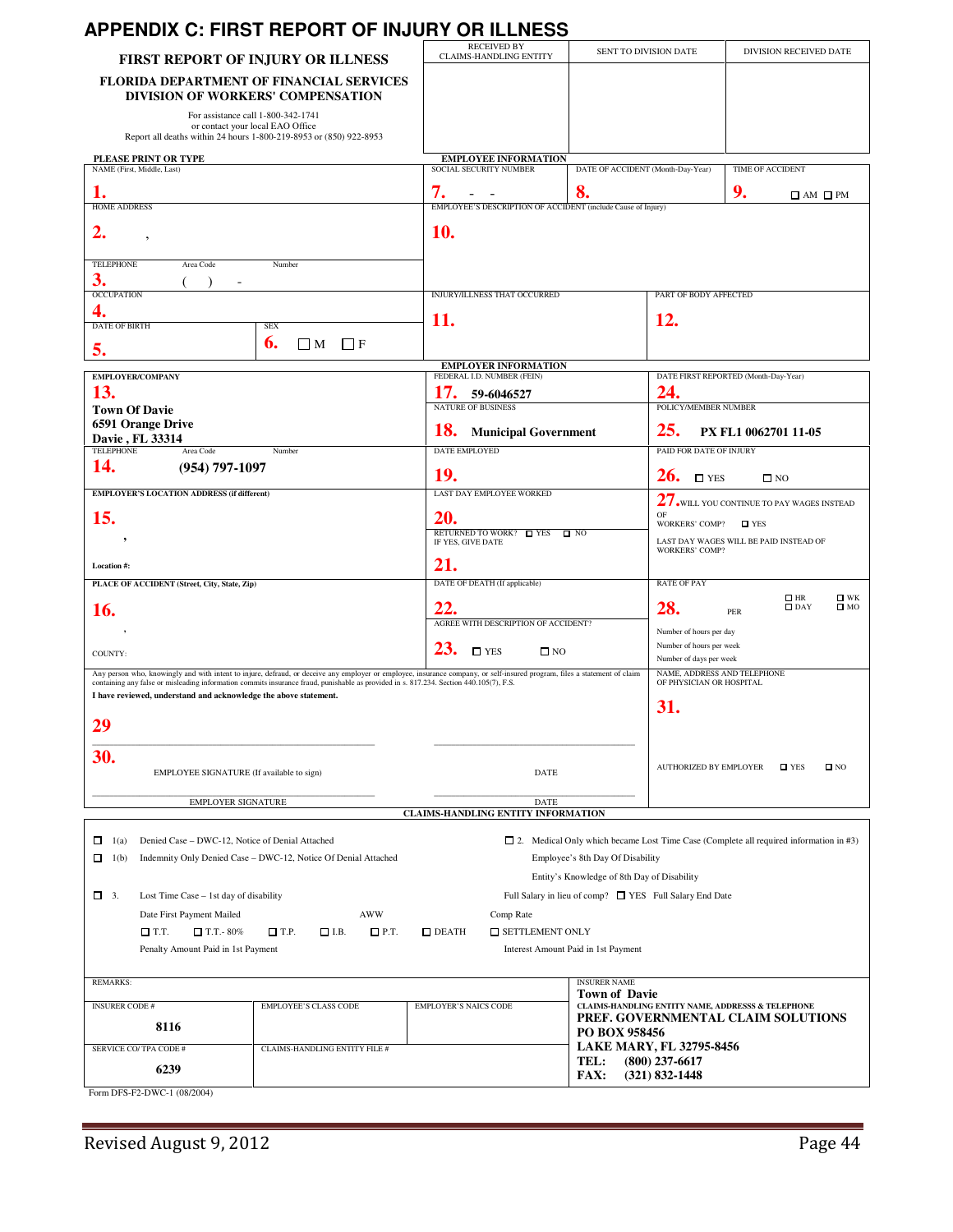#### **Instructions for Completing State of Florida First Report of Injury**

Each box above has been numbered. Please enter the information requested below:

- 1. Full name of injured employee.
- 2. Home address of injured employee. **PLEASE DO NOT PUT YOUR WORK ADDRESS.**
- 3. Personal telephone number where employee is most likely to be contacted (home or cell).
- 4. Employee's job title and department name, e.g. Homicide Detective, Police Department
- 5. Employee's date of birth.
- 6. Sex of employee Check M or F for male or female.
- 7. Employee's social security number
- 8. Date of the accident (month, day & year)
- 9. Time of accident and am or pm checked off
- 10. Employee's description of accident with the cause of the injury (very important to be clear & concise about what happened).
- 11. Injury or Illness description.
- 12. Describe all parts of the body that were affected by the injury.
- 13. Employer Address this is already filled in with Town of Davie and the Town Hall address.
- 14. Telephone this is already filled in the with the Risk Management Department phone number.
- 15. This box should have the Employee's Work Address if different from Town Hall.
- 16. Address of the Accident Location.
- 17. Federal Tax ID number this is already filled in with Town of Davie information.
- 18. Nature of business this is already filled in with Town of Davie information.
- 19. Employee's hire date.
- 20. Last day employee worked.
- 21. Check the yes or no box if the employee will return to work and the date if yes.
- 22. Date of employee's death if applicable.
- 23. Supervisor to check box yes or no if they agree with the employee's description of the accident.
- 24. Date injury or illness was first reported (month, day & year).
- 25. Policy/member number this is already filled in with Town of Davie information.
- 26. Check yes or no for whether employee was paid for the date it occurred.
- 27. Check the yes box if employee will be paid regular wages instead of workers' compensation. Also enter the last day wages will be paid instead of worker's compensation.
- 28. Rate of employee's pay with number of hours per day, week and number of days per week the employee works.
- 29. Employee signature and date
- 30. Employer signature and date
- 31. Name, address and telephone number of the physician or hospital where the employee was treated and whether or not it was authorized.

Note:

- The remainder of the document will be completed by the insurance carrier.
- If you have any questions, please call Risk Management at 954-797-1097 or 954-797-1110.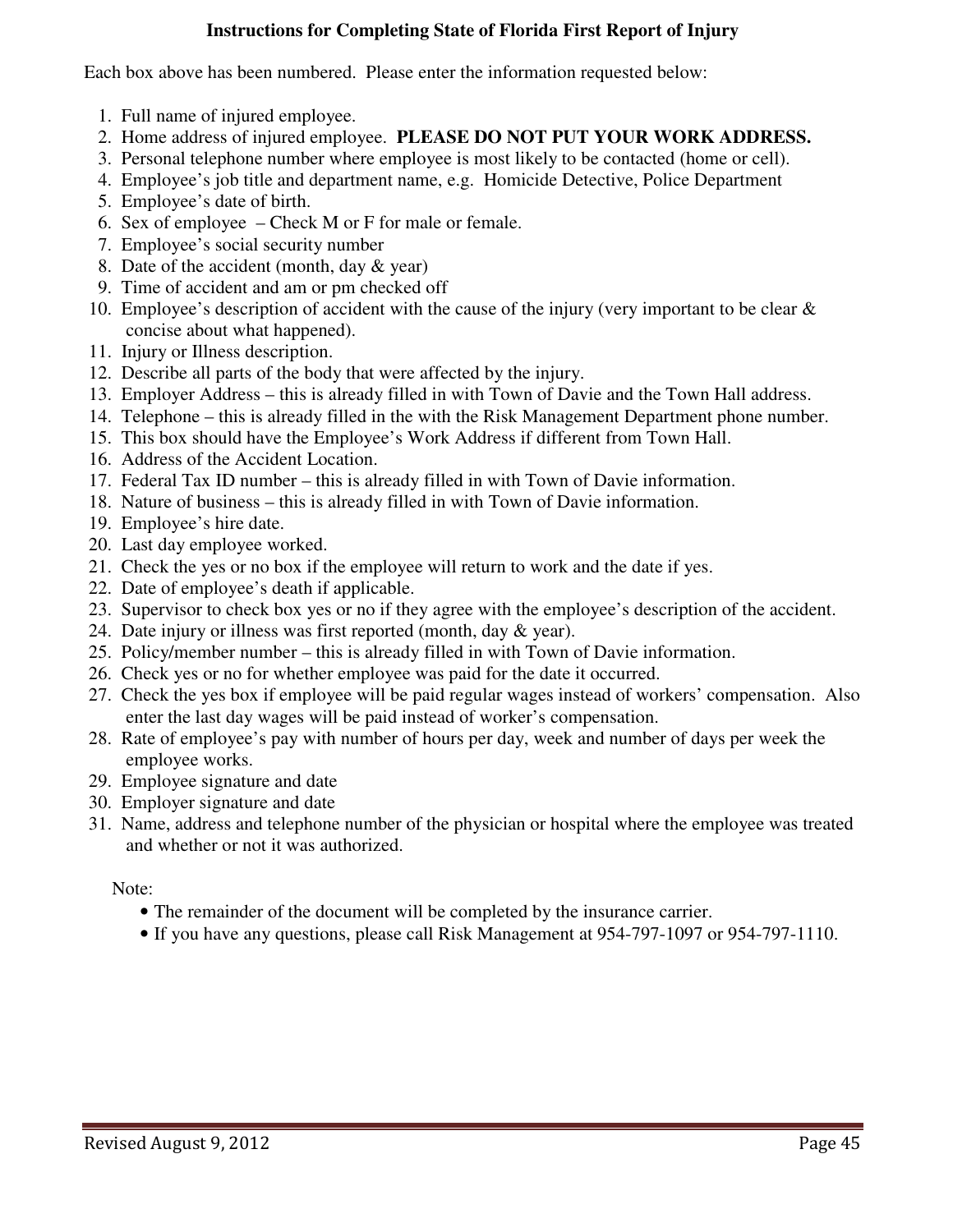#### **APPENDIX D: TOWN OF DAVIE MEDICAL RETURN TO WORK EVALUATION WORK INJURY/ILLNESS**

| The Treating PHYSICIAN must complete this form each time employee is treated                                                                                 |                        |                              |                            |                    |
|--------------------------------------------------------------------------------------------------------------------------------------------------------------|------------------------|------------------------------|----------------------------|--------------------|
|                                                                                                                                                              |                        |                              |                            |                    |
|                                                                                                                                                              |                        |                              |                            |                    |
|                                                                                                                                                              |                        | TO BE COMPLETED BY PHYSICIAN |                            |                    |
| 1. Is the employee able to perform his/her regular work without restriction? $\Box$ Yes $\Box$ No                                                            |                        |                              |                            |                    |
| If Yes, indicate date employee can return to regular work:<br>If No, complete #2:                                                                            |                        |                              |                            |                    |
| 2. Is the employee able to perform Light Duty assignments? $\Box$ Yes $\Box$ No<br>If yes, check the workplace limitations below that are due to the injury. |                        |                              |                            |                    |
| Number of hours a day employee is able to work:                                                                                                              |                        |                              |                            |                    |
| Type of Work                                                                                                                                                 |                        | <b>No Restriction</b>        | <b>Partial Restriction</b> | <b>Full</b>        |
| <b>Sedentary - Lifting <math>0 - 10</math> Pounds</b>                                                                                                        |                        |                              |                            | <b>Restriction</b> |
| Light - Lifting $10 - 20$ Pounds                                                                                                                             |                        |                              |                            |                    |
| Moderate - Lifting $20 - 50$ Pounds                                                                                                                          |                        |                              |                            |                    |
| Heavy - Lifting 50 - 100 Pounds (Occasional)                                                                                                                 |                        |                              |                            |                    |
| <b>Pulling / Pushing / Carrying</b>                                                                                                                          |                        |                              |                            |                    |
| <b>Reaching or Working Above Shoulder</b>                                                                                                                    |                        |                              |                            |                    |
| <b>Walking</b>                                                                                                                                               |                        |                              |                            |                    |
| <b>Standing</b>                                                                                                                                              |                        |                              |                            |                    |
| <b>Sitting</b>                                                                                                                                               |                        |                              |                            |                    |
| <b>Stooping</b>                                                                                                                                              |                        |                              |                            |                    |
| <b>Kneeling</b>                                                                                                                                              |                        |                              |                            |                    |
| <b>Repeated Bending and Crawling</b>                                                                                                                         |                        |                              |                            |                    |
| <b>Climbing</b>                                                                                                                                              |                        |                              |                            |                    |
| <b>Operating a Vehicle, Truck, Etc.</b>                                                                                                                      |                        |                              |                            |                    |
| <b>Exposure Limitations:</b><br><b>Heat</b><br>L                                                                                                             | $\overline{ }$<br>Cold | <b>Dust</b>                  | <b>Fumes</b>               |                    |
| 3. Diagnosis of Injury, Treatment Plan, and Prognosis: __________________________                                                                            |                        |                              |                            |                    |
| Next Appointment: ______________ Has Employee Reached MMI? _______ Discharged? ______                                                                        |                        |                              |                            |                    |
|                                                                                                                                                              |                        |                              |                            |                    |
|                                                                                                                                                              |                        |                              |                            |                    |
| Fax Completed Form to Risk Management at: (954) 797 - 1079                                                                                                   |                        |                              |                            | Revised 01/20/2010 |

## **Employee must return this form to their supervisor prior to going home.**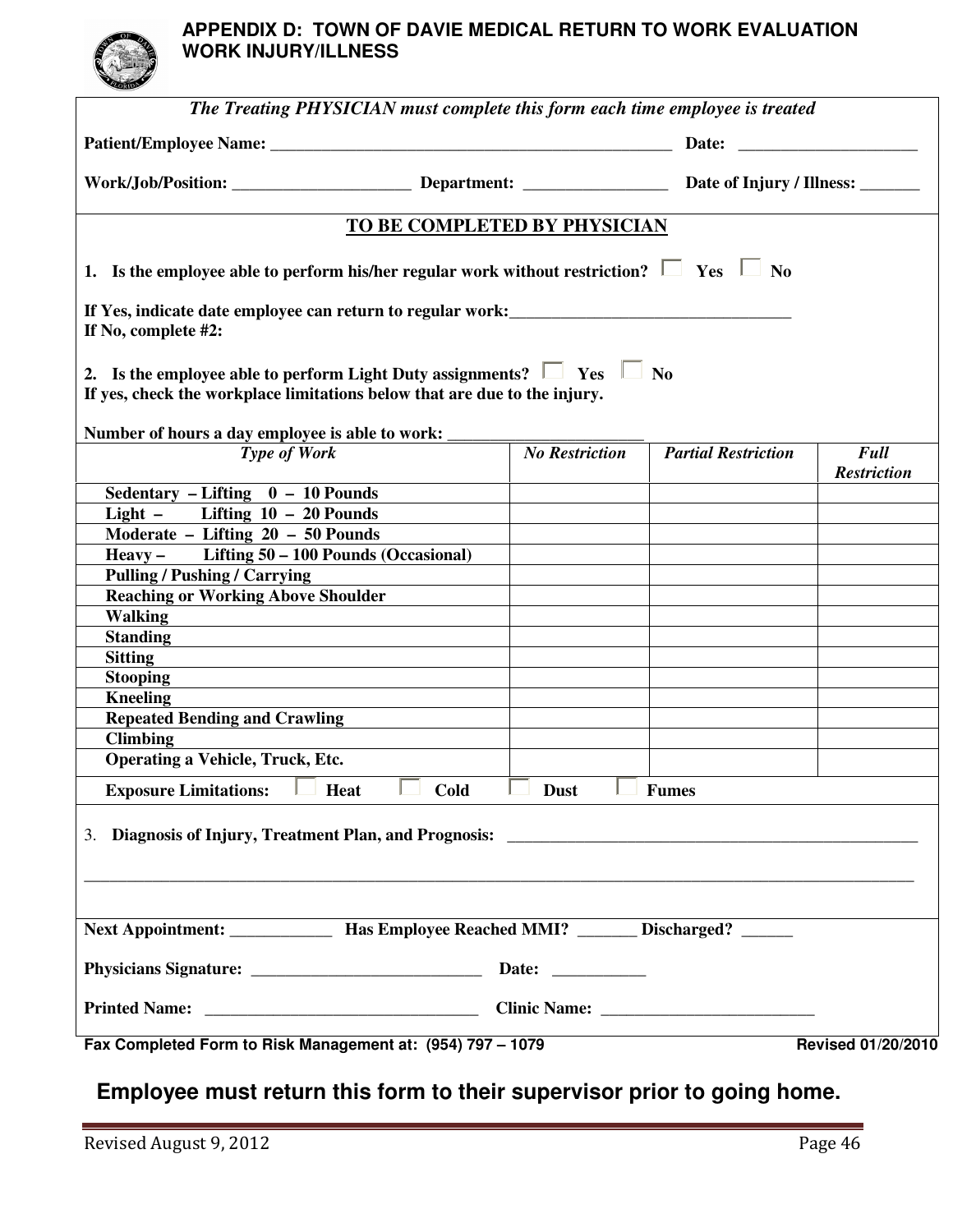#### **APPENDIX E: ACCIDENT/INCIDENT REPORT FORM**

| ΟF                         |  |
|----------------------------|--|
|                            |  |
|                            |  |
| <b>ASD</b><br>WG<br>1.1925 |  |
| LORID                      |  |

TOWN OF DAVIE

## **ACCIDENT/ INCIDENT REPORT**

Police Report#: \_\_\_\_\_\_\_\_\_\_\_\_\_\_\_\_\_\_\_\_\_\_\_\_\_\_\_\_\_\_ Department: \_\_\_\_\_\_\_\_\_\_\_\_\_\_\_\_\_\_\_\_\_\_\_\_\_\_\_\_\_\_

*REPORT ALL VEHICLE & EQUIPMENT INCIDENTS, TOWN PROPERTY AND CITIZEN INCIDENTS ON THIS FORM* 

#### **1. LOCATION AND DATE**

| Date:                 | Time:                     | $AM \Box PM \Box$                                       |                           | Location: |                              |
|-----------------------|---------------------------|---------------------------------------------------------|---------------------------|-----------|------------------------------|
| On What Road:         |                           |                                                         |                           |           | At or Near What Road:        |
|                       | IN or Near What Building: |                                                         |                           |           |                              |
|                       |                           | 2. REPORTING EMPLOYEE, VEHICLE AND/OR PROPERTY INVOLVED |                           |           |                              |
| <b>Employee Name:</b> |                           |                                                         | Employee #:               |           | <b>Position Title:</b>       |
| Phone#:               |                           | Injured $\Box$ Yes $\Box$ NO                            |                           |           |                              |
| Equipment #:          |                           | Yr. /Make:                                              |                           |           | Model:                       |
| $Lie. \#$ :           |                           | $V$ in.#                                                |                           |           |                              |
| Describe Damage:      |                           |                                                         |                           |           | Estimate Amount: \$          |
|                       |                           | List Town Property Damaged, Lost or Stolen:             |                           |           |                              |
|                       |                           | 3. OTHER DRIVER, VEHICLE, AND OR PROPERTY               |                           |           |                              |
| Name:                 |                           |                                                         | $D.O.B$ :                 |           | Phone#:                      |
| Address:              |                           |                                                         |                           |           | Injured $\Box$ Yes $\Box$ NO |
| Drivers License:      |                           |                                                         | State:                    | Yr./Make: |                              |
| Estimate Amount: \$   |                           |                                                         |                           |           |                              |
| <b>Owners Name:</b>   |                           |                                                         | <b>Insurance Company:</b> |           |                              |
|                       |                           | Describe Other's Property Damage:                       |                           |           |                              |
|                       |                           | 4. DAVIE EMPLOYEE DESCRIPTION OF WHAT HAPPENED:         |                           |           |                              |
|                       |                           |                                                         |                           |           |                              |
|                       |                           |                                                         |                           |           |                              |
|                       |                           |                                                         |                           |           |                              |
|                       |                           |                                                         |                           |           |                              |

#### **(If Vehicle Accident Attach Copy of Police Report) Reporting Employee's Signature**

Vehicle CRASH report □Property Damage/Loss Report □Citizen Incident Report

**(Attach Additional Sheets if Necessary)**

| <b>Return This Report To:</b> | <b>Town of Davie</b>   |
|-------------------------------|------------------------|
|                               | <b>Risk Management</b> |
|                               | 6591 Orange Drive      |
|                               | Davie, FL 33314        |
|                               | 954-797-1097           |